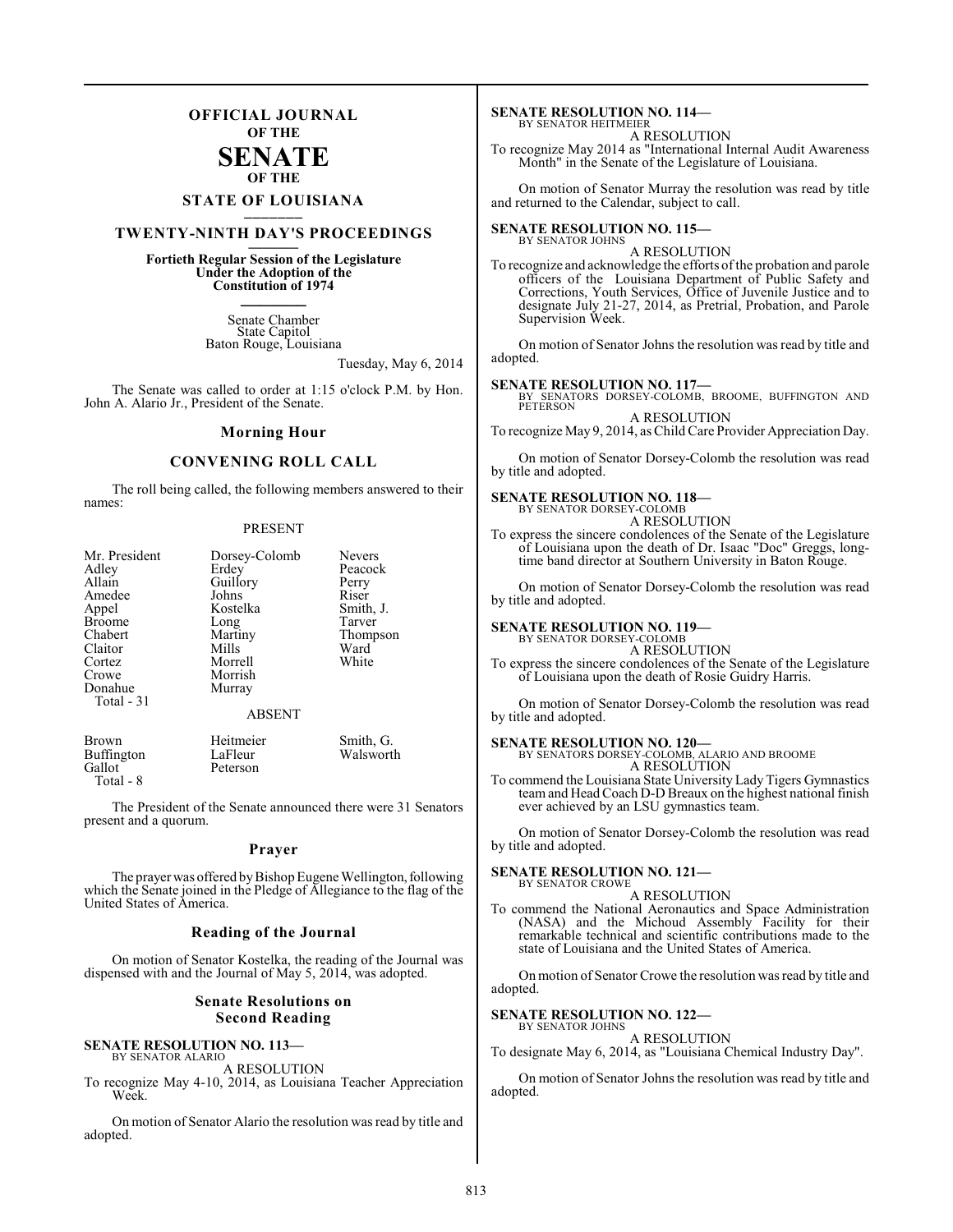May 6, 2014

### **Senate Concurrent Resolutions on Second Reading**

#### **SENATE CONCURRENT RESOLUTION NO. 112—** BY SENATOR HEITMEIER

A CONCURRENT RESOLUTION

To urge and request the Department of Health and Hospitals to develop a plan for the creation of a demonstration program to coordinate and integrate the health care for persons eligible for both Medicare and Medicaid.

The resolution was read by title and referred by the President to the Committee on Health and Welfare.

## **SENATE CONCURRENT RESOLUTION NO. 113—BY SENATOR GARY SMITH AND REPRESENTATIVE GAINES**

A CONCURRENT RESOLUTION

To commend Kenneth Vial head softball coach of Hahnville High School on an outstanding career and on the occasion of his retirement.

The concurrent resolution was read by title. Senator Gary Smith moved to adopt the Senate Concurrent Resolution.

### **ROLL CALL**

The roll was called with the following result:

#### YEAS

| Mr. President<br>Adley<br>Allain<br>Amedee<br>Appel<br><b>Broome</b><br>Brown<br>Chabert<br>Claitor<br>Cortez<br>Donahue<br>Total - 31<br>Total $-0$ | Dorsey-Colomb<br>Erdey<br>Guillory<br>Johns<br>Kostelka<br>Long<br>Martiny<br>Mills<br>Morrell<br>Morrish<br>Murray<br><b>NAYS</b> | <b>Nevers</b><br>Peacock<br>Perry<br>Riser<br>Smith, G.<br>Smith, J.<br>Tarver<br>Ward<br>White |
|------------------------------------------------------------------------------------------------------------------------------------------------------|------------------------------------------------------------------------------------------------------------------------------------|-------------------------------------------------------------------------------------------------|
|                                                                                                                                                      | <b>ABSENT</b>                                                                                                                      |                                                                                                 |
| <b>Buffington</b><br>Crowe<br>Gallot                                                                                                                 | Heitmeier<br>LaFleur<br>Peterson                                                                                                   | Thompson<br>Walsworth                                                                           |

The Chair declared the Senate adopted the Senate Concurrent Resolution and ordered it sent to the House.

#### **SENATE CONCURRENT RESOLUTION NO. 114—** BY SENATOR THOMPSON

Total - 8

A CONCURRENT RESOLUTION To expressthe sincere and heartfelt condolences of the Legislature of Louisiana upon the death of Sherrie Hardie Thompson.

The concurrent resolution was read by title. Senator Thompson moved to adopt the Senate Concurrent Resolution.

### **ROLL CALL**

The roll was called with the following result:

#### YEAS

| Mr. President | Donahue       | Murray        |
|---------------|---------------|---------------|
| Adley         | Dorsey-Colomb | <b>Nevers</b> |
| Allain        | Erdev         | Peacock       |
| Amedee        | Guillory      | Riser         |

**Page 2 SENATE 29th DAY'S PROCEEDINGS**

| Appel<br><b>Broome</b><br><b>Brown</b><br>Chabert<br>Claitor<br>Cortez<br>Crowe | Johns<br>Kostelka<br>Long<br>Martiny<br>Mills<br>Morrell<br>Morrish | Smith, G.<br>Smith, J.<br>Tarver<br>Thompson<br>Ward<br>White |
|---------------------------------------------------------------------------------|---------------------------------------------------------------------|---------------------------------------------------------------|
| Total $-32$                                                                     | <b>NAYS</b>                                                         |                                                               |
|                                                                                 |                                                                     |                                                               |
| Total $-0$                                                                      | <b>ABSENT</b>                                                       |                                                               |
| <b>Buffington</b><br>Gallot<br>Heitmeier<br>Total - 7                           | LaFleur<br>Perry<br>Peterson                                        | Walsworth                                                     |

The Chair declared the Senate adopted the Senate Concurrent Resolution and ordered it sent to the House.

#### **SENATE CONCURRENT RESOLUTION NO. 115—** BY SENATOR BROOME

A CONCURRENT RESOLUTION

To declare October 1, 2014, as World Peace Day in the state of Louisiana.

The concurrent resolution was read by title. Senator Broome moved to adopt the Senate Concurrent Resolution.

#### **ROLL CALL**

The roll was called with the following result:

#### YEAS

Dorsey-Colomb Nevers<br>Erdey Peacock

Mr. President Crowe Morrish<br>Adley Donahue Murray Adley Donahue Murray<br>
Allain Dorsey-Colomb Nevers Amedee Erdey Peaco<br>
Appel Guillory Riser Appel Guillory<br>Broome Johns Broome Johns Smith, G.<br>Brown Kostelka Tarver Buffington Long Ward<br>
Chabert Martiny White Claitor<br>Cortez Total - 31

Total - 0

Total - 8

Kostelka Tarve<br>Long Ward Martiny<br>Mills Morrell

**NAYS** 

ABSENT

| Gallot    | Perry     | Thompson  |
|-----------|-----------|-----------|
| Heitmeier | Peterson  | Walsworth |
| LaFleur   | Smith, J. |           |

The Chair declared the Senate adopted the Senate Concurrent Resolution and ordered it sent to the House.

## **SENATE CONCURRENT RESOLUTION NO. 116—**<br>BY SENATOR GALLOT AND REPRESENTATIVE SHADOIN

A CONCURRENT RESOLUTION

To commend and congratulate William "Tucker" Smith on being awarded the Tiger Athletic Foundation University College Sophomore Award.

On motion of Senator Murray the resolution was read by title and returned to the Calendar, subject to call.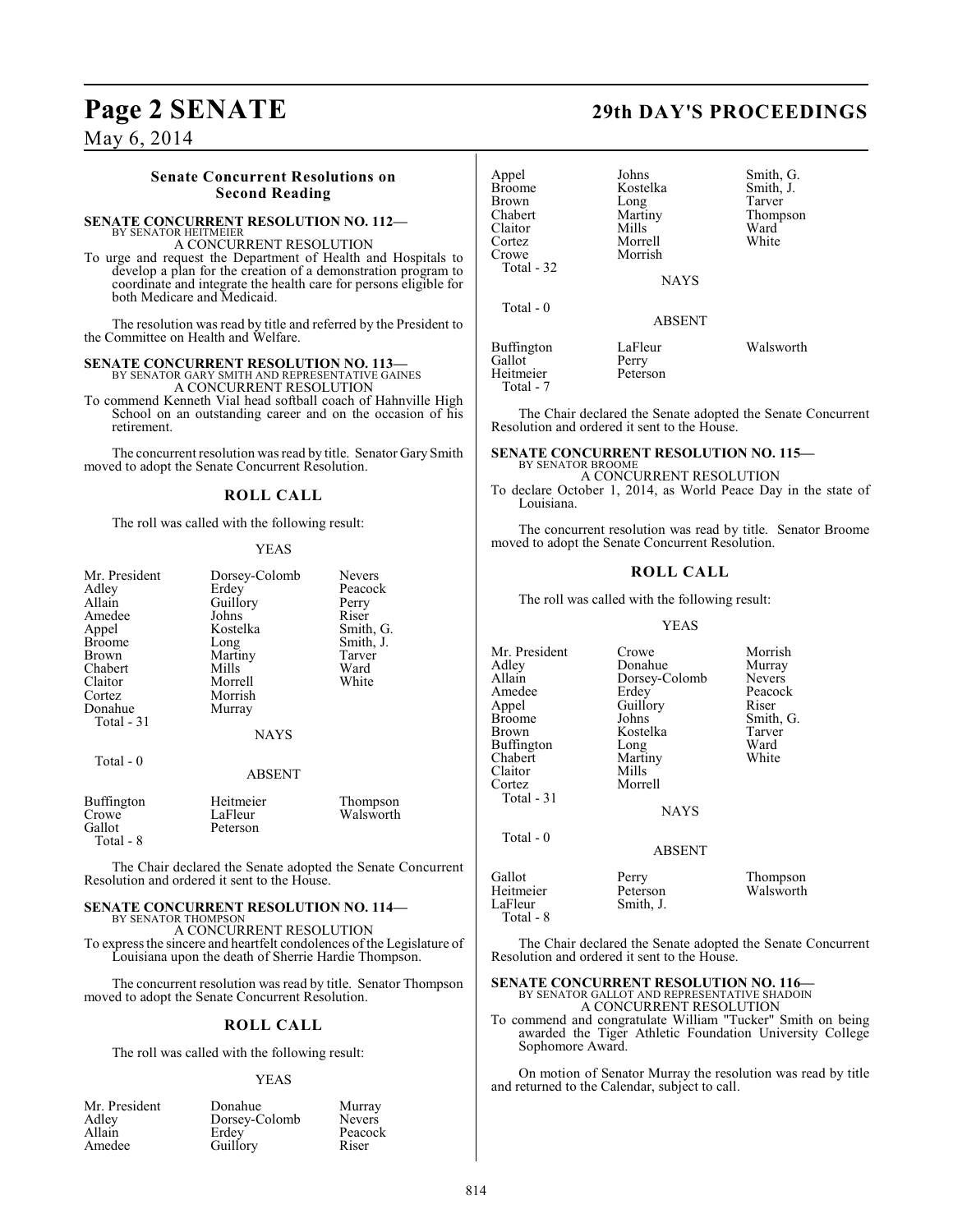## **29th DAY'S PROCEEDINGS Page 3 SENATE**

# May 6, 2014

#### **SENATE CONCURRENT RESOLUTION NO. 117—**

BY SENATOR GALLOT AND REPRESENTATIVE SHADOIN A CONCURRENT RESOLUTION

To commend and congratulate Ben Serio, a senior at Ruston High School, on being selected as a National Merit Scholarship recipient.

On motion of Senator Murray the resolution was read by title and returned to the Calendar, subject to call.

#### **SENATE CONCURRENT RESOLUTION NO. 118—** BY SENATOR BROWN

A CONCURRENT RESOLUTION

To create and provide for the Louisiana Domestic Violence Commission.

The resolution was read by title and referred by the President to the Committee on Judiciary B.

**SENATE CONCURRENT RESOLUTION NO. 119—**<br>BY SENATORS GALLOT, LONG, KOSTELKA AND RISER AND<br>REPRESENTATIVES DIXON, HARRIS AND HAZEL A CONCURRENT RESOLUTION

To commend the Central Louisiana Chamber of Commerce on its one hundredth anniversary.

On motion of Senator Murray the resolution was read by title and returned to the Calendar, subject to call.

### **Rules Suspended**

Senator Adley asked for and obtained a suspension of the rules to revert to:

### **Senate Resolutions on Second Reading, Subject to Call**

### **Called from the Calendar**

Senator Adley asked that Senate Resolution No. 90 be called from the Calendar.

SENATE RESOLUTION NO. 90—<br>BY SENATORS ADLEY, ALARIO, ALLAIN, AMEDEE, APPEL, BROOME, BROWN, BUFFINGTON, CHABERT, CLAITOR, CORTEZ, CROWE,<br>DONAHUE, DORSEY-COLOMB, ERDEY, GALLOT, GUILLORY,<br>HEITMEIER, JOHNS, KOSTELKA, LAFLEUR,

A RESOLUTION

To express the sincere condolences of the Senate of the Legislature of Louisiana to the family of Louisiana Army National Guard Specialist Christopher R. Drake upon his death in support of Operation Enduring Freedom.

On motion of Senator Adley the resolution was read by title and adopted.

### **Called from the Calendar**

Senator Adley asked that Senate Resolution No. 91 be called from the Calendar.

**SENATE RESOLUTION NO. 91—**<br>BY SENATORS ADLEY, ALARIO, ALLAIN, AMEDEE, APPEL, BROOME, BROOM, UFFINGTON, CHABERT, CLAITOR, CORTEZ, CROWE,<br>DONAHUE, DORSEY-COLOMB, ERDEY, GALLOT, GUILLORY,<br>HEITMEIER, JOHNS, KOSTELKA, LAFLEUR,

### A RESOLUTION

To express the sincere condolences of the Senate of the Legislature of Louisiana to the family of U.S. Army Sergeant Stefan M.

Smith upon his death in support of Operation Enduring Freedom.

On motion of Senator Adley the resolution was read by title and adopted.

### **Called from the Calendar**

Senator Adley asked that Senate Resolution No. 92 be called from the Calendar.

#### **SENATE RESOLUTION NO. 92—**

BY SENATORS ADLEY, ALARIO, ALLAIN, AMEDEE, APPEL, BROOME,<br>BROWN, BUFFINGTON, CHABERT, CLAITOR, CORTEZ, CROWE,<br>DONAHUE, DORSEY-COLOMB, ERDEY, GALLOT, GUILLORY,<br>HEITMEIER, JOHNS, KOSTELKA, LAFLEUR, LONG, MARTINY, MILLS,<br>MORR WALSWORTH, WARD AND WHITE A RESOLUTION

To express the sincere condolences of the Senate of the Legislature of Louisiana to the family of United States Marine Corps Lance Corporal Christopher Wooley upon his death while in the service of his country.

On motion of Senator Adley the resolution was read by title and adopted.

### **Called from the Calendar**

Senator Adley asked that Senate Resolution No. 93 be called from the Calendar.

SENATE RESOLUTION NO. 93—<br>BY SENATORS ADLEY, ALARIO, ALLAIN, AMEDEE, APPEL, BROOME, BROWN, BUFFINGTON, CHABERT, CLAITOR, CORTEZ, CROWE,<br>DONAHUE, DORSEY-COLOMB, ERDEY, GALLOT, GUILLORY,<br>HEITMEIER, JOHNS, KOSTELKA, LAFLEUR, A RESOLUTION

To express the sincere condolences of the Senate of the Legislature of Louisiana to the family of Louisiana Army National Guard Staff Sergeant John W. Winsper III, upon his death in Alexandria, Louisiana.

On motion of Senator Adley the resolution wasread by title and adopted.

#### **Called from the Calendar**

Senator Adley asked that Senate Resolution No. 94 be called from the Calendar.

SENATE RESOLUTION NO. 94—<br>BY SENATORS ADLEY, ALARIO, ALLAIN, AMEDEE, APPEL, BROOME, BROWN, BUFFINGTON, CHABERT, CLAITOR, CORTEZ, CROWE,<br>DONAHUE, DORSEY-COLOMB, ERDEY, GALLOT, GUILLORY,<br>HEITMEIER, JOHNS, KOSTELKA, LAFLEUR, A RESOLUTION

To express the sincere condolences of the Senate of the Legislature of Louisiana to the family of U.S. Army Staff Sergeant Joseph E. Anderson upon his death while on leave during the Christmas holidays to see his children.

On motion of Senator Adley the resolution was read by title and adopted.

### **Called from the Calendar**

Senator Adley asked that Senate Resolution No. 95 be called from the Calendar.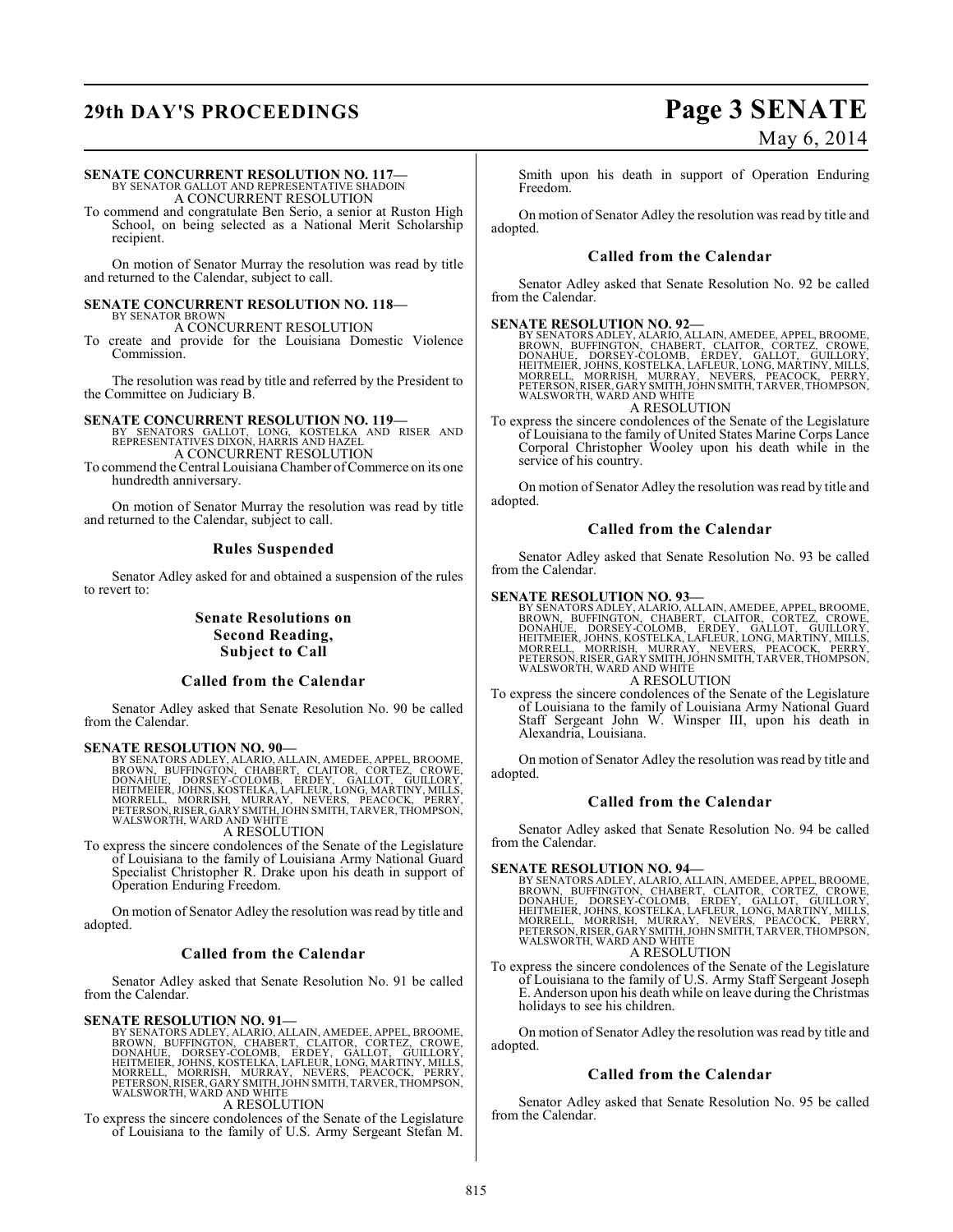## **Page 4 SENATE 29th DAY'S PROCEEDINGS**

### May 6, 2014

SENATE RESOLUTION NO. 95—<br>BY SENATORS ADLEY, ALARIO, ALLAIN, AMEDEE, APPEL, BROOME, BROWN, BUFFINGTON, CHABERT, CLAITOR, CORTEZ, CROWE,<br>DONAHUE, DORSEY-COLOMB, ERDEY, GALLOT, GUILLORY,<br>HEITMEIER, JOHNS, KOSTELKA, LAFLEUR,

A RESOLUTION

To express the sincere condolences of the Senate of the Legislature of Louisiana to the family of United States Army Command Sergeant Major Andre Miguel Johnson upon his death.

On motion of Senator Adley the resolution was read by title and adopted.

#### **Called from the Calendar**

Senator Adley asked that Senate Resolution No. 96 be called from the Calendar.

**SENATE RESOLUTION NO. 96—**<br>BY SENATORS ADLEY, ALARIO, ALLAIN, AMEDEE, APPEL, BROOME, BROWN, BUFFINGTON, CHABERT, CLAITOR, CORTEZ, CROWE,<br>DONAHUE, DORSEY-COLOMB, ERDEY, GALLOT, GUILLORY,<br>HEITMEIER, JOHNS, KOSTELKA, LAFLEUR

A RESOLUTION

To express the sincere condolences of the Senate of the Legislature of Louisiana to the family of United States Army Staff Sergeant Richard Vazquez upon his death in combat action in Afghanistan.

On motion of Senator Adley the resolution was read by title and adopted.

#### **Called from the Calendar**

Senator Adley asked that Senate Resolution No. 97 be called from the Calendar.

#### **SENATE RESOLUTION NO. 97—**

BY SENATORS ADLEY, ALARIO, ALLAIN, AMEDEE, APPEL, BROOME,<br>BROWN, BUFFINGTON, CHABERT, CLAITOR, CORTEZ, CROWE,<br>DONAHUE, DORSEY-COLOMB, ERDEY, GALLOT, GUILLORY,<br>HEITMEIER, JOHNS, KOSTELKA, LAFLEUR, LONG, MA MORRELL, MORRISH, MURRAY, NEVERS, PEACOCK, PERRY, PETERSON,RISER, GARY SMITH,JOHN SMITH, TARVER, THOMPSON, WALSWORTH, WARD AND WHITE

#### A RESOLUTION

To express the sincere condolences of the Senate of the Legislature of Louisiana to the family of United States Marine Corps Gunnery Sergeant Gregory Mullins upon his death during a combat training exercise in California.

On motion of Senator Adley the resolution was read by title and adopted.

#### **Called from the Calendar**

Senator Adley asked that Senate Resolution No. 98 be called from the Calendar.

SENATE RESOLUTION NO. 98—<br>BY SENATORS ADLEY, ALARIO, ALLAIN, AMEDEE, APPEL, BROOME, BROWN, BUFFINGTON, CHABERT, CLAITOR, CORTEZ, CROWE,<br>DONAHUE, DORSEY-COLOMB, ERDEY, GALLOT, GUILLORY,<br>HEITMEIER, JOHNS, KOSTELKA, LAFLEUR,

#### A RESOLUTION

To express the sincere condolences of the Senate of the Legislature of Louisiana to the family of U.S. Marine Corps Lance Corporal Christopher O. Grant upon his death while engaging enemy forces in combat operations in Afghanistan.

On motion of Senator Adley the resolution wasread by title and adopted.

#### **Called from the Calendar**

Senator Adley asked that Senate Resolution No. 100 be called from the Calendar.

**SENATE RESOLUTION NO. 100—**<br>BY SENATORS ADLEY, ALARIO, ALLAIN, AMEDEE, APPEL, BROOME, BROOM, BOFFINGTON, CHABERT, CLAITOR, CORTEZ, CROWE,<br>DONAHUE, DORSEY-COLOMB, ERDEY, GALLOT, GUILLORY,<br>HEITMEIER, JOHNS, KOSTELKA, LAFLEU

#### A RESOLUTION

To express the sincere condolences of the Senate of the Legislature of Louisiana to the family of U.S. Navy Seal (Ret.) Mark Daniel Kennedy upon his death while serving as a maritime security professional, fighting piracy off the coast of East Africa.

On motion of Senator Adley the resolution was read by title and adopted.

#### **Called from the Calendar**

Senator Adley asked that Senate Resolution No. 101 be called from the Calendar.

**SENATE RESOLUTION NO. 101—**<br>BY SENATORS ADLEY, ALARIO, ALLAIN, AMEDEE, APPEL, BROOME, BROOM, BUFFINGTON, CHABERT, CLAITOR, CORTEZ, CROWE,<br>DONAHUE, DORSEY-COLOMB, ERDEY, GALLOT, GUILLORY,<br>HEITMEIER, JOHNS, KOSTELKA, LAFLEU

#### A RESOLUTION

To express the sincere condolences of the Senate of the Legislature of Louisiana to the family of United States Air Force Technical Sergeant Derek Langford upon his death while serving in his country's armed forces.

On motion of Senator Adley the resolution was read by title and adopted.

#### **Called from the Calendar**

Senator Adley asked that Senate Resolution No. 102 be called from the Calendar.

#### **SENATE RESOLUTION NO. 102—**

BY SENATORS ADLEY, ALARIO, ALLAIN, AMEDEE, APPEL, BROOME,<br>BROWN, BUFFINGTON, CHABERT, CLAITOR, CORTEZ, CROWE,<br>DONAHUE, DORSEY-COLOMB, ERDEY, GALLOT, GUILLORY,<br>HEITMEIER, JOHNS, KOSTELKA, LAFLEUR, LONG, MARTINY, MILLS,<br>MORR WALSWORTH, WARD AND WHITE A RESOLUTION

To express the sincere condolences of the Senate of the Legislature of Louisiana to the family of United States Marine Corps Private Trey J. Jewell upon his death while serving his country in Japan.

On motion of Senator Adley the resolution was read by title and adopted.

#### **Recess**

On motion of Senator Adley, the Senate took a recess at 3:05 o'clock P.M. until 3:20 o'clock P.M.

#### **After Recess**

The Senate was called to order at 3:25 o'clock P.M. by the President of the Senate.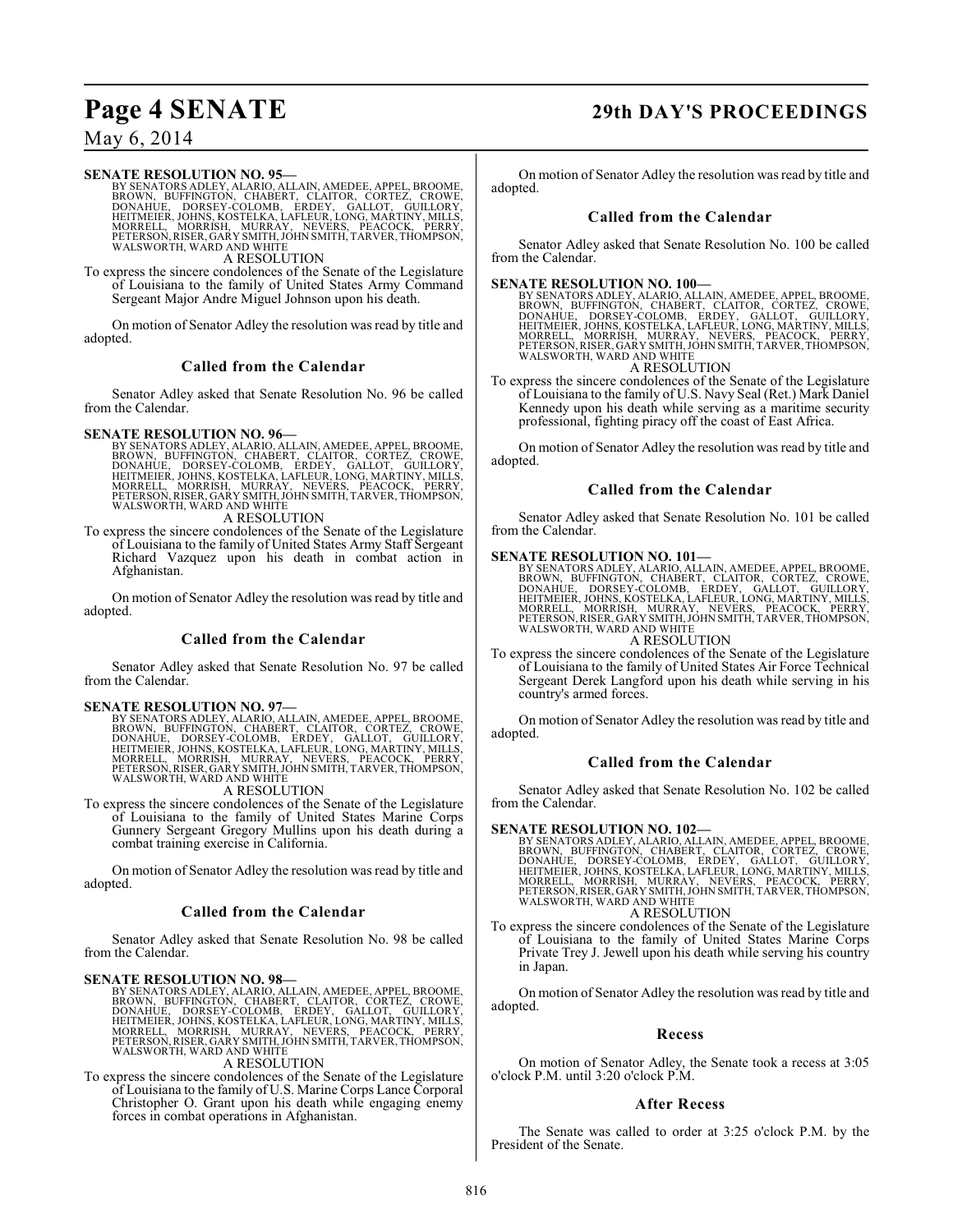## **29th DAY'S PROCEEDINGS Page 5 SENATE**

### **ROLL CALL**

The roll being called, the following members answered to their names:

#### PRESENT

| Mr. President<br>Adley<br>Allain<br>Amedee<br>Appel<br><b>Broome</b><br><b>Brown</b><br>Claitor<br>Cortez<br>Crowe<br>Donahue | Dorsey-Colomb<br>Erdey<br>Guillory<br>Johns<br>Kostelka<br>LaFleur<br>Long<br>Martiny<br>Mills<br>Morrell<br>Morrish | Murray<br><b>Nevers</b><br>Peacock<br>Perry<br>Riser<br>Smith, G.<br>Tarver<br>Thompson<br>Ward<br>White |
|-------------------------------------------------------------------------------------------------------------------------------|----------------------------------------------------------------------------------------------------------------------|----------------------------------------------------------------------------------------------------------|
| Total - 32                                                                                                                    | <b>ABSENT</b>                                                                                                        |                                                                                                          |
| Buffington<br>Chabert<br>Gallot                                                                                               | Heitmeier<br>Peterson<br>Smith, J.                                                                                   | Walsworth                                                                                                |

Total - 7

The President of the Senate announced there were 32 Senators present and a quorum.

#### **Senate Business Resumed After Recess**

#### **Message from the House**

#### **ASKING CONCURRENCE IN HOUSE BILLS AND JOINT RESOLUTIONS**

#### May 6, 2014

To the Honorable President and Members of the Senate:

I am directed to inform your honorable body that the House of Representatives has finally passed and asks your concurrence in the following House Bills and Joint Resolutions:

| HB No. 1089 | HB No. 1093 | HB No. 1104 |
|-------------|-------------|-------------|
| HB No. 1107 | HB No. 1128 | HB No. 1136 |
| HB No. 1166 | HB No. 67   | HB No. 222  |
| HB No. 490  | HB No. 726  | HB No. 900  |
| HB No. 956  | HB No. 1025 | HB No. 1277 |
|             |             |             |

Respectfully submitted, ALFRED W. SPEER Clerk of the House of Representatives

#### **House Bills and Joint Resolutions on First Reading**

## **HOUSE BILL NO. 67—** BY REPRESENTATIVE MONTOUCET

AN ACT

To amend and reenact R.S. 11:2256(A)(1), (2), and (4) and 2257(C), relative to the Firefighters' Retirement System; to provide relative to benefit accrual rates for new hires; to provide relative to the Deferred Retirement Option Plan; to provide technical changes; to provide an effective date; and to provide for related matters.

The bill was read by title and placed on the Calendar for a second reading.

#### **HOUSE BILL NO. 222—** BY REPRESENTATIVE LEGER

A JOINT RESOLUTION

Proposing to amend Article VIII, Section 12 of the Constitution of Louisiana, to provide for appropriations for higher education; to prohibit the displacement or reduction of certain appropriated amounts in certain fiscal years; to provide for exceptions; to provide for an effective date; to provide for submission of the proposed amendment to the electors; and to provide for related matters.

The bill was read by title and placed on the Calendar for a second reading.

#### **HOUSE BILL NO. 490—**

BY REPRESENTATIVES GEYMANN, ARMES, BARROW, BILLIOT,<br>HENRY BURNS, CHAMPAGNE, GAROFALO, GISCLAIR, GUINN,<br>HAVARD,HENRÝ,HENSGENS,HOWARD,LEGER,LEOPOLD,MILLER,<br>JIM MORRIS, ORTEGO, POPE, REYNOLDS, RICHARD, SCHRODER,<br>WHITNEY,PATRI A JOINT RESOLUTION

Proposing to amend Article VII, Sections 10.2(D) and 10.3(C)(introductory paragraph) of the Constitution of Louisiana, to prohibit transfers of monies from the Coastal Protection and Restoration Fund or the Budget Stabilization Fund for purposes other than those provided for by law; to provide for an effective date; to provide for submission of the proposed amendment to the electors; and to provide for related matters.

The bill was read by title and placed on the Calendar for a second reading.

#### **HOUSE BILL NO. 726—**

BY REPRESENTATIVE IVEY AN ACT

To amend and reenact R.S. 11:545(D), R.S. 15:598, R.S. 22:831(B), R.S. 40:1379.3.1(D)and 1379.7(B), and Code of Criminal Procedure Article 895.1(F)(3)(a), relative to special treasury funds; to provide for the uses of the Department of Public Safety Police Officers Fund, the Criminal Identification and Information Fund, the Louisiana State Police Salary Fund, the Concealed Handgun Permit Fund, the Public Safety DWI Testing, Maintenance, and Training Fund, and the Sex Offender Registry Technology Fund; to authorize the use of certain monies in such funds for special law enforcement initiatives; and to provide for related matters.

The bill was read by title and placed on the Calendar for a second reading.

#### **HOUSE BILL NO. 900—**

BY REPRESENTATIVE HODGES

AN ACT

To enact R.S. 32:422.2, relative to driver education; to create the Louisiana Advisory Council on Driver Education; to provide for membership; to provide for the council's responsibilities; and to provide for related matters.

The bill was read by title and placed on the Calendar for a second reading.

### **HOUSE BILL NO. 956—**

BY REPRESENTATIVES STOKES, BROADWATER, HODGES, AND SIMON AND SENATOR BUFFINGTON AN ACT

To amend and reenact R.S. 23:332(A) and (H)(3), relative to employment discrimination; to provide with respect to wage discrimination; and to provide for related matters.

The bill was read by title and placed on the Calendar for a second reading.

# May 6, 2014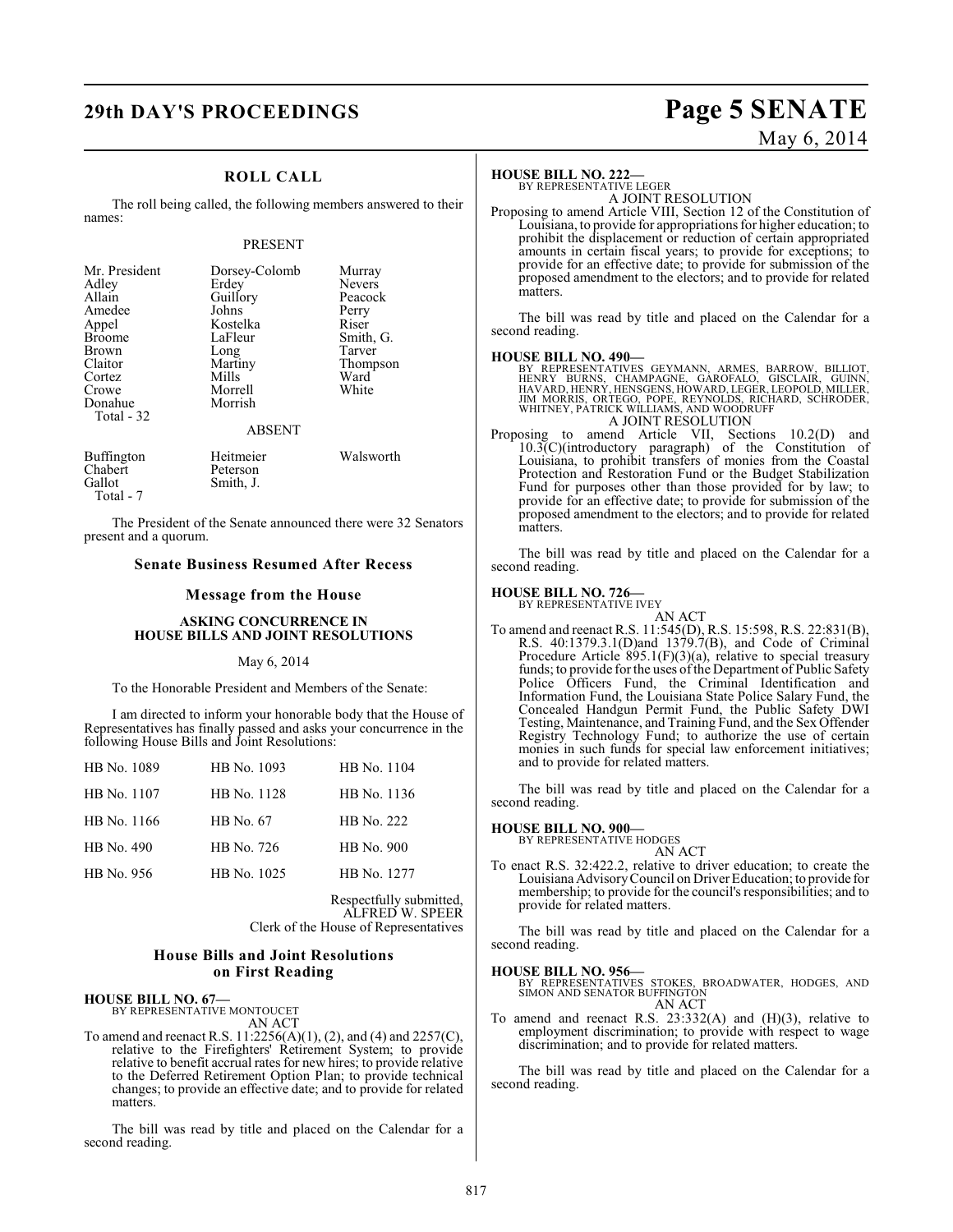## **Page 6 SENATE 29th DAY'S PROCEEDINGS**

### May 6, 2014

HOUSE BILL NO. 1025—<br>
BY REPRESENTATIVES ABRAMSON, ADAMS, ANDERS, ARMES, ARNOLD, BADON, BARRAS, BARROW, BERTHELOT, BILLIOT,<br>
STUART BISHOP, WESLEY BISHOP, BROADWATER, BROSSETT,<br>
BROWN, BURFORD, HENRY BURNS, TIM BURNS, BURR

#### AN ACT

To amend and reenact R.S.  $14:46.2(A)(1)$ ,  $(C)(2)$ , and  $(D)$ ,  $46.3(A)(1)$ , (C)(3), and (E), 81.1(B)(3), (4), (5), (6), (7), and (8), 81.3(A)(3) and (D), 82(G), 83.3(D), 83.4(C), 86(C), 89(C), and  $89.2(D)(1)$ , R.S. 15:539.1(A) and (E)(introductory paragraph), 539.2(B), 539.3(A)(introductory paragraph), 541(2)(o), (12)(b),  $(24)(a)$ , and  $(25)(c)$  through  $(n)$ , and  $1352(A)(introducing$ paragraph), R.S.  $46:1802(10)(a)$ ,  $1805(A)$ ,  $1809(B)(4)(a)$ , and  $1844(W)($ introductory paragraph),  $(1)(a)$  and  $(b)$ ,  $(2)$ , and  $(3)$ , Code of Evidence Article 412(A), (B), (C)(1), and (E)(1), Code of Criminal Procedure Articles 851 and 853, and Children's Code Articles  $603(2)(b)$  and (c) and 725.2, to enact R.S. 14:46.2(C)(3) and (4) and (F), 81.1(B)(9), (10), and (11), 81.3(A)(4), 82.1(D)(4) and (F), 82.2, 83(B)(4), 83.1(B)(4), 83.2(B)(4), 84(B)(4), 85(B)(4), 89.2(D)(5), 104(B)(4),  $105(B)(4)$ , and  $282(B)(4)$ , R.S. 15:243, 541(2)(p) and (q),  $1308(A)(2)(s)$ , and  $1352(A)(52)$ , (53), (54), (55), (56), (57), (58), (59), (60), (61), and (62), R.S. 40:2405.7, R.S. 46:1805(B)(3), 2161(C), and 2161.1, Code of Evidence Article 412.3, Code of Criminal Procedure Article 855.1, and Children's Code Articles  $603(9.1)$  and  $606(A)(7)$ , and to repeal R.S. 15:541(25)(o), relative to human trafficking, trafficking of children for sexual purposes, and commercial sexual exploitation; to provide relative to the crimes of human trafficking and trafficking of children for sexual purposes; to provide relative to crimes involving the commercial sexual exploitation of persons; to create the crime of unlawful purchase of commercial sexual activity; to provide penalties for the offense; to require certain persons convicted of the offense to register and provide notification as a sex offender; to amend provisions relative to the registration and notification requirements for persons convicted of certain offenses involving commercial sexual exploitation; to clarify the definition of "coercion" relative to human trafficking, pornography involving juveniles, and computer-aided solicitation of a minor; to expand the definition of human trafficking and trafficking of children for sexual purposes; to provide relative to the confidentiality of victims of human trafficking-related offense; to provide relative to the admissibility of evidence of the past sexual behavior of a victim of human trafficking or trafficking of children for sexual purposes; to provide relative to statements made by a victim of human trafficking or trafficking of children for sexual purposes during the course of an investigation; to authorize victims of trafficking to file a motion for a new trial for certain offenses; to provide relative to a victim's access to and eligibility for services; to expand eligibility for services to certain child victims; to provide for a special effective date for such expansion; to require private service providers who contract with the state to provide annual reports on their operations; to provide relative to victims of trafficking referred to the Department of Children and Family Services; to expand the definition of "racketeering activity" to include certain offenses involving commercial sexual exploitation; to provide for an affirmative defense to prosecution for victims of human trafficking; to provide that such victims are eligible for services; to expand the crime of computer-aided solicitation of a minor to include soliciting the person to engage in commercial sexual activity; to clarify the definition of "victim" for purposes of victim's reparations; to authorize the interception of wire,

electronic, or oral communications in investigations of offenses involving commercial sexual exploitation; to provide relative to the forfeiture of assets used in the commission of certain trafficking-related offenses; to provide relative to the uses of monies deposited into the Exploited Children's Special Fund; to provide for law enforcement training; to require mandatory restitution for persons convicted of certain offenses involving commercial sexual exploitation; to authorize the establishment of certain diversion programs; to provide relative to the monies collected from such programs; and to provide for related matters.

The bill was read by title and placed on the Calendar for a second reading.

#### **HOUSE BILL NO. 1089—**

BY REPRESENTATIVE BILLIOT

AN ACT To amend and reenact R.S. 32:793(D), relative to rental dealers; to provide relative to contingent automobile liability policies for rental dealers; to provide for legislative findings and intent; and to provide for related matters.

The bill was read by title and placed on the Calendar for a second reading.

## **HOUSE BILL NO. 1093—** BY REPRESENTATIVE ARNOLD

AN ACT To enact R.S. 33:9038.1, relative to tax increment financing of certain development districts; to authorize such districts to provide for an audit of financial activities, statements, and records of the municipality in which the district is located and of other local governmental entities related to tax increment financing from which the development district receives or should receive funds pursuant to agreements with the municipality and other local governmental entities; to provide for such audits; to provide for payment of the cost of such audits; and to provide for related matters.

The bill was read by title and placed on the Calendar for a second reading.

#### **HOUSE BILL NO. 1104—**

BY REPRESENTATIVE CARMODY AN ACT

To amend and reenact R.S. 13:783(F)(7), relative to the payment of group insurance premium costs for certain clerk of court employees; to require the clerks of court for Bossier Parish, Caddo Parish, and Webster Parish to pay certain group insurance premium costs; to provide for eligibility for payment of such costs; and to provide for related matters.

The bill was read by title and placed on the Calendar for a second reading.

#### **HOUSE BILL NO. 1107—**

BY REPRESENTATIVES CONNICK AND DOVE AN ACT

To enact R.S. 13:1000.10 and 2562.27, relative to certain district and parish courts; to authorize the assessment of additional costs for certain alcohol-related violations; to authorize certain district or parish court with certain specialized divisions or sections to impose certain costs; to require the creation of a special fund for deposit of all costs collected; to provide for the disposition and use of collected funds; and to provide for related matters.

The bill was read by title and placed on the Calendar for a second reading.

#### **HOUSE BILL NO. 1128—**

BY REPRESENTATIVE JEFFERSON AN ACT

To amend and reenact R.S. 1:55(F), relative to legal holidays; to authorize certain employees to attend Veterans' Day activities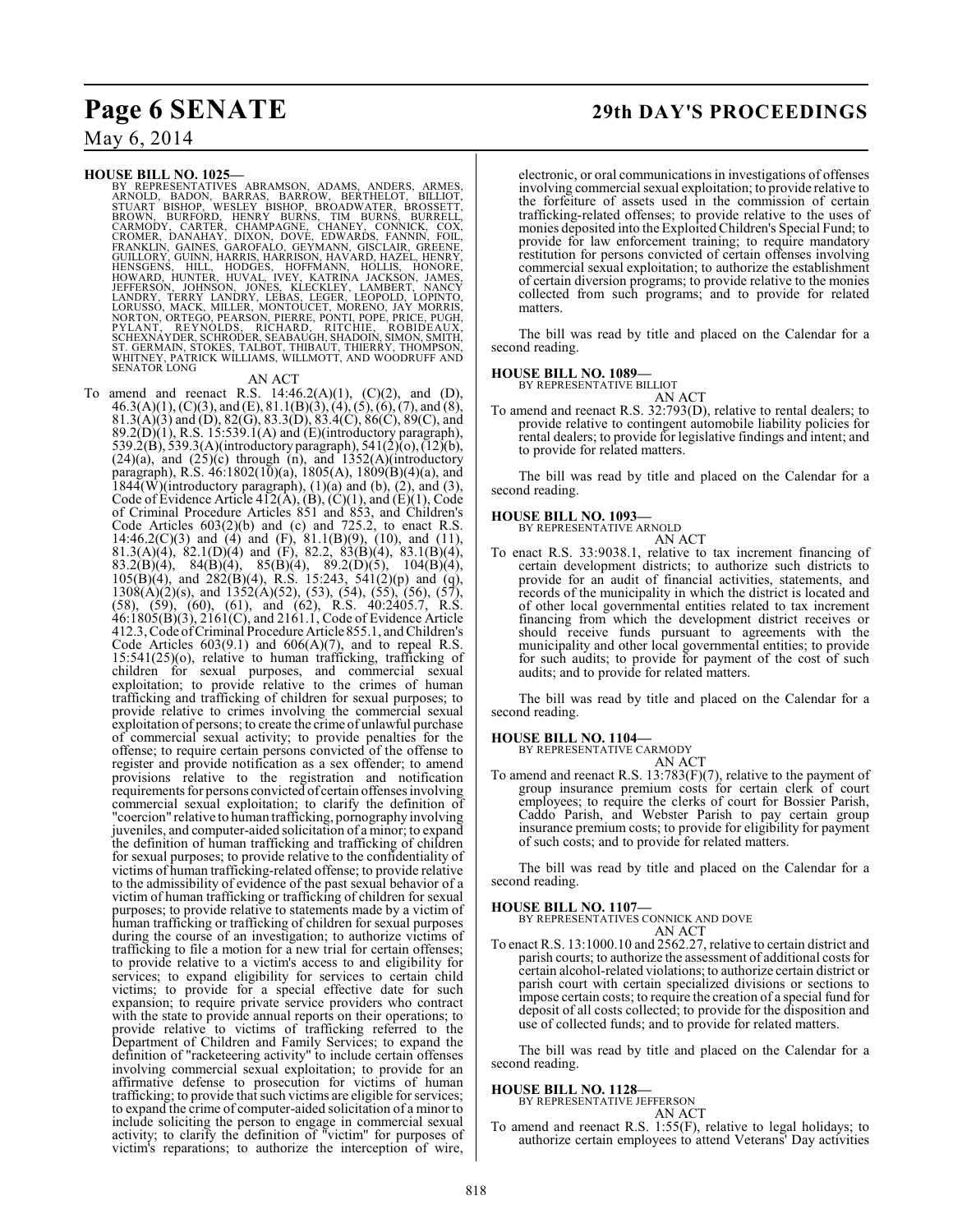## **29th DAY'S PROCEEDINGS Page 7 SENATE**

# May 6, 2014

and events with compensation; and to provide for related matters.

The bill was read by title and placed on the Calendar for a second reading.

## **HOUSE BILL NO. 1136—** BY REPRESENTATIVE JIM MORRIS

AN ACT To enact R.S.  $26:90(A)(1)(a)(vi)$  and  $286(A)(1)(a)(vi)$ , relative to selling or serving alcoholic beverages; to authorize the use of certain identification cards from another state as acceptable identification for being sold or served alcoholic beverages; and to provide for related matters.

The bill was read by title and placed on the Calendar for a second reading.

### **HOUSE BILL NO. 1166—**

BY REPRESENTATIVE ARNOLD AN ACT

To amend and reenact R.S.  $13:5073(A)(4)(f)(i)$  and (ii) and  $5075(K)$ , relative to tobacco enforcement; to provide for certain liability relative to importers; and to provide for related matters.

The bill was read by title and placed on the Calendar for a second reading.

### **HOUSE BILL NO. 1277— (Substitute for House Bill No. 987 by Representative Thompson)** BY REPRESENTATIVES THOMPSON AND GAINES

- AN ACT To amend and reenact R.S. 17:441, 442(C), 443, and
- $444(B)(4)(c)(iii)$ , relative to teachers; to provide relative to tenure; to provide relative to removal of a teacher, disciplinary action against a teacher, and right to review and hearing procedures; to provide for disciplinary hearing officers; to provide for definitions; and to provide for related matters.

The bill was read by title and placed on the Calendar for a second reading.

### **Message from the House**

#### **ASKING CONCURRENCE IN HOUSE CONCURRENT RESOLUTIONS**

#### May 5, 2014

To the Honorable President and Members of the Senate:

I am directed to inform your honorable body that the House of Representatives has finally passed and asks your concurrence in the following House Concurrent Resolutions:

HCR No. 88

Respectfully submitted, ALFRED W. SPEER Clerk of the House of Representatives

### **House Concurrent Resolutions on First Reading**

# **HOUSE CONCURRENT RESOLUTION NO. 88—**<br>BY REPRESENTATIVE SIMON<br>A CONCURRENT RESOLUTION

To create the Task Force on Telehealth Access as an advisory body to the legislature and the Department of Health and Hospitals on policies and practices that expand access to telehealth services, and to direct the task force to report to the governor and the legislature on the status of telehealth access in Louisiana.

The resolution was read by title and placed on the Calendar for a second reading.

#### **House Bills and Joint Resolutions on Second Reading**

### **HOUSE BILL NO. 22—**

BY REPRESENTATIVE PEARSON AN ACT

To amend and reenact R.S. 11:3682(1) and (18), 3685(A)(2)(introductory paragraph), (d), and (e) and (C)(introductory paragraph), (6), (7)(introductory paragraph),  $(9)$ ,  $(10)$ ,  $(13)$ , and  $(14)$ (introductory paragraph),  $3686(A)$  and  $(D)(1)$  and  $(2)$ , and  $3688(A)(1)$ ,  $(2)$ , and  $(8)$  and  $(D)(5)$  and to repeal R.S. 11:3685(B) and 3687(A)(7), relative to the Harbor Police Retirement System; to provide for technical changes; to provide for definitions; to provide relative to eligibility for disability benefits; to provide relative to payments of benefits to a child with a disability; to provide relative to the board of trustees; to provide relative to certain benefits; and to provide for related matters.

The bill was read by title and referred by the President to the Committee on Retirement.

**HOUSE BILL NO. 221—** BY REPRESENTATIVE THIBAUT AND SENATOR WARD AN ACT

To enact R.S. 13:5554(G)(3), relative to the payment of group insurance premium costs; to provide for eligibility for payment of such costs for retired sheriffs and retired deputy sheriffs of the West Baton Rouge Parish Sheriff's Office; and to provide for related matters.

The bill was read by title and referred by the President to the Committee on Judiciary B.

#### **HOUSE BILL NO. 689—**

BY REPRESENTATIVE STUART BISHOP AN ACT

To amend and reenact R.S. 23:633(B), relative to the payment of wages; to require that certain employees be paid no less than twice monthly; to provide with respect to payment deadlines; and to provide for related matters.

The bill was read by title and referred by the President to the Committee on Labor and Industrial Relations.

#### **HOUSE BILL NO. 789—**

BY REPRESENTATIVE MORENO AND SENATOR MORRELL AN ACT

To enact R.S. 33:1375, relative to the city of New Orleans; to provide relative to ordinances enacted by the governing authority of the city; to establish maximum penalties for the violation of such ordinances; to provide exceptions; and to provide for related matters.

The bill was read by title and referred by the President to the Committee on Local and Municipal Affairs.

#### **HOUSE BILL NO. 992—**

BY REPRESENTATIVE ROBIDEAUX

- AN ACT
- To enact R.S. 41:1224.1, relative to leases and other property transactions involving specified property in Lafayette Parish; to exempt such leases or transactions from general requirements regarding leases of public property, including requirements for advertising and bidding; and to provide for related matters.

The bill was read by title and referred by the President to the Committee on Local and Municipal Affairs.

#### **HOUSE BILL NO. 1126—** BY REPRESENTATIVE PYLANT

AN ACT

To enact R.S. 15:827.2, relative to the duties of the Department of Public Safety and Corrections; to require the department to develop a comprehensive plan of incarceration; to require the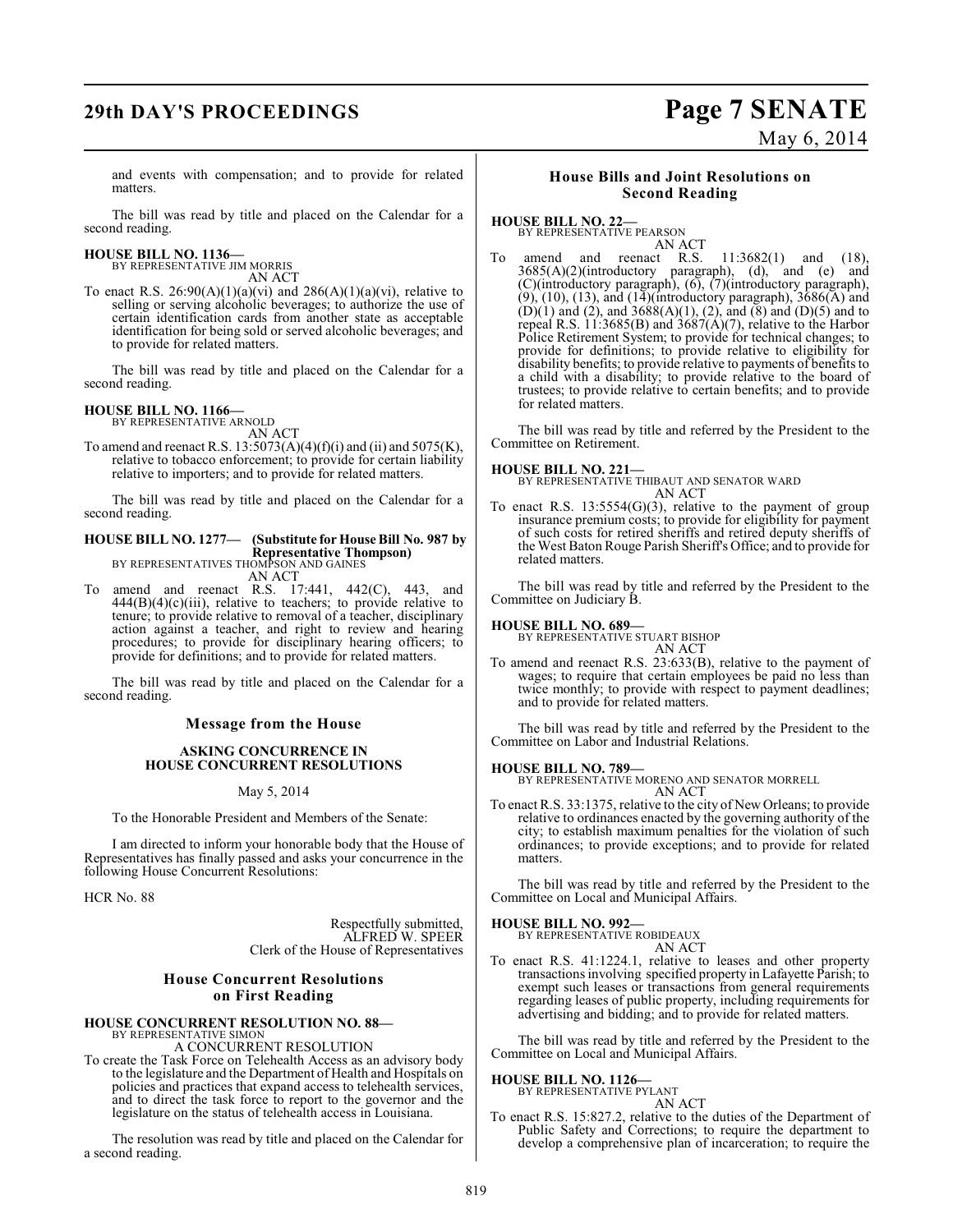## **Page 8 SENATE 29th DAY'S PROCEEDINGS**

May 6, 2014

department to utilize state and local facilities prior to contracting with private prison facilities; to provide for the consideration of certain factors; to provide for the adoption of rules; and to provide for related matters.

The bill was read by title and referred by the President to the Committee on Judiciary B.

#### **HOUSE BILL NO. 1274— (Substitute for House Bill No. 348 by Representative Badon)**

BY REPRESENTATIVES BADON, ANDERS, BURFORD, HAVARD,<br>HENSGENS, HOFFMANN, KATRINA JACKSON, LEBAS, JAY MORRIS,<br>POPE, SIMON, STOKES, PATRICK WILLIAMS, AND WILLMOTT<br>AN ACT

To amend and reenact R.S. 40:1299.58.10(E) and 1299.64.6(D), relative to life-sustaining procedures; to require interpretations of the provisions of law regarding declarations concerning lifesustaining procedures be made to preserve the life of an unborn child; to require interpretations of the provisions of law regarding physician orders for scope of treatment be made to preserve the life of an unborn child; to provide for an effective date; and to provide for related matters.

The bill was read by title and referred by the President to the Committee on Health and Welfare.

### **House Concurrent Resolutions on Second Reading**

## **HOUSE CONCURRENT RESOLUTION NO. 71—** BY REPRESENTATIVE LEGER

A CONCURRENT RESOLUTION To recognize April of 2014 as End Distracted Driving Awareness Month in the state of Louisiana.

The resolution was read by title. Senator Murray moved to concur in the House Concurrent Resolution.

#### **ROLL CALL**

The roll was called with the following result:

#### YEAS

| Mr. President | Dorsey-Colomb | Peacock   |
|---------------|---------------|-----------|
| Adley         | Erdey         | Perry     |
| Allain        | Johns         | Riser     |
| Appel         | LaFleur       | Smith, G. |
| Broome        | Long          | Smith, J. |
| Brown         | Mills         | Tarver    |
| Buffington    | Morrell       | Thompson  |
| Claitor       | Morrish       | Ward      |
| Crowe         |               | White     |
|               | Murray        |           |
| Donahue       | <b>Nevers</b> |           |
| Total - 29    |               |           |
|               | <b>NAYS</b>   |           |
|               |               |           |
| Total $-0$    |               |           |
|               | <b>ABSENT</b> |           |
| Amedee        | Guillory      | Peterson  |
| Chabert       | Heitmeier     | Walsworth |
| Cortez        |               |           |
|               | Kostelka      |           |

The Chair declared the Senate concurred in the House Concurrent Resolution and ordered it returned to the House.

## **HOUSE CONCURRENT RESOLUTION NO. 77—** BY REPRESENTATIVE BARROW

Martiny

Total - 10

A CONCURRENT RESOLUTION

To urge and request the State Civil Service Commission to adopt a rule to allow state employees whose jobs are privatized or whose jobs are relocated to another parish more than fifty miles from the previous work location to be placed on a preferred reemployment list.

The resolution was read by title and referred by the President to the Committee on Senate and Governmental Affairs.

#### **HOUSE CONCURRENT RESOLUTION NO. 85—** BY REPRESENTATIVE SMITH

A CONCURRENT RESOLUTION

To urge and request each agency in state government to develop and implement employment policies that remove questions about criminal history from the initial job application and delay any background check until later in the hiring process for unclassified positions for which a criminal background check is not required by law.

The resolution was read by title and referred by the President to the Committee on Senate and Governmental Affairs.

#### **HOUSE CONCURRENT RESOLUTION NO. 122—** BY REPRESENTATIVE COX

A CONCURRENT RESOLUTION To memorialize the United States Congress to take such actions as are necessary to pass the Diabetic Testing Supply Access Act.

The resolution was read by title. Senator Buffington moved to concur in the House Concurrent Resolution.

#### **ROLL CALL**

The roll was called with the following result:

#### YEAS

| Mr. President<br>Adley<br>Allain<br>Appel<br>Broome<br>Brown<br>Buffington<br>Claitor<br>Crowe<br>Donahue<br>Total - 29 | Dorsey-Colomb<br>Erdev<br>Guillory<br>Johns<br>LaFleur<br>Long<br>Mills<br>Morrell<br>Morrish<br>Murray<br><b>NAYS</b> | <b>Nevers</b><br>Peacock<br>Perry<br>Riser<br>Smith, G.<br>Smith, J.<br>Tarver<br>Ward<br>White |
|-------------------------------------------------------------------------------------------------------------------------|------------------------------------------------------------------------------------------------------------------------|-------------------------------------------------------------------------------------------------|
| Total - 0                                                                                                               | ABSENT                                                                                                                 |                                                                                                 |
| Amedee<br>Chabert<br>Cortez<br>Gallot<br>Total - 10                                                                     | Heitmeier<br>Kostelka<br>Martiny<br>Peterson                                                                           | Thompson<br>Walsworth                                                                           |

The Chair declared the Senate concurred in the House Concurrent Resolution and ordered it returned to the House.

#### **HOUSE CONCURRENT RESOLUTION NO. 123—**

BY REPRESENTATIVE LEGER A CONCURRENT RESOLUTION

To recognize Tuesday, May 6, 2014, as Kingsley House Day at the Legislature of Louisiana.

The resolution was read by title. Senator Murray moved to concur in the House Concurrent Resolution.

#### **ROLL CALL**

The roll was called with the following result: YEAS

Guillory

Mr. President Erdey Peacock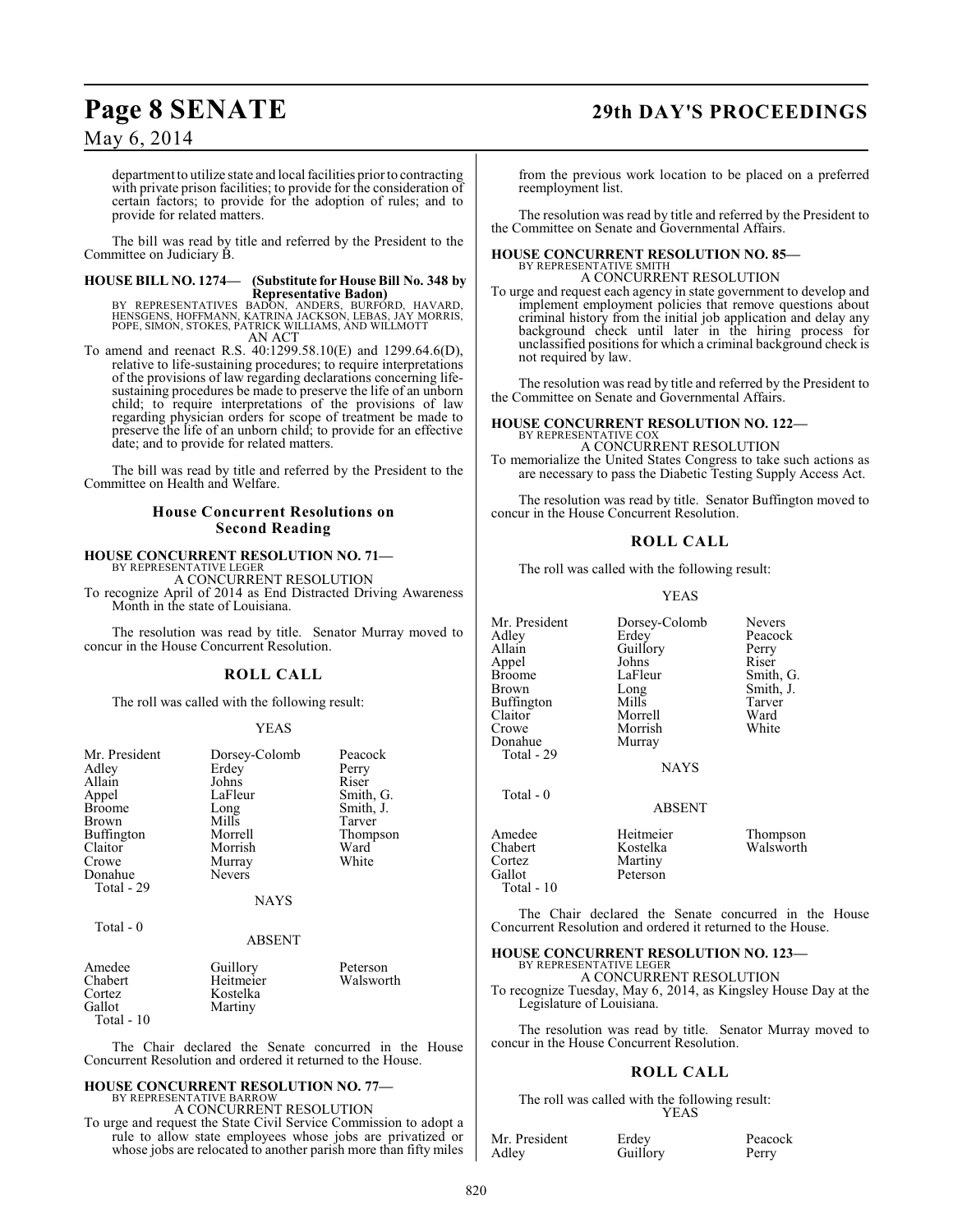## **29th DAY'S PROCEEDINGS Page 9 SENATE**

| Allain<br>Appel<br><b>Broome</b><br>Brown<br>Buffington<br>Claitor<br>Crowe<br>Donahue<br>Dorsey-Colomb<br>Total $-32$ | Johns<br>Kostelka<br>LaFleur<br>Long<br>Mills<br>Morrell<br>Morrish<br>Murray<br><b>Nevers</b> | Riser<br>Smith, G.<br>Smith, J.<br>Tarver<br>Thompson<br>Walsworth<br>Ward<br>White |
|------------------------------------------------------------------------------------------------------------------------|------------------------------------------------------------------------------------------------|-------------------------------------------------------------------------------------|
|                                                                                                                        | <b>NAYS</b>                                                                                    |                                                                                     |
| Total $-0$                                                                                                             | <b>ABSENT</b>                                                                                  |                                                                                     |
| Amedee<br>Chabert<br>Cortez<br>Total - 7                                                                               | Gallot<br>Heitmeier<br>Martiny                                                                 | Peterson                                                                            |

The Chair declared the Senate concurred in the House Concurrent Resolution and ordered it returned to the House.

#### **HOUSE CONCURRENT RESOLUTION NO. 124—** BY REPRESENTATIVES BROADWATER AND KLECKLEY

A CONCURRENT RESOLUTION To commend Danielle Davis, Matt Reynolds, Shelby Michaels, and Walter Smith for saving the life of a spectator at the McNeese Cowboy Stampede Classic Cross Country Invitational Meet.

The resolution was read by title. Senator Johns moved to concur in the House Concurrent Resolution.

#### **ROLL CALL**

The roll was called with the following result:

#### YEAS

| Mr. President<br>Adley<br>Allain<br>Appel<br><b>Broome</b><br>Buffington<br>Claitor<br>Cortez<br>Crowe<br>Donahue<br>Dorsey-Colomb | Erdey<br>Guillory<br>Johns<br>Kostelka<br>LaFleur<br>Long<br>Mills<br>Morrell<br>Morrish<br>Murray<br>Peacock | Perry<br>Riser<br>Smith, G.<br>Smith, J.<br>Tarver<br>Thompson<br>Walsworth<br>Ward<br>White |
|------------------------------------------------------------------------------------------------------------------------------------|---------------------------------------------------------------------------------------------------------------|----------------------------------------------------------------------------------------------|
| Total - 31<br>Total - 0                                                                                                            | <b>NAYS</b>                                                                                                   |                                                                                              |
| Amedee                                                                                                                             | <b>ABSENT</b><br>Gallot                                                                                       | Nevers                                                                                       |

| Amedee    | Gallot    | <b>Nevers</b> |
|-----------|-----------|---------------|
| Brown     | Heitmeier | Peterson      |
| Chabert   | Martiny   |               |
| Total - 8 |           |               |

The Chair declared the Senate concurred in the House Concurrent Resolution and ordered it returned to the House.

#### **HOUSE CONCURRENT RESOLUTION NO. 125—** BY REPRESENTATIVE KLECKLEY

A CONCURRENT RESOLUTION

To recognize May 7, 2014, as National Aeronautics Space Administration (NASA) Day and to commend NASA for its scientific and technological contributions to the state of Louisiana and the United States of America.

The resolution was read by title. Senator Johns moved to concur in the House Concurrent Resolution.

# May 6, 2014

### **ROLL CALL**

The roll was called with the following result:

### YEAS

|           | Mr. President<br>Adley<br>Allain<br>Amedee<br>Appel<br><b>Broome</b><br><b>Brown</b><br>Buffington<br>Claitor<br>Crowe<br>Donahue<br>Dorsey-Colomb<br>Total - 34 | Erdey<br>Gallot<br>Johns<br>Kostelka<br>LaFleur<br>Long<br>Martiny<br>Mills<br>Morrell<br>Morrish<br>Murray<br><b>Nevers</b><br><b>NAYS</b> | Peacock<br>Perry<br>Riser<br>Smith, G.<br>Smith, J.<br>Tarver<br>Thompson<br>Walsworth<br>Ward<br>White |
|-----------|------------------------------------------------------------------------------------------------------------------------------------------------------------------|---------------------------------------------------------------------------------------------------------------------------------------------|---------------------------------------------------------------------------------------------------------|
| Total - 0 |                                                                                                                                                                  |                                                                                                                                             |                                                                                                         |

#### ABSENT

| Chabert   | Guillory  | Peterson |
|-----------|-----------|----------|
| Cortez    | Heitmeier |          |
| Total - 5 |           |          |

The Chair declared the Senate concurred in the House Concurrent Resolution and ordered it returned to the House.

**HOUSE CONCURRENT RESOLUTION NO. 126—** BY REPRESENTATIVE GISCLAIR AND SENATORS CHABERT AND ALARIO

A CONCURRENT RESOLUTION

To express the condolences of the Legislature of Louisiana upon the death of former State Representative Richard P. "Dick" Guidry of Galliano.

The resolution was read by title. Senator Thompson moved to concur in the House Concurrent Resolution.

#### **ROLL CALL**

The roll was called with the following result:

#### YEAS

| Mr. President<br>Adley<br>Allain<br>Appel<br>Broome<br>Brown<br>Buffington<br>Chabert<br>Claitor<br>Crowe<br>Dorsey-Colomb<br>Total - 33 | Erdey<br>Gallot<br>Johns<br>Kostelka<br>LaFleur<br>Long<br>Martiny<br>Mills<br>Morrell<br>Morrish<br>Murray<br><b>NAYS</b> | <b>Nevers</b><br>Peacock<br>Perry<br>Riser<br>Smith, G.<br>Smith, J.<br>Tarver<br>Thompson<br>Walsworth<br>Ward<br>White |
|------------------------------------------------------------------------------------------------------------------------------------------|----------------------------------------------------------------------------------------------------------------------------|--------------------------------------------------------------------------------------------------------------------------|
| Total $-0$                                                                                                                               | <b>ABSENT</b>                                                                                                              |                                                                                                                          |

Amedee Donahue Heitmeier<br>Cortez Guillory Peterson Guillory Total - 6

The Chair declared the Senate concurred in the House Concurrent Resolution and ordered it returned to the House.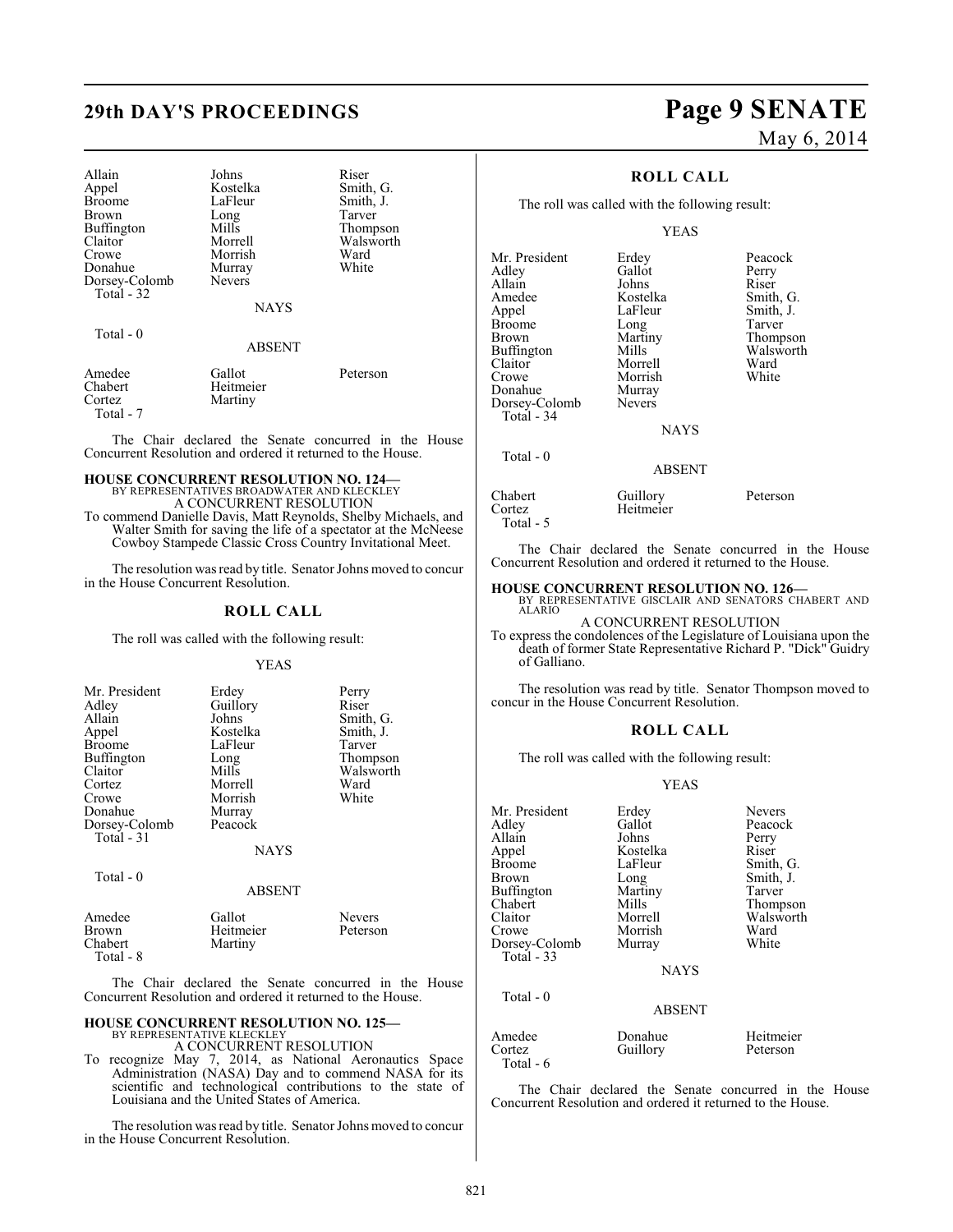## **Page 10 SENATE 29th DAY'S PROCEEDINGS**

May 6, 2014

### **HOUSE CONCURRENT RESOLUTION NO. 130—**

BY REPRESENTATIVES CARTER AND LORUSSO A CONCURRENT RESOLUTION

To commend the LSU women's gymnastics team for an outstanding 2014 season.

The resolution was read by title. Senator Broome moved to concur in the House Concurrent Resolution.

#### **ROLL CALL**

The roll was called with the following result:

#### YEAS

| Mr. President<br>Adley<br>Allain<br>Amedee<br>Appel<br><b>Broome</b><br>Brown<br>Buffington<br>Chabert<br>Claitor<br>Crowe<br>Donahue | Dorsey-Colomb<br>Erdey<br>Gallot<br>Johns<br>Kostelka<br>LaFleur<br>Long<br>Martiny<br>Mills<br>Morrell<br>Morrish<br>Murray | <b>Nevers</b><br>Peacock<br>Perry<br>Riser<br>Smith, G.<br>Smith, J.<br>Tarver<br>Thompson<br>Walsworth<br>Ward<br>White |
|---------------------------------------------------------------------------------------------------------------------------------------|------------------------------------------------------------------------------------------------------------------------------|--------------------------------------------------------------------------------------------------------------------------|
| Total - 35<br>$Total - 0$                                                                                                             | <b>NAYS</b>                                                                                                                  |                                                                                                                          |

#### ABSENT

Cortez Heitmeier Guillory Peterson Total - 4

The Chair declared the Senate concurred in the House Concurrent Resolution and ordered it returned to the House.

## **HOUSE CONCURRENT RESOLUTION NO. 131—** BY REPRESENTATIVES CROMER AND KLECKLEY

A CONCURRENT RESOLUTION

To commend the Louisiana Association of Health Plans and to recognize Tuesday, May 13, 2014, as Louisiana Association of Health Plans Day at the state capitol.

The resolution was read by title. Senator Crowe moved to concur in the House Concurrent Resolution.

#### **ROLL CALL**

The roll was called with the following result:

#### YEAS

| Mr. President | Dorsey-Colomb | Murray        |
|---------------|---------------|---------------|
| Adley         | Erdey         | <b>Nevers</b> |
| Allain        | Gallot        | Peacock       |
| Amedee        | Guillory      | Perry         |
| Appel         | Johns         | Riser         |
| <b>Broome</b> | Kostelka      | Smith, G.     |
| Brown         | LaFleur       | Smith, J.     |
| Buffington    | Long          | Tarver        |
| Chabert       | Martiny       | Thompson      |
| Claitor       | Mills         | Walsworth     |
| Crowe         | Morrell       | Ward          |
| Donahue       | Morrish       | White         |
| Total - 36    |               |               |
|               | NAYS          |               |

Total - 0

#### ABSENT

Total - 3

Cortez Heitmeier Peterson

The Chair declared the Senate concurred in the House Concurrent Resolution and ordered it returned to the House.

**HOUSE CONCURRENT RESOLUTION NO. 132—** BY REPRESENTATIVE SHADOIN AND SENATOR GALLOT

A CONCURRENT RESOLUTION To commend Glen Neaville on his outstanding career as a banker and his service to the Ruston Community.

The resolution was read by title. Senator Gallot moved to concur in the House Concurrent Resolution.

#### **ROLL CALL**

The roll was called with the following result:

#### YEAS

| Mr. President<br>Adlev<br>Allain<br>Amedee<br>Appel<br>Broome<br>Brown<br>Buffington<br>Claitor<br>Crowe<br>Donahue<br>Dorsey-Colomb | Erdey<br>Gallot<br>Johns<br>Kostelka<br>LaFleur<br>Long<br>Martiny<br>Mills<br>Morrell<br>Morrish<br>Murray<br><b>Nevers</b> | Peacock<br>Perry<br>Riser<br>Smith, G.<br>Smith, J.<br>Tarver<br>Thompson<br>Walsworth<br>Ward<br>White |
|--------------------------------------------------------------------------------------------------------------------------------------|------------------------------------------------------------------------------------------------------------------------------|---------------------------------------------------------------------------------------------------------|
|                                                                                                                                      |                                                                                                                              |                                                                                                         |
| Total $-34$                                                                                                                          |                                                                                                                              |                                                                                                         |
|                                                                                                                                      | <b>NAYS</b>                                                                                                                  |                                                                                                         |
| Total - 0                                                                                                                            |                                                                                                                              |                                                                                                         |
|                                                                                                                                      | ABSENT                                                                                                                       |                                                                                                         |

Chabert Guillory Peterson Heitmeier Total - 5

The Chair declared the Senate concurred in the House Concurrent Resolution and ordered it returned to the House.

## **HOUSE CONCURRENT RESOLUTION NO. 133—** BY REPRESENTATIVE ADAMS

A CONCURRENT RESOLUTION To commend Dr. Gerard LeBlanc and Thomas Jefferson High School for Advanced Studies in Gretna for receiving the top ranking among high schools within the state of Louisiana.

The resolution was read by title. Senator Thompson moved to concur in the House Concurrent Resolution.

#### **ROLL CALL**

The roll was called with the following result:

Morrell

#### YEAS

Mr. President Erdey Peacock<br>Adlev Gallot Perry Adley Gallot Perry<br>Allain Johns Riser Allain Johns<br>Amedee Kostelka Amedee Kostelka Smith, G.<br>Appel LaFleur Smith, J. Broome Long<br>Brown Martiny Buffington Mills Walsworth Walsworth Ward<br>Claitor Morrell Ward

Smith, J.<br>Tarver Martiny Thompson<br>Mills Walsworth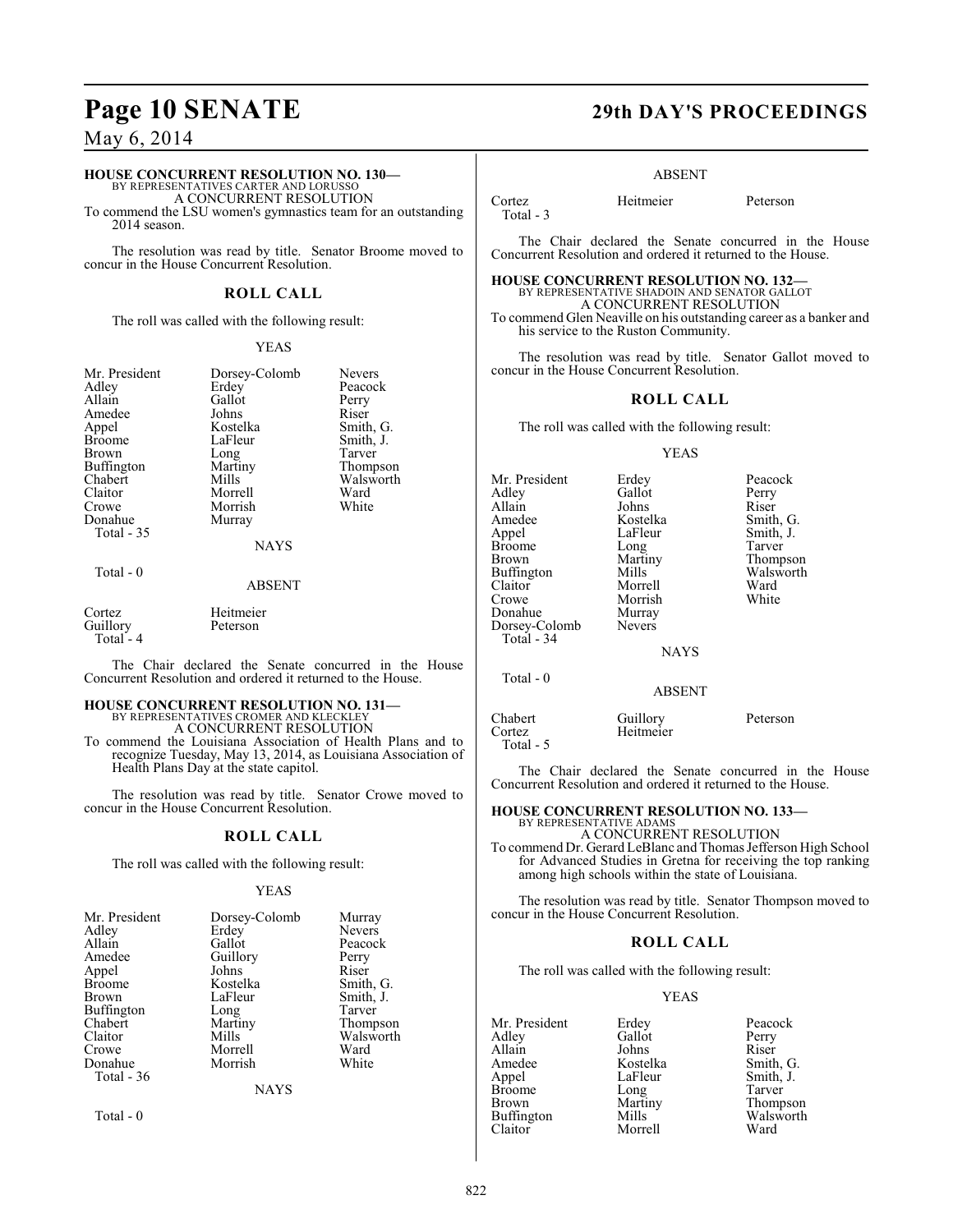| Crowe         |  |
|---------------|--|
| Donahue       |  |
| Dorsey-Colomb |  |
| Total - 34    |  |
|               |  |

Murray Nevers **NAYS** 

Morrish White

Total - 0

ABSENT

Total - 5

Chabert Guillory Peterson<br>
Cortez Heitmeier Heitmeier

The Chair declared the Senate concurred in the House Concurrent Resolution and ordered it returned to the House.

### **Reports of Committees**

The following reports of committees were received and read:

#### **REPORT OF COMMITTEE ON**

#### **JUDICIARY A**

Senator Ben W. Nevers, Chairman on behalf of the Committee on Judiciary A, submitted the following report:

#### May 6, 2014

To the President and Members of the Senate:

I am directed by your Committee on Judiciary A to submit the following report:

#### **SENATE BILL NO. 570—** BY SENATOR LONG

AN ACT

To enact R. S. 31:149(I), relative to the prescription of nonuse; provides that the prescription of nonuse for mineral rights does not run against land that was transferred in connection with an economic development project; to provide for a notice of reinscription and its contents; to provide terms, conditions, and requirements; and to provide for related matters.

Reported with amendments.

#### **SENATE BILL NO. 583** BY SENATOR GUILLORY

AN ACT

To amend and reenact R.S.  $13:2582(A)(2)$  and  $2583(A)(2)$ , relative to officers of justice of the peace courts; to remove certain exceptions from age requirements to serve or run for such offices; and to provide for related matters.

Reported favorably.

**HOUSE BILL NO. 46—** BY REPRESENTATIVE HENRY BURNS AN ACT

To amend and reenact Code of Civil Procedure Articles 1911 and 4906, relative to judgments; to provide for the court's signature on judgments; to provide for the typewritten or printed name of the judge rendering judgment; and to provide for related matters.

Reported favorably.

**HOUSE BILL NO. 118—** BY REPRESENTATIVE HARRISON AN ACT

To amend and reenact R.S. 32:866(A)(1), relative to compulsory motor vehicle liability security; to provide relative to the prohibition of the recovery of damages in certain circumstances; and to provide for related matters.

Reported favorably.

## **29th DAY'S PROCEEDINGS Page 11 SENATE** May 6, 2014

#### **HOUSE BILL NO. 413—**

BY REPRESENTATIVE HARRISON AN ACT

To amend and reenact R.S. 15:574.4(A)(2), relative to parole eligibility; to provide that offenders convicted of certain offenses are not eligible for parole consideration after having served a certain number of years; and to provide for related matters.

Reported with amendments.

## **HOUSE BILL NO. 422—** BY REPRESENTATIVE SHADOIN

AN ACT To amend and reenact R.S. 9:202(1), relative to authority to perform a marriage ceremony; to require a religious official to have attained the age of majority before being authorized to perform a marriage ceremony; and to provide for related matters.

Reported with amendments.

#### **HOUSE BILL NO. 445—** BY REPRESENTATIVE NANCY LANDRY

AN ACT To amend and reenact Children's Code Article 1243(A)(1) and to repeal Children's Code Article 1243(C), relative to adoptions; to provide for who may petition for an intrafamily adoption; and to provide for related matters.

Reported favorably.

## **HOUSE BILL NO. 539—** BY REPRESENTATIVE STOKES

AN ACT To amend and reenact R.S. 6:966.1(A)(introductory paragraph), (B), and (C), and to enact R.S. 6:966.1(E) relative to default remedies; to amend the time delay for submission of a notice of repossession; to provide for the methods of submission of the notice; to provide for proof of the notice; and to provide for related matters.

Reported with amendments.

## **HOUSE BILL NO. 567—** BY REPRESENTATIVE SHADOIN

AN ACT

To amend and reenact R.S. 9:4835(A) and (B), relative to the filing of security in certain civil proceedings under the Private Works Act; to provide for the form of security to be filed; and to provide for related matters.

Reported favorably.

Respectfully submitted, BEN W. NEVERS Chairman

#### **REPORT OF COMMITTEE ON**

### **JUDICIARY B**

Senator Jean-Paul "JP" Morrell, Chairman on behalf of the Committee on Judiciary B, submitted the following report:

May 6, 2014

To the President and Members of the Senate:

I am directed by your Committee on Judiciary B to submit the following report: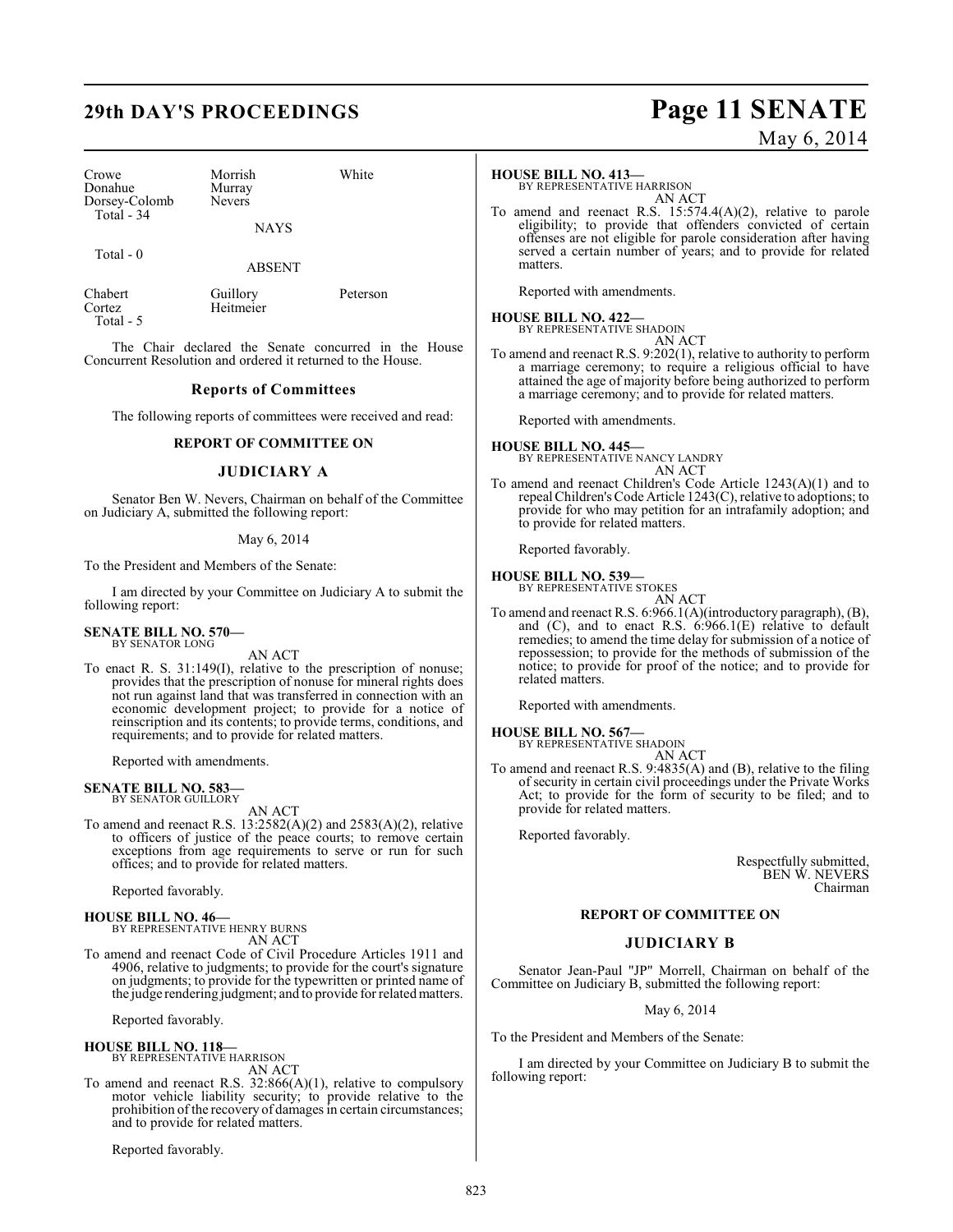## **Page 12 SENATE 29th DAY'S PROCEEDINGS**

### May 6, 2014

### **SENATE BILL NO. 214—**

BY SENATORS RISER AND MORRELL AN ACT

To amend and reenact R.S. 16:51(A)(5), (7), (14), (16), (19), (20), (21), (24), (29), (36), and (37), relative to assistant district attorneys; to provide for additional assistant district attorneys for certain judicial districts; to provide for an effective date; and to provide for related matters.

Reported with amendments.

#### **SENATE BILL NO. 654—** BY SENATOR MORRELL

AN ACT

To amend and reenact R.S. 26:71.1(1)(e) and 271.2(1)(e), relative to liquor permits; to require the issuance of certain alcoholic beverages permits to bona fide commercial film theaters under certain conditions; and to provide for related matters.

Reported with amendments.

#### **HOUSE BILL NO. 61—** BY REPRESENTATIVE POPE

AN ACT

To amend and reenact R.S.  $13:5554.2(C)(2)$  and  $(G)(1)(a)$ , relative to the Livingston Parish Retired Employees' Insurance Fund; to provide relative to the administration of the Livingston Parish Retired Employees' Insurance Fund; to provide for the investment of fund monies; to provide for members of the investment advisory board; and to provide for related matters.

Reported favorably.

#### **HOUSE BILL NO. 160—**

BY REPRESENTATIVE ST. GERMAIN AN ACT

To amend and reenact R.S. 40:1472.2(7)(d) and to enact R.S.  $40:1472.2(7)$ (e), relative to the regulation of explosives; to add "exploding or explosive target" to the definition of explosives; and to provide for related matters.

Reported favorably.

## **HOUSE BILL NO. 237—** BY REPRESENTATIVE MACK

AN ACT

To enact R.S. 13:2583(A)(2)(c), relative to constables; to provide relative to qualifications; to provide relative to the mandatory retirement age of constables in certain parishes; and to provide for related matters.

Reported favorably.

**HOUSE BILL NO. 495—**

BY REPRESENTATIVE ADAMS AN ACT

To amend and reenact R.S. 40:1563.1(A), relative to the authority of certain officials to conduct investigations and make arrests; to add simple arson of a religious building to the list of offenses for which a fire marshal and other officials may conduct investigations and make arrests; and to provide for related matters.

Reported favorably.

#### **HOUSE BILL NO. 638—**

BY REPRESENTATIVE CONNICK AN ACT

To amend and reenact R.S. 15:542.1.4(A)(1), relative to sex offender registration and notification requirements; to provide relative to the crime of failure to register and notify as a sex offender or child predator; to amend the crime of failure to register and notify as a sex offender or child predator to include untimely actions; and to provide for related matters.

Reported favorably.

#### **HOUSE BILL NO. 639—**

BY REPRESENTATIVE CONNICK AN ACT

To amend and reenact R.S. 15:541(12)(d) and to enact R.S. 15:541(12)(e), relative to registration and notification requirements of sex offenders and child predators; to amend the definition of criminal offense against a victim who is a minor; to require persons convicted of certain stalking offenses to register and provide notification; to provide for application; and to provide for related matters.

Reported with amendments.

### **HOUSE BILL NO. 670—**

BY REPRESENTATIVE SMITH

AN ACT To enact R.S. 15:529.2, relative to intensive parole supervision; to authorize certain habitual offenders to participate in intensive parole supervision; to provide for applicability; to provide criteria; and to provide for related matters.

Reported favorably.

## **HOUSE BILL NO. 772—** BY REPRESENTATIVE ROBIDEAUX

AN ACT

To enact R.S. 13:5554(DD), relative to the premium costs of group insurance for retired sheriffs and employees of Lafayette Parish Sheriff's Office; to provide for eligibility for payment of premium costs; and to provide for related matters.

Reported with amendments.

#### **HOUSE BILL NO. 781—**

BY REPRESENTATIVE THIBAUT AN ACT

To enact Part I-E of Chapter 7 of Title 15 of the Louisiana Revised Statutes of 1950, to be comprised of R.S. 15:745 through 745.3, relative to the reentry of offenders who are housed in parish jails; to create an Offender Reentry Support Pilot Program; to provide for the establishment of a pilot program in Pointe Coupee Parish; to provide that the program shall be maintained by the Pointe Coupee Parish Sheriff; to provide offenders with assistance to facilitate reentry into society following incarceration; to provide for the criteria for development of the pilot program; to provide for an advisory council to assist with the implementation of the pilot program; to provide for the membership of the council; to provide for a report of program results; and to provide for related matters.

Reported with amendments.

**HOUSE BILL NO. 1052—** BY REPRESENTATIVES MORENO, BARRAS, AND BROSSETT AN ACT

To enact Part III of Chapter 28 of Title 46 of the Louisiana Revised Statutes of 1950, to be comprised of R.S. 46:2145 through 2147, relative to domestic violence; to create the Domestic Violence Prevention Commission; to provide relative to the duties, powers, membership, and meetings of the commission; to authorize commission members to appoint certain persons as proxy; to require a certain vote of the membership for legislative recommendations; to provide for legislative findings; and to provide for related matters.

Reported favorably.

#### **HOUSE BILL NO. 1157—**

BY REPRESENTATIVE BADON AN ACT

To amend and reenact Code of Criminal Procedure Articles  $895(B)(3)$  and  $900(A)(6)(a)$ , relative to probation; to increase the length of time a person may serve in intensive incarceration as a condition of probation; to provide for sanctions for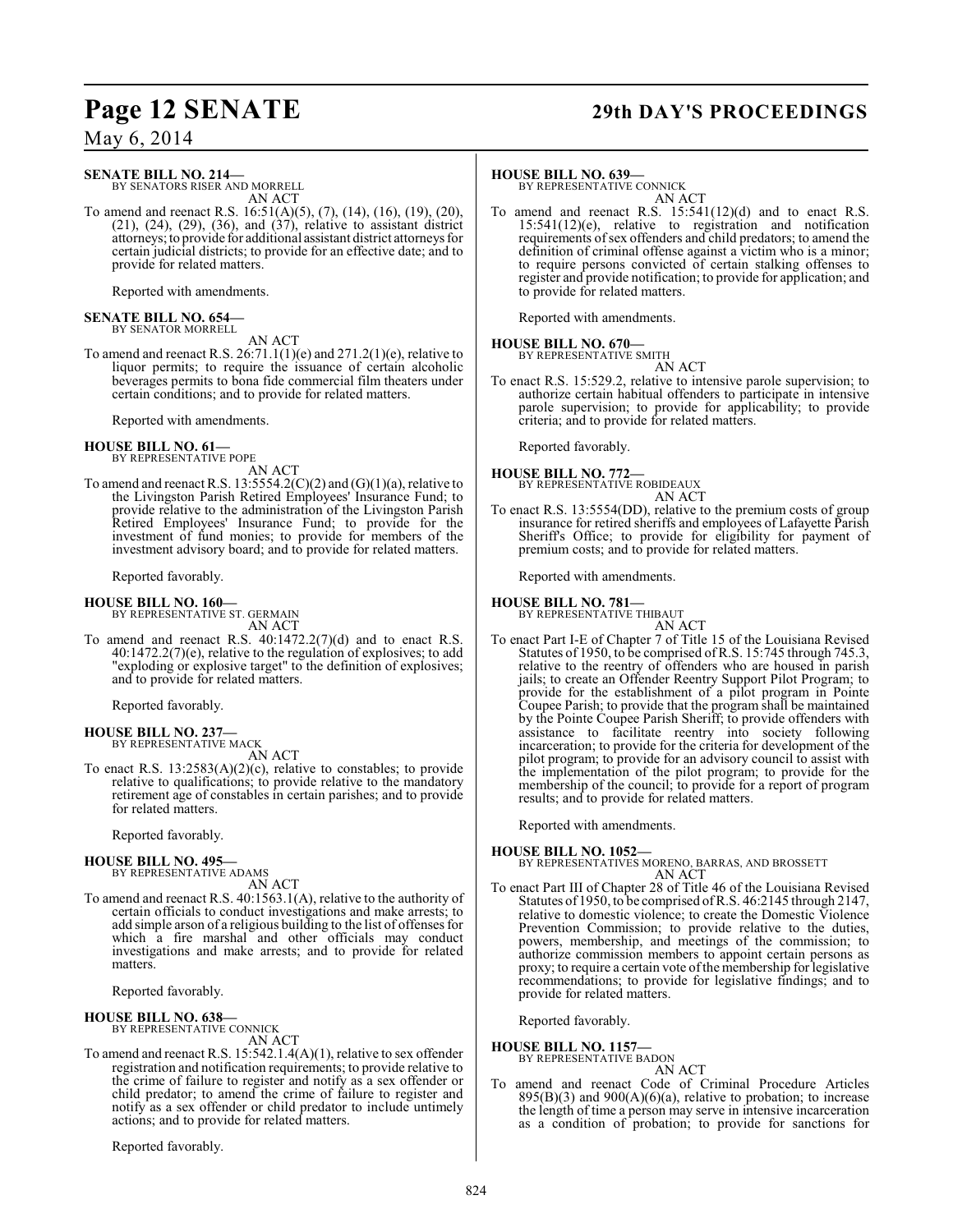## **29th DAY'S PROCEEDINGS Page 13 SENATE**

# May 6, 2014

violations of conditions of probation; and to provide for related matters.

Reported favorably.

### **HOUSE BILL NO. 1257— (Substitute for House Bill No. 327 by Representative Lopinto)** BY REPRESENTATIVE LOPINTO

AN ACT

To amend and reenact Code of Criminal Procedure Articles 896 and 897, relative to probation; to provide for a procedure by which conditions of probation may be modified, changed, or discharged; to provide for a procedure by which a defendant's probation may be terminated; and to provide for related matters.

Reported favorably.

#### **HOUSE BILL NO. 1263— (Substitute for House Bill No. 47 by Representative Henry Burns)** BY REPRESENTATIVE HENRY BURNS

AN ACT

To amend and reenact R.S.  $13:5554(Z)$  and  $5554.1(C)(2)$  and (G)(1)(introductory paragraph), relative to the payment of insurance premium costs; to provide for eligibility requirements for the payment of insurance premium costs for retired sheriffs and employees of the Bossier Parish Sheriff's Office; to provide for the investment of monies into the Bossier Parish Retired Employees Insurance Fund; to provide for the creation of a board of trustees and its responsibilities; and to provide for related matters.

Reported favorably.

#### **HOUSE BILL NO. 1265— (Substitute for House Bill No. 438 by Representative Greene)** BY REPRESENTATIVE GREENE

AN ACT

To enact R.S. 40:1379.1.2, relative to special officer's commissions; to provide for the issuance of a special officer commission to railroad police officers; to provide for the conditions relative to the term and effect of the commission; and to provide for related matters.

Reported favorably.

Respectfully submitted, JEAN-PAUL "JP" MORRELL Chairman

#### **REPORT OF COMMITTEE ON**

### **JUDICIARY C**

Senator Robert W. Kostelka, Chairman on behalf of the Committee on Judiciary C, submitted the following report:

#### May 6, 2014

To the President and Members of the Senate:

I am directed by your Committee on Judiciary C to submit the following report:

## **HOUSE CONCURRENT RESOLUTION NO. 97—** BY REPRESENTATIVE SMITH

### A CONCURRENT RESOLUTION

To commend the Louisiana Department of State Civil Service, under the leadership of the State Civil Service Commission and the director of state civil service, Shannon Templet, for performing extensive research and examination of the needs of state agencies relative to consideration of criminal history information in the context of hiring procedures and for

beginning the process of removing questions about criminal history from its initial application form for certain positions.

Reported favorably.

#### **HOUSE BILL NO. 511—** BY REPRESENTATIVE GUILLORY

AN ACT

To amend and reenact R.S. 14:98(F), relative to operating a vehicle while intoxicated; to provide relative to multiple offenses of operating a vehicle while intoxicated; to provide relative to determinations of prior convictions of such offenses; and to provide for related matters.

Reported favorably.

## **HOUSE BILL NO. 546—** BY REPRESENTATIVE BARROW

AN ACT

To enact Code of Criminal Procedure Article 883.2(D), relative to restitution payable to victims; to provide for a periodic payment plan for defendants who are indigent; and to provide for related **matters** 

Reported favorably.

### **HOUSE BILL NO. 791—**

BY REPRESENTATIVE KATRINA JACKSON AN ACT

To amend and reenact R.S. 14:27(D)(2)(c) and 67(B) and Code of Criminal Procedure Article  $814(A)(26)$  and  $(27)$  and to repeal R.S. 14:67.1, 67.2, 67.5, 67.12, 67.13, 67.14, 67.17, 67.23, and 67.27 and Code of Criminal Procedure Article 814(A)(28) and (29), relative to crimes of theft; to provide for the threshold amounts for the attempt to commit the crime of theft; to amend the penalty provisions in the crime of theft; to repeal certain theft statutes relative to livestock, animals, crawfish, timber, alligators, rental motor vehicles, motor vehicle fuel, used building components, and copper; to amend the responsive verdicts relative to these offenses; and to provide for related matters.

Reported favorably.

## **HOUSE BILL NO. 1024—** BY REPRESENTATIVE KATRINA JACKSON

AN ACT

To repeal R.S. 40:981.3(D), relative to drug free zones; to repeal the private residence exception for violations of the Uniform Controlled Dangerous Substances Law which occur in drug free zones.

Reported favorably.

**HOUSE BILL NO. 1038—** BY REPRESENTATIVE DIXON AN ACT

To amend and reenact Code of Criminal Procedure Article 926.1(A)(1) and (H)(3), relative to post-conviction DNA testing; to extend the time period in which to file an application for postconviction DNA testing; to extend the time period for preservation of biological material which can be subject to DNA testing once an application for DNA testing has been served; and to provide for related matters.

Reported favorably.

#### **HOUSE BILL NO. 1158—**

BY REPRESENTATIVE BADON AN ACT

To enact R.S. 14:107.5, relative to offenses affecting the general peace and order; to create the crime of solicitation of funds or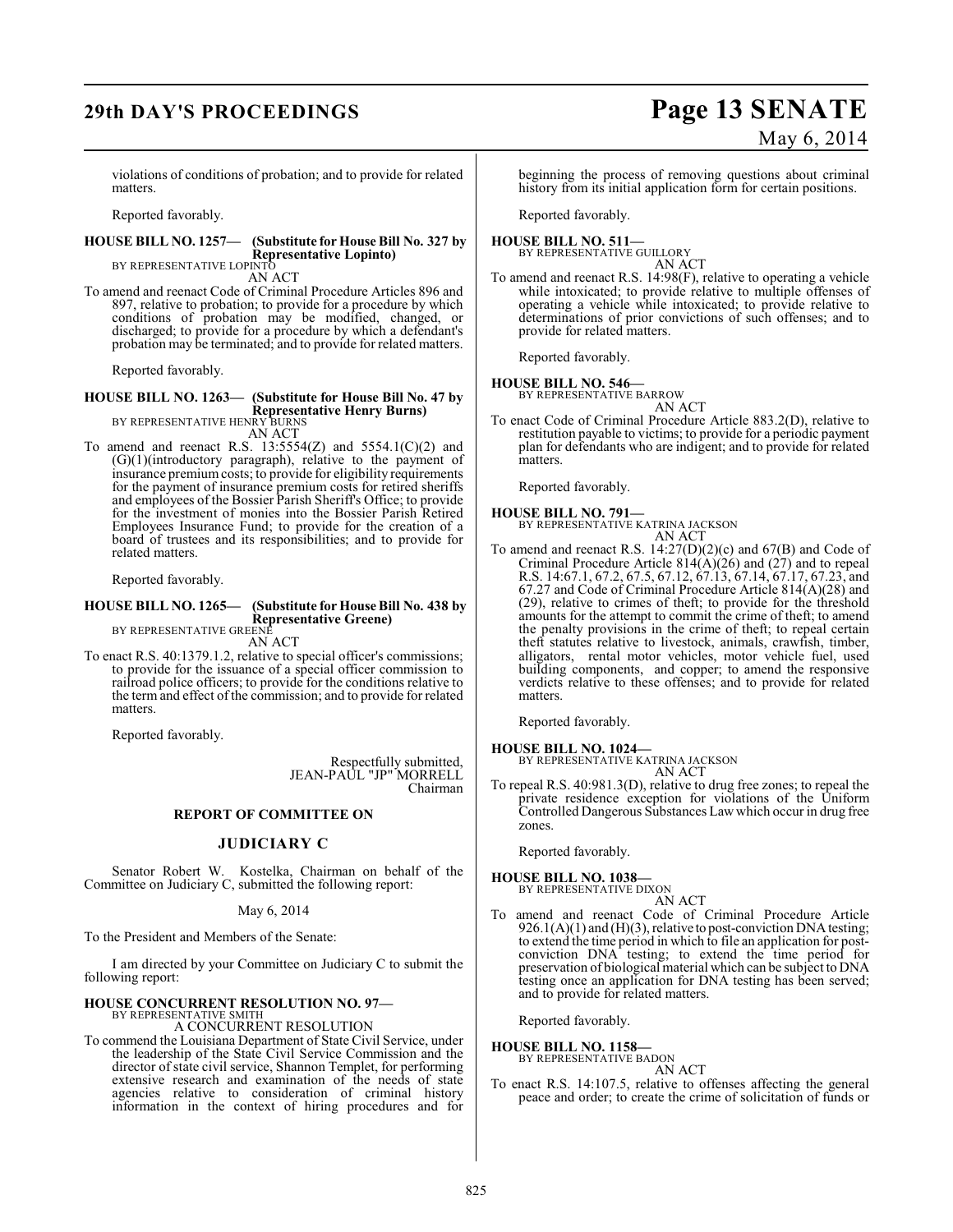## **Page 14 SENATE 29th DAY'S PROCEEDINGS**

May 6, 2014

transportation for certain unlawful purposes; to provide for criminal penalties; to provide for a definition of "sexual intercourse"; and to provide for related matters.

Reported favorably.

#### **HOUSE BILL NO. 1264— (Substitute for House Bill No. 208 by Representative Hoffman)**

BY REPRESENTATIVE HOFFMANN AN ACT

To amend and reenact R.S. 14:91.6(A) and 91.8(B), (C), (D), (E),  $(F)(1)$  and  $(2)$ (introductory paragraph) and  $(c)$ , and  $(H)$ , R.S.  $26:901, 902(1), 905(B), 909(A)(2), 910, 910.1,$ 911(A)(introductory paragraph), (1) and (2), 917(A)(introductory paragraph) and (C), and 932(6), and R.S.  $47:851(C)(2)$ , and to enact R.S. 14:91.6(B)(6) and (7) and 91.8(G)( $6$ ) and (7), relative to alternative nicotine products and vapor products; to prohibit the sale or other distribution of alternative nicotine products and vapor pens to persons under the age of eighteen years; to provide relative to definitions; and to provide for related matters.

Reported favorably.

Respectfully submitted, ROBERT W. KOSTELKA Chairman

### **Senate Bills and Joint Resolutions on Second Reading Reported by Committees**

### **SENATE BILL NO. 40—** BY SENATOR CORTEZ

AN ACT

To enact R.S. 13:1899(C)(11), relative to courts and judicial procedure; to provide relative to the assessment and disposition of certain costs by courts in criminal and juvenile matters; to provide certain limitations; to provide relative to the City Court of Lafayette; and to provide for related matters.

Reported favorably by the Committee on Finance. The bill was read by title, ordered engrossed and passed to a third reading.

### **SENATE BILL NO. 179—** BY SENATOR MORRISH

AN ACT

To amend and reenact R.S. 17:4002.3(2) and (3), 4002.4(A)(1), (2)(a), (C), and (D), 4002.5(A) and (F), and 4002.6, and to repeal R.S. 17:4002.5(C) and  $(E)$ , relative to the course choice program; to provide with respect to definitions; to provide with respect to student eligibility, course approval, and enrollment; to provide with respect to course amounts, funding, and reimbursement; to provide relative to teacher reciprocity; to provide with respect to a course catalogue and certain dual enrollment courses; to provide with respect to the duties of the State Board of Elementary Education and public school governing authorities; to provide for rules; and to provide for related matters.

Reported with amendments by the Committee on Education.

#### **SENATE COMMITTEE AMENDMENTS**

Amendments proposed by Senate Committee on Education to Original Senate Bill No. 179 by Senator Morrish

#### AMENDMENT NO. 1

On page 1, line 7, after "catalogue" delete the remainder of the line and at the beginning of line 8, delete "courses"

#### AMENDMENT NO. 2

On page 1, at the end of line 8, insert "and Secondary"

#### AMENDMENT NO. 3

On page 3, line 21, between "**Education**" and the period "**.**" insert "**, provided the course meets the Carnegie unit requirements for high school graduation**"

AMENDMENT NO. 4

On page 4, line 20, after "**approved by the**" insert "**State Board of Elementary and Secondary Education.**" and delete the remainder of the line

### AMENDMENT NO. 5

On page 4, delete lines 21 and 22

On motion of Senator Appel, the committee amendment was adopted. The amended bill was read by title, ordered engrossed and passed to a third reading.

#### **SENATE BILL NO. 184—** BY SENATOR MILLS

AN ACT

To authorize and provide for the transfer of certain state property; to authorize the transfer of certain state property in St. Martin Parish; to provide for the property description; to provide for reservation of mineral rights; to provide terms and conditions; to provide an effective date; and to provide for related matters.

Reported with amendments by the Committee on Natural Resources.

#### **SENATE COMMITTEE AMENDMENTS**

Amendments proposed by Senate Committee on Natural Resources to Original Senate Bill No. 184 by Senator Mills

#### AMENDMENT NO. 1

On page 1, delete lines 7 through 11 and insert:

"**Section 1. The commissioner of administration and the secretary of the Department of Culture, Recreation, and Tourism are hereby authorized and empowered to lease any interest the state may have, excluding mineral rights, to all or any portion of the following described parcels of property to the Evangeline Area Council, Inc., Boy Scouts of America.**"

#### AMENDMENT NO. 2

On page 11, delete lines 22 through 29 and insert:

"**Section 2. The commissioner of administration and the secretary of the Department of Culture, Recreation, and Tourism are hereby authorized to enter into such agreements, covenants, conditions, and stipulations and to execute such documents as necessary to properly effectuate a lease to the property described in Section 1 with the Evangeline Area Council, Inc., Boy Scouts of America in exchange of consideration proportionate to at least the appraised value of the property; provided, however, that the purpose of such lease is to develop not less than half the land transferred as a recreational area with public access and not more than half the land is dedicated for exclusive or restricted use by the Evangeline Area Council Inc., Boy Scouts of America.**"

#### AMENDMENT NO. 3

On page 11, after line 29, insert:

"**Section 3. Notwithstanding any other provision of law to the contrary, in the event any offer to purchase the land is made to the state or any offer is made by the State to sell the land described in Section 1, the state will first offer the land back to the original transferors for the equivalent value paid by the state to originally acquire the land. Notice shall be sent by certified mail to the most recent address provided by the secretary of the Department of Culture, Recreation, and Tourism and the office of state lands and no sale shall occur until the original transferors are provided ninety days to respond. The right of first refusal granted herein is recognized as personal, heritable, and vested upon the effective date of this Act.**"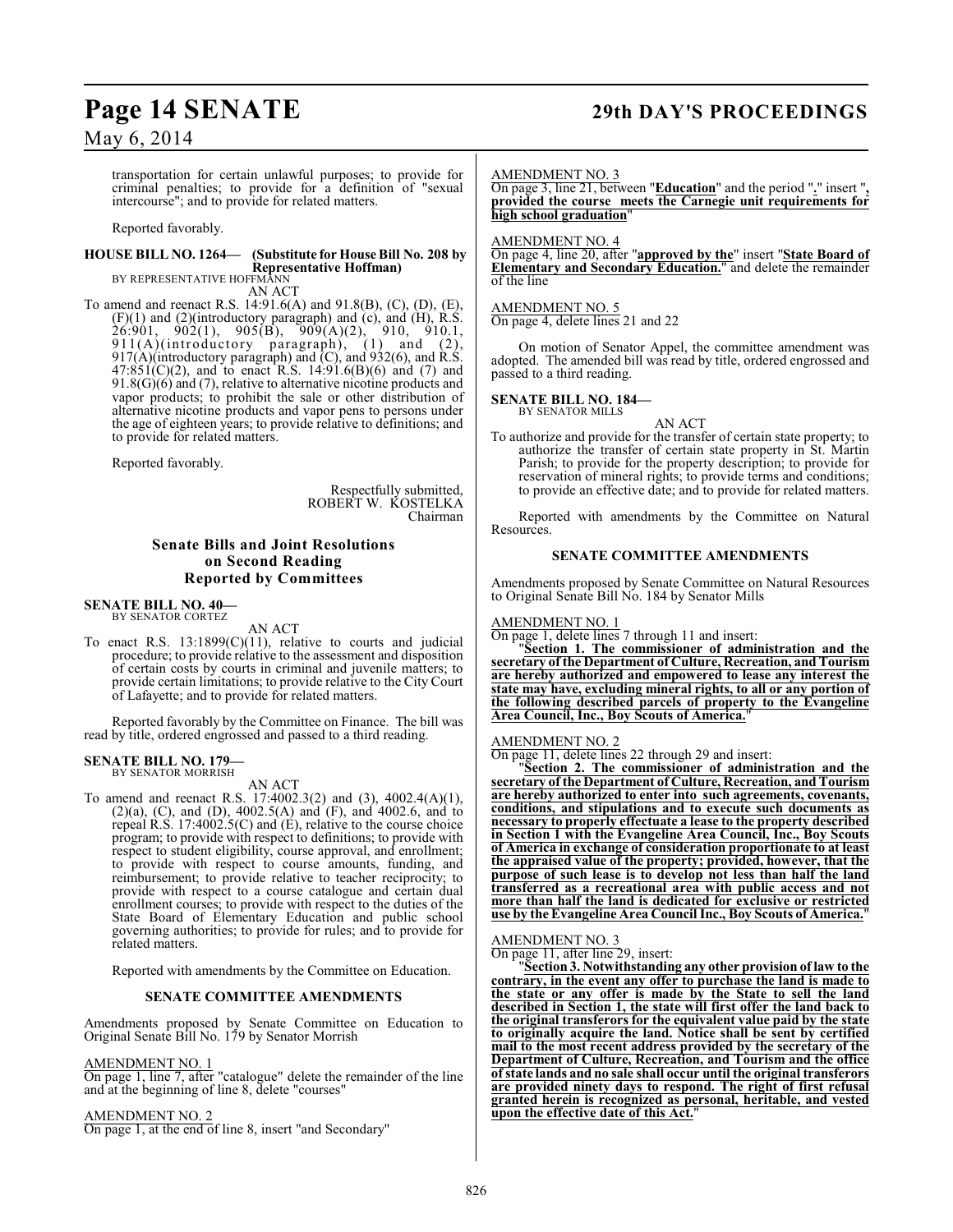## **29th DAY'S PROCEEDINGS Page 15 SENATE**

# May 6, 2014

On motion of Senator Long, the committee amendment was adopted. The amended bill was read by title, ordered engrossed and passed to a third reading.

#### **SENATE BILL NO. 377—** BY SENATOR MARTINY

AN ACT

To amend and reenact R.S. 23:1665(A)(4), relative to unemployment compensation; to provide for credit to employers for contributions paid to another state or federal unemployment compensation fund; to remove the administrative discretion with regard to award of such credit; and to provide for related matters.

Reported with amendments by the Committee on Labor and Industrial Relations.

#### **SENATE COMMITTEE AMENDMENTS**

Amendments proposed by Senate Committee on Labor and Industrial Relations to Original Senate Bill No. 377 by Senator Martiny

#### AMENDMENT NO. 1

On page 1, line 2, after "reenact" delete the remainder of the line and insert the following: "the introductory paragraph of R.S. 23:1665(A) and (A)(4), relative to unemployment compensation; to"

#### AMENDMENT NO. 2

On page 1, line 5, after "credit;" insert "to provide for the setting of dates;"

#### AMENDMENT NO. 3

On page 1, line 7, after "Section 1." delete the remainder of the line and insert the following: "The introductory paragraph of R.S. 23:1665(A) and (A)(4) are hereby amended and reenacted to read as follows:"

#### AMENDMENT NO. 4

On page 1, delete line 9, and insert the following: "A. The administrator may enter into **shall propose** reciprocal arrangements with appropriate"

### AMENDMENT NO. 5

On page 1, line 14, after "Chapter" insert "**only**"

#### AMENDMENT NO. 6

On page 1, line 17, after "**administrator**" delete the rest of the line and insert the following: "**, by a date to be set by the administrator,** but no such arrangement shall"

On motion of Senator Crowe, the committee amendment was adopted. The amended bill was read by title, ordered engrossed and recommitted to the Committee on Finance.

### **SENATE BILL NO. 441—** BY SENATOR MORRELL

AN ACT

To amend and reenact R.S. 49:663.1, relative to the office of community development disaster recovery unit; to terminate current procedures for recovering certain disaster monies paid; to provide for adoption of new procedures by the office to recover disaster monies improperly paid to or misspent by recipients; and to provide for related matters.

Reported with amendments by the Committee on Finance.

#### **SENATE COMMITTEE AMENDMENTS**

Amendments proposed by Senate Committee on Finance to Original Senate Bill No. 441 by Senator Morrell

AMENDMENT NO. 1 On page 2, line 16, after "**given**" insert "**a minimum of**"

On motion of Senator Donahue, the committee amendment was adopted. The amended bill was read by title, ordered engrossed and passed to a third reading.

**SENATE BILL NO. 469—** BY SENATORS ALLAIN AND ADLEY AN ACT

To amend and reenact R.S. 49:214.36(D), (J), (K), (L), (M), and (N) and to enact R.S. 49:214.36(O), relative to the coastal zone management program; to provide relative to the initiation or continuation of enforcement actions under the coastal zone management program by local governmental subdivision; to provide for a process for initiation or continuation of such actions; to provide for the disposition of funds collected by such actions; and to provide for related matters.

Reported with amendments by the Committee on Natural Resources.

#### **SENATE COMMITTEE AMENDMENTS**

Amendments proposed by Senate Committee on Natural Resources to Original Senate Bill No. 469 by Senator Adley

AMENDMENT NO. 1

Change the lead author from Adley to Allain

#### AMENDMENT NO. 2

On page 1, line 2, delete ",  $(J)$ ,  $(K)$ ,  $(L)$ ,  $(M)$ , and  $(N)$ "

#### AMENDMENT NO. 3

On page 1, delete lines 5 through 7, and insert "management program; to prohibit certain state or local governmental entities from initiating certain causes of action; to provide for the uses of certain monies received by any state or local governmental entity; to allow any person or state or local governmental entity to enforce certain rights or administrative remedies; to provide terms, conditions, and requirements; and to provide for related matters."

AMENDMENT NO. 4

On page 1, line 9, delete ", (J), (K), (L), (M), and (N) are" and insert "is"

AMENDMENT NO. 5 On page 1, line 13, delete "**through**"

#### AMENDMENT NO. 6

On page 1, line 14, after "attorney," delete the remainder of the line and insert "**a district attorney for a local government without an approved program,** or a local government with an approved"

#### AMENDMENT NO. 7

On page 2, delete lines 3 through 29 and delete pages 3 and 4 and insert the following:

"**O. (1) Except as provided in this Subpart, no state or local governmental entity shall have, nor may pursue, any right or cause of action arising from any activity subject to permitting under R.S. 49:214.21 et seq., 33 U.S.C. 1344 or 33 U.S.C. 408 in the coastal area as defined by R.S. 49:214.24, or arising from or related to any use as defined by R.S. 49:214.23(13), regardless of the date such use or activity occurred.**

**(2) Any monies received by any state or local governmental entity arising from or related to a state or federal permit issued pursuant to R.S. 49:214.21 et seq., 33 U.S.C. 1344 or 33 U.S.C. 408, a violation thereof, or enforcement thereof, or for damages or other relief arising from or related to any of the foregoing, or for damages or other relief arising from or related to any use as defined by R.S. 49:214.23(13) shall be used for integrated coastal protection, including coastal restoration, hurricane protection and improving the resiliency of the coastal area.**

**(3) Nothing in this Section shall constitute a waiver of sovereign immunity under the Eleventh Amendment of the United States Constitution.**

**(4) Nothing in this Section shall prevent or preclude any person or any state or local governmental entity from enforcing**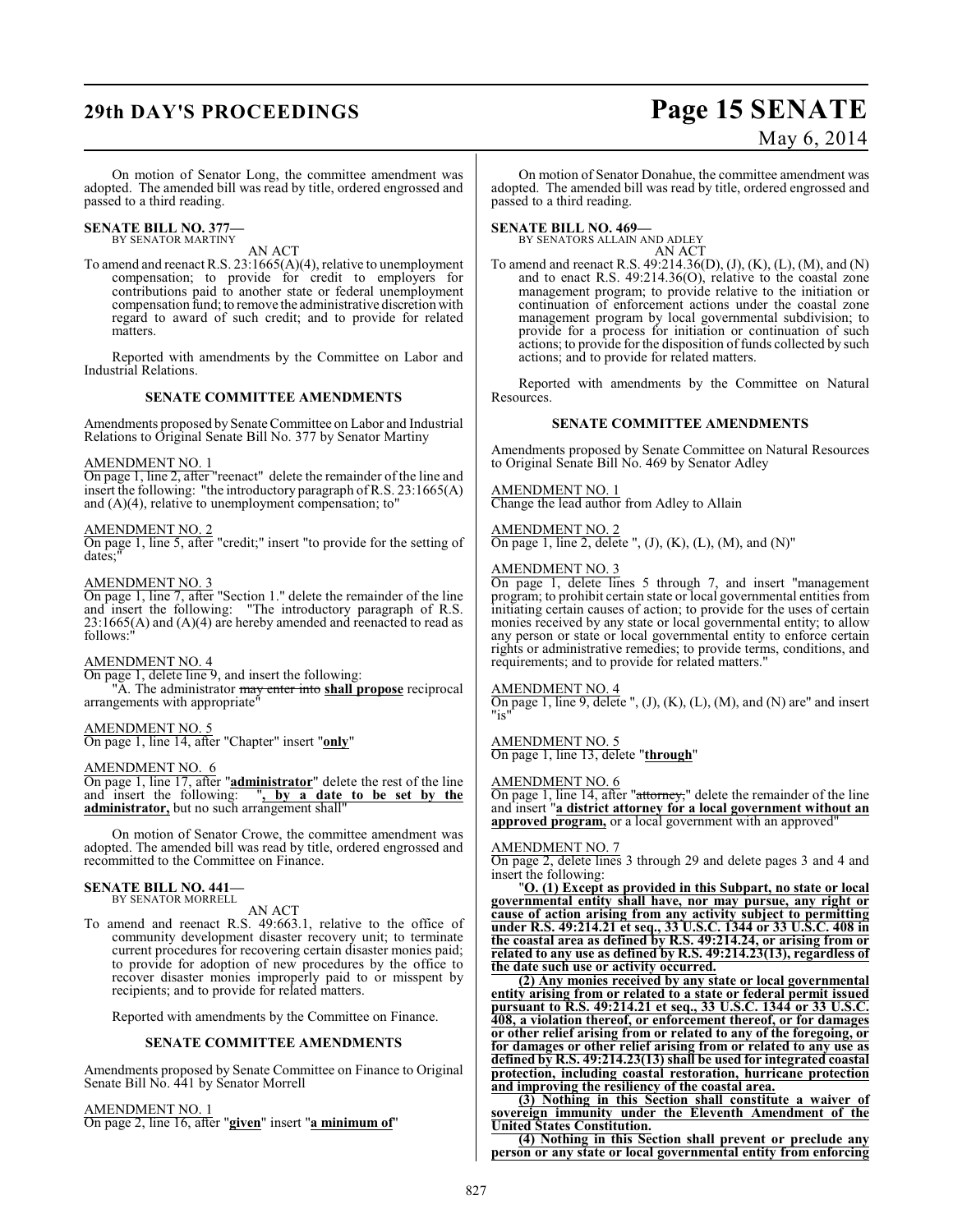## **Page 16 SENATE 29th DAY'S PROCEEDINGS**

May 6, 2014

**contractual rights or from pursuing any administrative remedy otherwise authorized by law arising from or related to a state or federal permit issued in the coastal area pursuant to R.S. 49:214.21 et seq., 33 U.S.C. 1344 or 33 U.S.C. 408.**

**(5) Nothing in this Subsection shall alter the rights of any governmental entity for claims related to sixteenth section school lands.**"

#### AMENDMENT NO. 8

On page 5, delete lines 1 through 24

On motion of Senator Long, the committee amendment was adopted. The amended bill was read by title, ordered engrossed and passed to a third reading.

#### **SENATE BILL NO. 520—** BY SENATOR DONAHUE

AN ACT

To amend and reenact R.S. 17:3048.1(C)(5) and to enact R.S. 17:3046.3 and 3048.1(A)(1)(b)(iii), (c)(iv), and (d)(iii), relative to financial assistance for certain postsecondary students; to provide relative to the Taylor Opportunity Program for Students; to revise the academic requirements for initial eligibility to receive certain program awards; to provide with respect to funding for the Louisiana GO Grant program; to provide for effectiveness; and to provide for related matters.

Reported with amendments by the Committee on Education.

#### **SENATE COMMITTEE AMENDMENTS**

Amendments proposed by Senate Committee on Education to Original Senate Bill No. 520 by Senator Donahue

AMENDMENT NO. 1 On page 2, line 3, change "**3.00**" to "**2.75**"

AMENDMENT NO. 2 On page 2, line 6, change "**four**" to "**one**"

AMENDMENT NO. 3 On page 2, line 16, change "**3.25**" to "**3.00**"

AMENDMENT NO. 4 On page 2, line 19, change "**seven**" to "**five**"

AMENDMENT NO. 5 On page 2, line 29, change "**3.50**" to "**3.00**"

AMENDMENT NO. 6 On page 3, at the beginning of line 22, change "**A.**" to "**A.(1)**"

AMENDMENT NO. 7 On page 3, line 24, between "**No.**" and "**of the**" insert "**520**"

#### AMENDMENT NO. 8

On page 3, between lines 26 and 27, insert the following:

"**(2) Beginning in 2017, the Legislative Fiscal Office shall issue a fiscal and economic impact statement on December first of each year documenting the projected dollar amount of the savings as provided in Paragraph (1) of this Subsection for the ensuing fiscal year.The legislative fiscal officer shall forward this annual statement to the commissioner of administration for use in developing the budgets for the Taylor Opportunity Program for Students and the Go Grant program.**"

On motion of Senator Appel, the committee amendment was adopted. The amended bill was read by title, ordered engrossed and passed to a third reading.

**SENATE BILL NO. 524—**<br>BY SENATORS WALSWORTH, GUILLORY AND LAFLEUR AND<br>REPRESENTATIVES CARTER AND LEGER AN ACT

To amend and reenact R.S. 15:587.1(A)(1)(a), 36:474(A)(11), and 477(B)(1), 46:1401, 1402, 1402.1, 1403, 1404(A), 1405, 1406, 1407, 1414.1, 1415, 1417, 1418(A), 1419, 1420(A), 1421, 1422, 1423, 1427, 1428, and 1430, to enact R.S. 17:407.26, Part X-B of Chapter 1 of Title 17 of the Louisiana Revised Statutes of 1950, to be comprised of R.S. 17:407.31 through 407.53, Part X-C of Chapter 1 of Title 17 of the Louisiana Revised Statutes of 1950, to be comprised of R.S. 17:407.61 through 407.72, and Part X-D of Chapter 1 of Title 17 of the Louisiana Revised Statutes of 1950, to be comprised of R.S. 17:407.81 through 407.84, and to repeal R.S. 46:1414, 1426, 1429, and 1445 through 1448, relative to early learning center licensing; and to provide for related matters.

Reported with amendments by the Committee on Finance.

#### **SENATE COMMITTEE AMENDMENTS**

Amendments proposed by Senate Committee on Finance to Engrossed Senate Bill No. 524 by Senator Walsworth

#### AMENDMENT NO. 1

On page 1, line 2, after "R.S.  $15:587.1(A)(1)(a)$ ," delete the remainder of the line and insert "R.S.  $36:474(A)(11)$  and  $477(B)(1)$ , R.S. 46:1401,"

#### AMENDMENT NO. 2

On page 2, line 16, after "through" delete the remainder of the line, delete lines 17 through 19, and insert the following: "407.53 are hereby enacted to read as follows:"

#### AMENDMENT NO. 3

On page 2, at the beginning of line 22, delete "**A. The**" and insert the following:

"**A. Upon transfer of lead agency authority from the state Department of Children and Family Services to the state Department of Education for the Child Care and Development Fund, the** 

#### AMENDMENT NO. 4

On page 2, line 26, change "**who shall make**" to "**who shall, subject to legislative appropriation, make**"

#### AMENDMENT NO. 5

On page 2, line 27, change "**direction**" to "**recommendation**"

#### AMENDMENT NO. 6

On page 2, at the end of line 27, insert the following: "**Prior to the transfer of lead agency authority, the state Department of Children and Family Services shall seek input and approval from the state Department of Education in the development of the Child Care Development Fund state plan or any amendments to such plan prior to its submittal to the federal Department of Health and Human Services.**"

#### AMENDMENT NO. 7

On page 3, between lines 2 and 3, insert the following:

"**C. Prior to the transfer of lead agency authority from the state Department of Children and Family Services to the state Department of Education, the departments shall enter into a cooperative endeavor agreement to insure a coordinated and seamless transition that does not interrupt the provision of state services nor unduly impact the operation or function of either agency. The transition shall occur in such a manner that is cost neutral to the state. The cooperative endeavor agreement entered into by the agencies to facilitate the transfer of the grant and services shall ensure the transfer of funds from the state Department of Education to the state Department of Children and Family Services in an amount sufficient to fully fund the indirect costs of the state Department of Children and Family Services which were previously funded by the Child Care**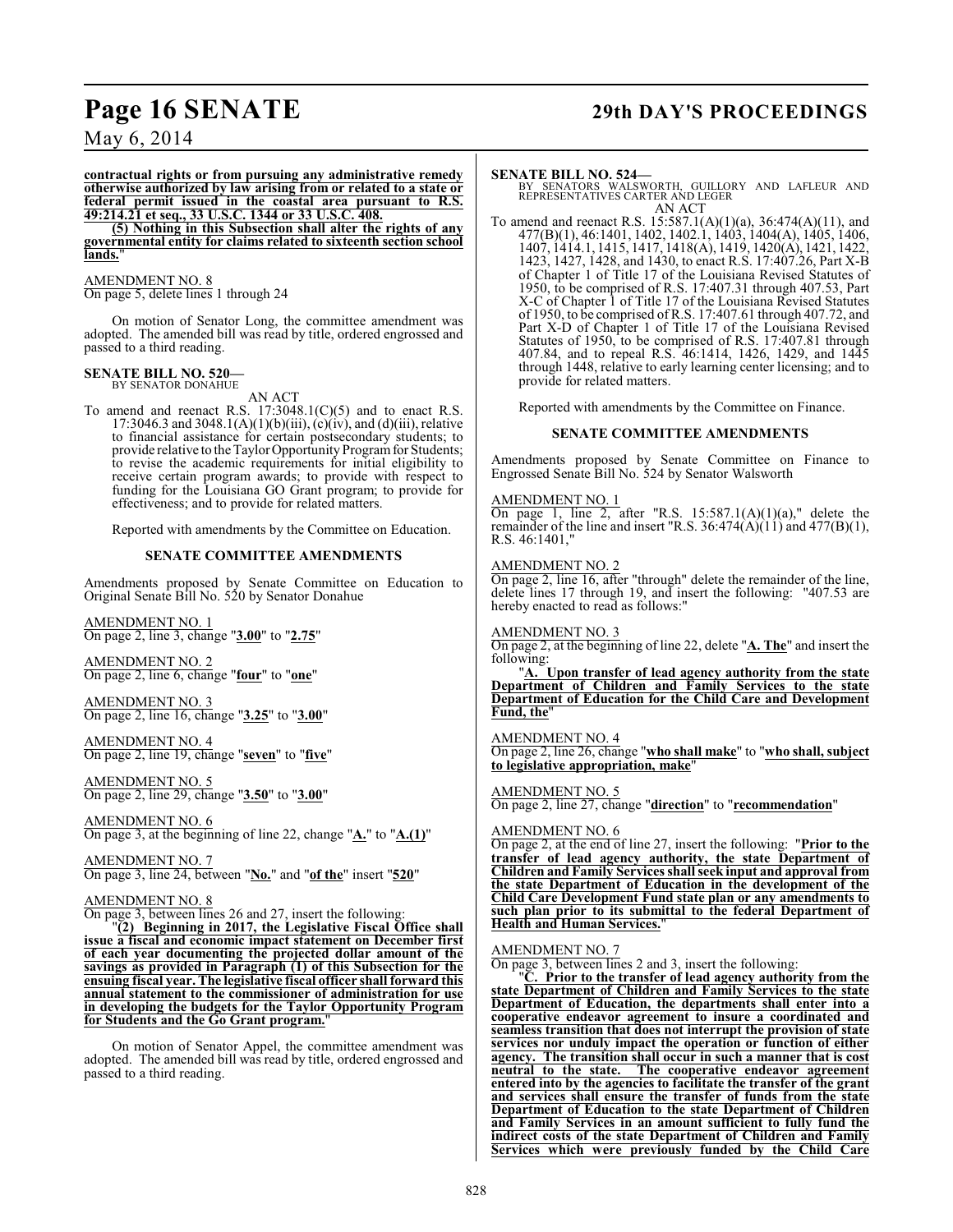## **29th DAY'S PROCEEDINGS Page 17 SENATE**

# May 6, 2014

**Development Fund, until such time as another funding source is identified by the state Department of Children and Family Services to pay for those indirect costs. This agreement between the state Department of Education and the state Department of Children and Family Services may also allow services to be purchased by the state Department of Education including but not limited to fulfilling grant requirements, data reporting, and services to clients.**

**D. Lead agency authority shall transfer no later than July 1, 2015. The date shall be established in the cooperative endeavor agreement. The cooperative endeavor agreement shall be subject to the review and approval of the Joint Legislative Committee on the Budget.**"

#### AMENDMENT NO. 8

On page 4, between lines 15 and 16, insert the following:

"**(6) "Head Start and Early Head Start Programs" mean the federal programs that promote the school readiness of children ages birth to five from low-income families.**"

#### AMENDMENT NO. 9

On page 4, line 16, change "**(6)**" to "**(7)**

#### AMENDMENT NO. 10

On page 4, line 18, change "**(7)**" to "**(8)**"

#### AMENDMENT NO. 11

On page 4, delete lines 21 through 23, and insert the following: "**All early learning centers shall be licensed prior to beginning**"

#### AMENDMENT NO. 12

On page 5, at the end of line 16, insert: "**A "Type I license" is also the type of license issued to an early learning center holding a "Class B" license prior to the effective date of this Part.**"

#### AMENDMENT NO. 13

On page 18, line 6, after "**Two**" and before "**Type**" insert "**representatives of**"

### AMENDMENT NO. 14

On page 18, line 8, after "**One**" and before "**Type**" insert "**representative of a**"

#### AMENDMENT NO. 15

On page 18, line 10, after "**One**" and before "**Type**" insert "**representative of a**"

#### AMENDMENT NO. 16

On page 21, at the end of line 6, insert: "**The provisions of this Subsection shall not apply to the adoption of emergency rules.**"

#### AMENDMENT NO. 17

On page 22, between lines 27 and 28, insert the following"

"Section 3. Part X-C of Chapter 1 of Title 17 of the Louisiana Revised Statutes of 1950, comprised of R.S. 17:407.61 through 407.72, and Part X-D of Chapter 1 of Title 17 of the Louisiana Revised Statues of 1950, comprised of R.S. 17:407.81 through 407.84, are hereby enacted to read as follows:"

#### AMENDMENT NO. 18

On page 28, line 19, change "Section 3. R.S. 36:474(A)(11), and  $477(B)(1)$  is" to "Section 4. R.S. 36:474(A)(11) and  $477(B)(1)$  are"

#### AMENDMENT NO. 19

On page 28, delete lines 27 and 28 and insert the following: "a state plan for participation in the Child Care and Development Block Grant Program **until such authority is transferred to the state Department of Education in accordance with R.S. 17:407.26,** and in the Title IV-A federal program to assist families at risk of welfare"

### AMENDMENT NO. 20

On page 29, line 27, change "Section 4" to "Section 5"

#### AMENDMENT NO. 21

On page 47, line 25, change "Section 5" to "Section 6"

#### AMENDMENT NO. 22

On page 47, delete line 26 and insert:

"Section 7. Sections 1, 2, 4, 5, 6, and 7 of this Act shall become effective on October 1, 2014. Section 3 of this Act shall become effective on February 1, 2015."

On motion of Senator Donahue, the committee amendment was adopted. The amended bill was read by title, ordered reengrossed and passed to a third reading.

#### **SENATE BILL NO. 591—** BY SENATOR MORRELL

AN ACT

To enact R.S. 40:600.66(B)(5), relative to the Road Home Corporation and the Louisiana Land Trust; to provide for the disposition of certain properties by the Road Home Corporation, the Louisiana Land Trust, or certain other housing assistance programs; and to provide for related matters.

Reported with amendments by the Committee on Finance.

#### **SENATE COMMITTEE AMENDMENTS**

Amendments proposed by Senate Committee on Finance to Original Senate Bill No. 591 by Senator Morrell

### AMENDMENT NO. 1

On page 2, line 5, change "**shall:**" to "**shall ensure that participation in the sale is open to all persons, public or private, including for-profit as well as nonprofit.**"

### AMENDMENT NO. 2

On page 2, delete lines 6 through 9

On motion of Senator Donahue, the committee amendment was adopted. The amended bill was read by title, ordered engrossed and passed to a third reading.

#### **SENATE BILL NO. 639—** BY SENATOR PERRY

AN ACT

To enact R.S. 47:463.165, relative to motor vehicle special prestige license plates; to provide for the creation, issuance, and design of such license plates; to provide relative to the fee and distribution of such plates; to authorize the promulgation of rules and regulationsrelative to the creation and implementation of a special prestige license plate; and to provide for related matters.

Reported favorably by the Committee on Transportation, Highways and Public Works. The bill was read by title, ordered engrossed and passed to a third reading.

## **SENATE BILL NO. 652—**<br>BY SENATOR GUILLORY

AN ACT

To enact R.S. 17:416.22, relative to teachers and classroom discipline; to provide for circumstances under which a teacher may have a student removed from the classroom; to provide for the role of law enforcement agencies; to provide for parental notification; to provide relative to referral for counseling and other services; to provide for student placement in an alternative educational setting; and to provide for related matters.

Reported with amendments by the Committee on Education.

#### **SENATE COMMITTEE AMENDMENTS**

Amendments proposed by Senate Committee on Education to Original Senate Bill No. 652 by Senator Guillory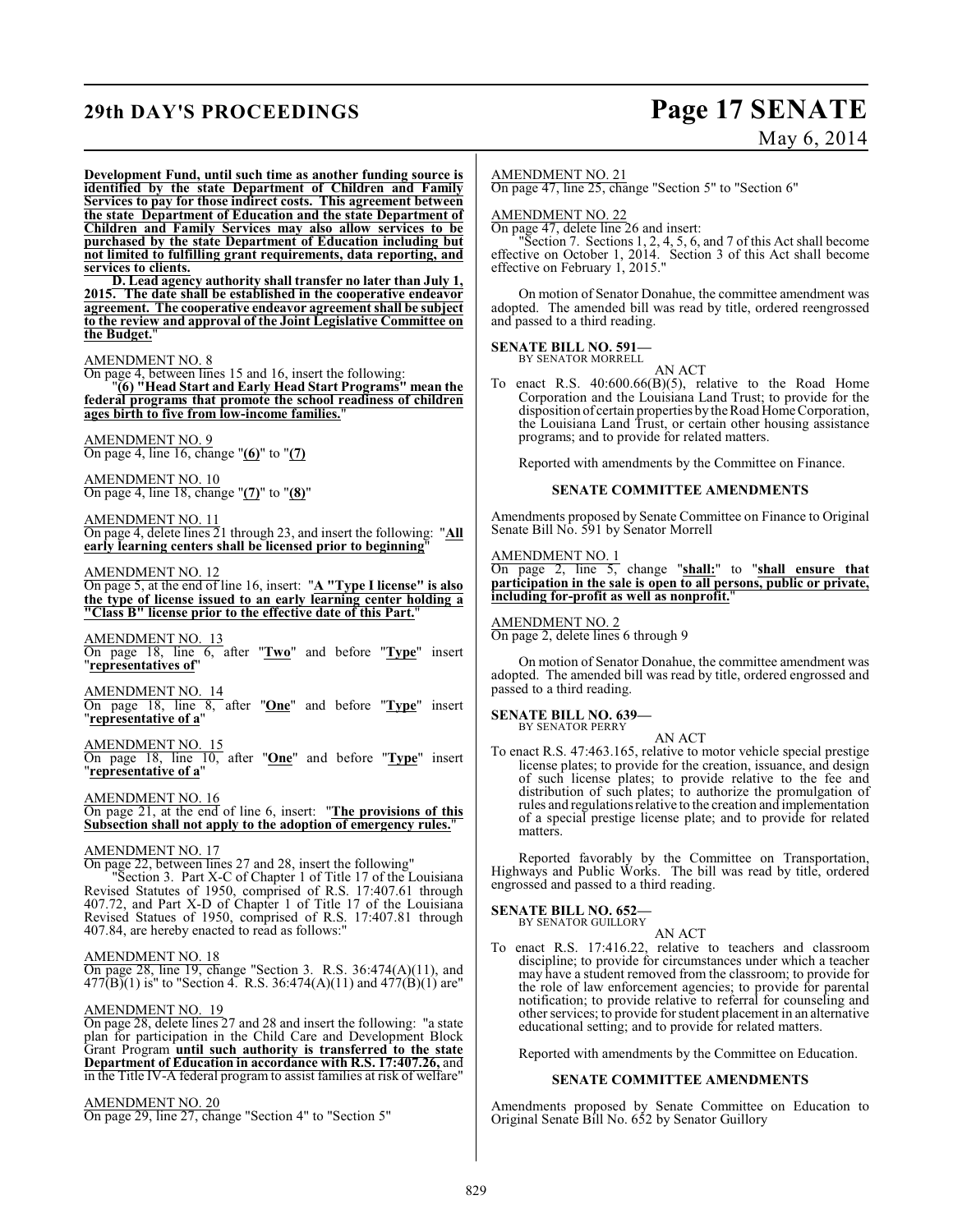## **Page 18 SENATE 29th DAY'S PROCEEDINGS**

### May 6, 2014

AMENDMENT NO. 1

On page 2, line 3, between "**notification**" and "**after**" change "**as soon as practicable**" to "**within one hour**"

#### AMENDMENT NO. 2

On page 2, between lines 10 and 11, insert the following:

"**(b) Within three school days after the student has been removed from the classroom pursuant to this Section, a court hearing shall be held in a venue determined pursuant to Article 729.1 of the Louisiana Children's Code to determine whether the student shall continue to be excluded from a classroom setting and the appropriate educational setting for the student. The court shall give notice of the date and time of the hearing to the student, the student's parents or other legal guardian, and the classroom teacher who initiated the student's removal from the classroom.**

**(c) The court may also order the student and his parents or other legal guardian to participate in services available through the state's Coordinated System of Care.**"

#### AMENDMENT NO. 3

On page 2, delete line 11, and insert the following: "**(d) The student shall not be readmitted to the classroom from which he was removed without**"

AMENDMENT NO. 4 On page 2, at the beginning of line 13, change "**(c)**" to "**(e)**"

#### AMENDMENT NO. 5

On page 2, at the end of line 17, change "**class**" to "**school**"

On motion of Senator Appel, the committee amendment was adopted. The amended bill was read by title, ordered engrossed and passed to a third reading.

### **House Bills and Joint Resolutions on Second Reading Reported by Committees**

## **HOUSE BILL NO. 5—** BY REPRESENTATIVE PEARSON

AN ACT To amend and reenact R.S. 11:1821(B) and (G), relative to the board of trustees of the Municipal Employees' Retirement System; to provide relative to the composition of the board with respect to elected members; to provide relative to service as an elected trustee; to provide restrictions relative to board composition; and to provide for related matters.

Reported favorably by the Committee on Retirement. The bill was read by title and referred to the Legislative Bureau.

#### **HOUSE BILL NO. 23—**

BY REPRESENTATIVE PEARSON AN ACT

To amend and reenact R.S. 11:1789.1(2), 1789.4(1), 1808.4(2), 1841(B), 1842, 1861, and 1862(B)(introductory paragraph) and to repeal R.S. 11:1787, 1807, 1862(D), and 1863, relative to the Municipal Employees' Retirement System; to provide relative to expenses of the system; to provide relative to funds of the system; to provide relative to employees first hired on or after January 1, 2013; to provide technical changes; and to provide for related matters.

Reported favorably by the Committee on Retirement. The was read by title and referred to the Legislative Bureau.

## **HOUSE BILL NO. 39—** BY REPRESENTATIVE PEARSON

AN ACT

To enact R.S. 11:1456.1(E), relative to Back-Deferred Retirement Option Plan in the Louisiana Assessors' Retirement Fund; to provide relative to lump-sum distributions from such plan; to authorize transfers to a third-party provider; to provide relative to contracts to manage such funds; to provide relative to the

rights, duties, and obligations of participants, providers, the fund, and the state; and to provide for related matters.

Reported favorably by the Committee on Retirement. The bill was read by title and referred to the Legislative Bureau.

## **HOUSE BILL NO. 87—** BY REPRESENTATIVE DANAHAY

AN ACT

To amend and reenact R.S. 11:1732(13) and (14) and to enact R.S. 11:1751(F), relative to the Municipal Employees' Retirement System; to provide relative to definitions for the system; to provide relative to contemporaneous employment by more than one participating employer; to provide relative to creditable service for such employment; and to provide for related matters.

Reported favorably by the Committee on Retirement. The bill was read by title and referred to the Legislative Bureau.

#### **HOUSE BILL NO. 111—**

BY REPRESENTATIVE LEGER A JOINT RESOLUTION

Proposing to amend Article VI, Section 26(E) of the Constitution of Louisiana, relative to parish ad valorem taxes; to authorize the governing authority of Orleans Parish to levy annually an additional ad valorem tax for fire protection and an additional ad valorem tax for police protection; to provide relative to the uses of the proceeds of ad valorem taxes; to provide for submission of the proposed amendment to the electors; and to provide for related matters.

Reported with amendments by the Committee on Local and Municipal Affairs.

#### **SENATE COMMITTEE AMENDMENTS**

Amendments proposed by Senate Committee on Local and Municipal Affairs to Reengrossed House Bill No. 111 by Representative Leger

### AMENDMENT NO. 1

On page 1, line 18, change "six" to "ten"

AMENDMENT NO. 2 On page 1, line 20, change "six" to "ten"

#### AMENDMENT NO. 3

On page 2, at the beginning of line 10, delete the following: "enhancements, respectively,

On motion of Senator Dorsey-Colomb, the committee amendment was adopted. The amended bill was read by title and recommitted to the Committee on Finance.

**HOUSE BILL NO. 136—** BY REPRESENTATIVES GUINN, BROWN, GISCLAIR, HONORE, AND NORTON

### AN ACT

To amend and reenact R.S. 56:1948.5(47) and to enact R.S. 56:1948.5(65), relative to Louisiana Byways; to designate sections of certain highways as the Flyway Byway; to provide relative to the Creole Nature Trail All-American road route; and to provide for related matters.

Reported favorably by the Committee on Transportation, Highways and Public Works. The bill was read by title and referred to the Legislative Bureau.

### **HOUSE BILL NO. 272—**

BY REPRESENTATIVE ALFRED WILLIAMS AN ACT

To amend and reenact R.S. 33:4879(B) and (C), relative to firearms; to authorize parishes and municipalities to institute a firearms buyback program; to provide relative to the procedures governing the implementation of the program and the funding of the program; and to provide for related matters.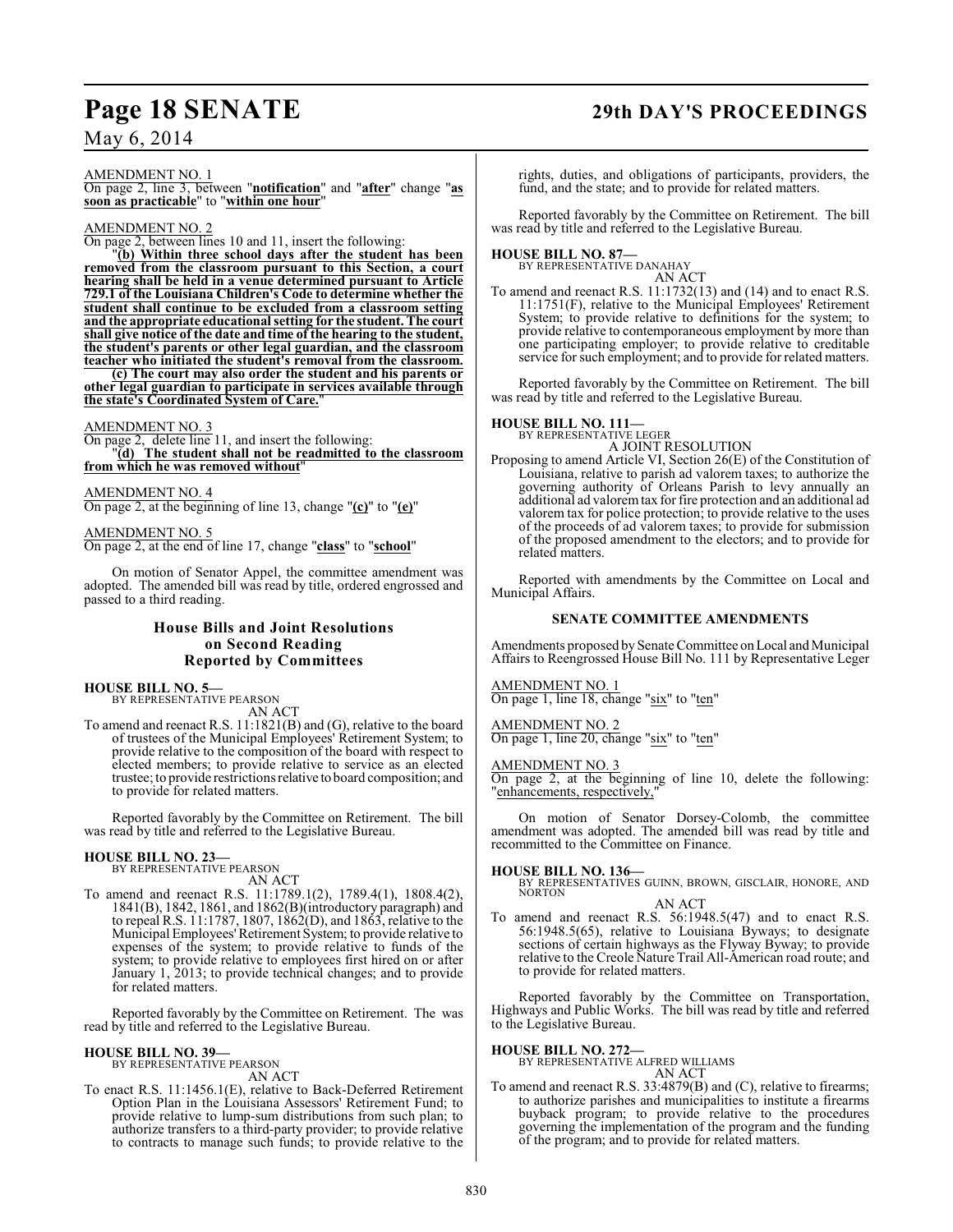# **29th DAY'S PROCEEDINGS Page 19 SENATE**

May 6, 2014

Reported favorably by the Committee on Local and Municipal Affairs. The bill was read by title and referred to the Legislative Bureau.

**HOUSE BILL NO. 295—** BY REPRESENTATIVE BURRELL

AN ACT

To amend and reenactR.S. 33:130.31, 1333, 3821, 4051, 4161, 4162, and 4306 and to repeal R.S. 33:3744 and 3745, relative to revision of local government laws pursuant to House Concurrent Resolution No. 218 of the 2009 Regular Session of the Legislature; to provide for the revision and repeal of certain obsolete, superseded, and inaccurate provisions; to provide for the redesignation of certain provisions of local government laws; to provide for the removal of obsolete references to the provisions of the 1921 Constitution of Louisiana; to provide relative to creation of industrial districts; to provide for agreements by political subdivisions for solid waste disposal; to provide for the authority of waterworks districts to issue bonds and levy taxes; to provide for the authority of parishes to create consolidated sewerage districts; to provide for the definition of a revenue-producing public utility and the authority of a political subdivision relative to a revenue-producing public utility; to provide that a gas utility district is a political subdivision and is not authorized to sell property or issue ad valorem bonds; to repeal provisions for a municipality to require street duty or payment of a street tax and for sweeping and sprinkling districts; to authorize the Louisiana State Law Institute to redesignate provisions providing for the payment of benefits to survivors of law enforcement officers and firemen and certain provisions providing for compensation for certain law enforcement officers and firemen and fire personnel; to authorize the Louisiana State Law Institute to redesignate provisions for certain home rule charter commissions by removing them from Title 33 and including them in the Table of Local and Special Acts; to provide for the redesignation of certain statutes and citations; and to provide for related matters.

Reported favorably by the Committee on Local and Municipal Affairs. The bill was read by title and referred to the Legislative Bureau.

#### **HOUSE BILL NO. 339—**

BY REPRESENTATIVES LEGER, BILLIOT, AND BROSSETT AN ACT

To amend and reenact R.S. 33:5062(A), relative to the city of New Orleans; to provide relative to the maintenance of property in a safe and sanitary condition; to provide relative to the powers granted to the governing authority of the city to maintain property in such condition; to remove provisions that prohibit the governing authority from enacting ordinances relative to the removal of weeds and other deleterious growths; to provide relative to the costs of removing such weeds and other growths; and to provide for related matters.

Reported favorably by the Committee on Local and Municipal Affairs. The bill was read by title and referred to the Legislative Bureau.

#### **HOUSE BILL NO. 366—** BY REPRESENTATIVE PEARSON

AN ACT

To enact R.S. 47:490.26, relative to military honor license plates; to provide for the establishment of a military honor license plate for recipients of the Distinguished Service Cross award; to require the secretary to promulgate rules and regulations relative to the creation and implementation of this military honor license plate; to provide for the creation, issuance, and design of such plates; and to provide for related matters.

Reported with amendments by the Committee on Transportation, Highways and Public Works.

#### **SENATE COMMITTEE AMENDMENTS**

Amendments proposed by Senate Committee on Transportation, Highways and Public Works to Engrossed House Bill No. 366 by Representative Pearson

#### AMENDMENT NO. 1

On page 2, delete lines 3 and 4 and insert the following:

"C. The charge for the license plate shall be the standard motor vehicle license tax imposed by Article VII, Section 5 of the Constitution of Louisiana as provided in R.S. 47:463, and a handling fee of three dollars and fifty cents for each plate to be retained by the department to offset a portion of administrative costs.

On motion of Senator Adley, the committee amendment was adopted. The amended bill was read by title and referred to the Legislative Bureau.

#### **HOUSE BILL NO. 370—**

BY REPRESENTATIVE THOMPSON AN ACT

To enact R.S. 32:300.8, relative to the prohibition of the use of wireless telecommunications

devices in active school zones; to prohibit the use of wireless telecommunications in school zones during posted hours; to provide for exceptions; to provide for penalties; and to provide for related matters.

Reported with amendments by the Committee on Transportation, Highways and Public Works.

#### **SENATE COMMITTEE AMENDMENTS**

Amendments proposed by Senate Committee on Transportation, Highways and Public Works to Reengrossed House Bill No. 370 by Representative Thompson

MENDMENT NO. 1

On page 1, line 18, after "include" and before "citizens" insert "a hands-free wireless telephone, an electronic communication device used hands-free,"

#### AMENDMENT NO. 2

On page 3, after line 18, insert:

"Section 2. This Actshall become effective on January 1, 2015."

On motion of Senator Adley, the committee amendment was adopted. The amended bill was read by title and referred to the Legislative Bureau.

#### **HOUSE BILL NO. 371—**

BY REPRESENTATIVES BADON AND WESLEY BISHOP AN ACT

To amend and reenact R.S. 33:9079(A) and  $(E)(1)(d)$ , relative to Orleans Parish; to provide relative to the Kingswood Subdivision Improvement District; to provide relative to the parcel fee levied within the district; to provide relative to the expiration and renewal of the fee; to provide relative to the parcel fee being levied on the effective date of this Act; and to provide for related matters.

Reported with amendments by the Committee on Local and Municipal Affairs.

#### **SENATE COMMITTEE AMENDMENTS**

Amendments proposed by Senate Committee on Local and Municipal Affairs to Engrossed House Bill No. 371 by Representative Badon

#### AMENDMENT NO. 1

On page 2, line 7, before "If approved," insert "Any election to authorize renewal of the fee shall be held only at the same time as the mayoral primary election."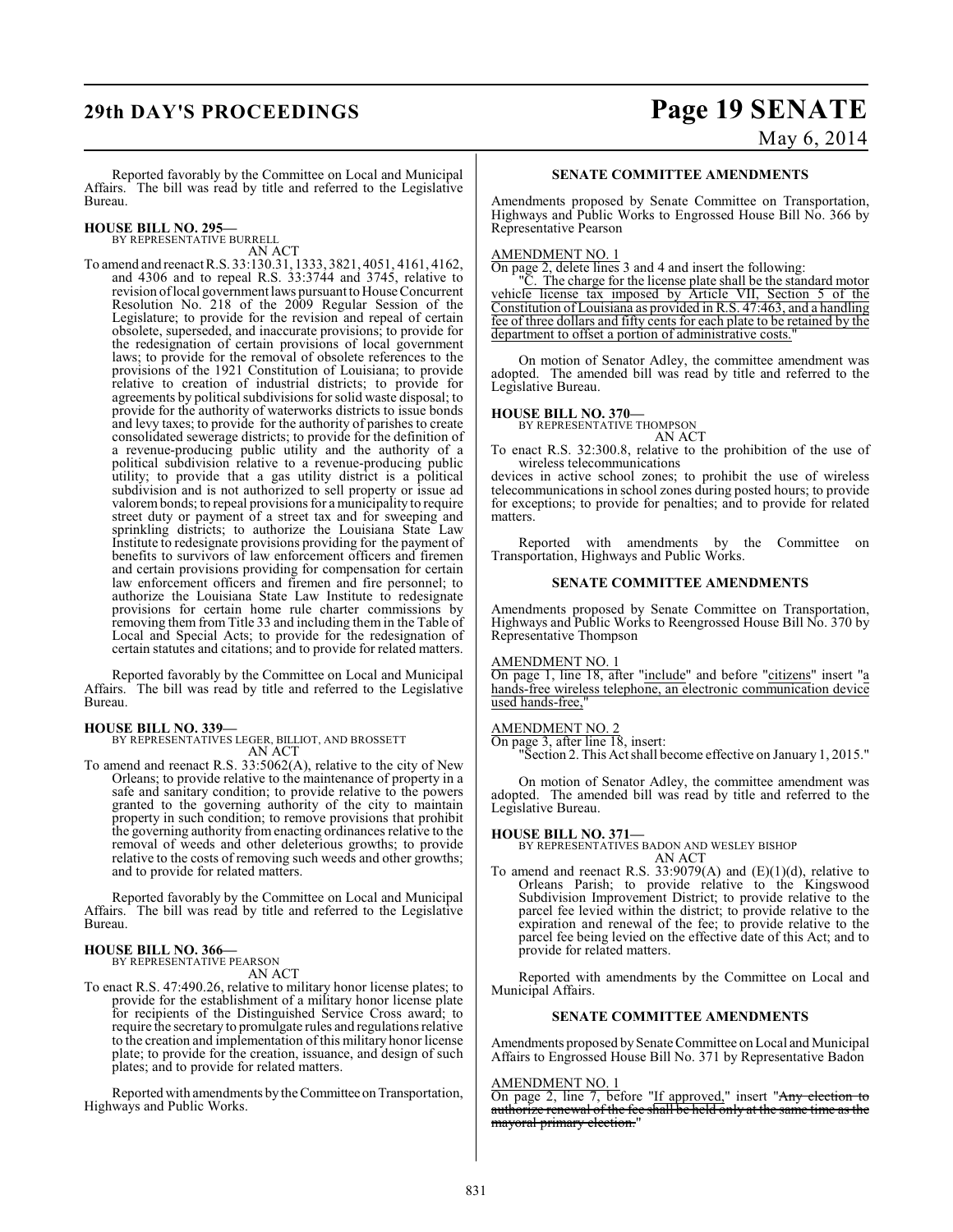## **Page 20 SENATE 29th DAY'S PROCEEDINGS**

May 6, 2014

On motion of Senator Dorsey-Colomb, the committee amendment was adopted. The amended bill was read by title and referred to the Legislative Bureau.

#### **HOUSE BILL NO. 389—** BY REPRESENTATIVE LEGER

AN ACT

To amend and reenact R.S. 27:247 and 270(A)(3)(a), relative to the casino support services contract; to provide funding for such contract; to establish the Casino Support Services Fund as a special treasury fund; to provide for deposits into the fund; to provide for uses of monies in the fund; to provide for an effective date; and to provide for related matters.

Reported favorably by the Committee on Finance. The bill was read by title and referred to the Legislative Bureau.

#### **HOUSE BILL NO. 416—**

BY REPRESENTATIVES LAMBERT AND GUINN AN ACT

To amend and reenact Subpart L of Part VII of Chapter 1 of Title 56 of the Louisiana Revised Statutes of 1950, to be comprised of R.S. 56:638.1 through 638.5, relative to fishery management; to expand the Department of Wildlife and Fisheries responsibilities for conservation and management of saltwater fisheries to include all fisheries; to add responsibility for sustainability of fishery resources to the responsibilities of the Wildlife and Fisheries Commission; and to provide for related matters.

Reported favorably by the Committee on Natural Resources. The bill was read by title and referred to the Legislative Bureau.

#### **HOUSE BILL NO. 446—** BY REPRESENTATIVE LEGER

AN ACT

To enact R.S. 48:214, relative to public transportation safety; to provide for fixed guideway rail systems; to designate the office of multimodal planning as the state safety oversight entity; to provide for duties and powers of the office; and to provide for related matters.

Reported favorably by the Committee on Transportation, Highways and Public Works. The bill was read by title and referred to the Legislative Bureau.

## **HOUSE BILL NO. 523—** BY REPRESENTATIVE LAMBERT

AN ACT

To enact R.S. 56:325(B)(4), relative to possession limits for recreational fishing; to provide for a possession limit for certain species of bass taken in saltwater areas of the state; and to provide for related matters.

Reported favorably by the Committee on Natural Resources. The bill was read by title and referred to the Legislative Bureau.

#### **HOUSE BILL NO. 553—**

BY REPRESENTATIVE HAVARD AN ACT

To amend and reenact R.S. 28:54(D)(2), relative to judicial commitment fees; to increase the maximum court costs for judicial commitment procedures when the costs are paid from funds appropriated to the judiciary; and to provide for related matters.

Reported favorably by the Committee on Finance. The bill was read by title and referred to the Legislative Bureau.

**HOUSE BILL NO. 574—** BY REPRESENTATIVES BADON AND BROSSETT AN ACT

To amend and reenact R.S. 33:9091.16(D) and (F)(1) and (3)(b), relative to Orleans Parish; to provide relative to the Seabrook Neighborhood Improvement and Security District; to provide relative to the governing board of the district; to provide relative to the membership of the board; to provide relative to the parcel

fee imposed within the district; to provide relative to the amount of the fee imposed on certain parcels; to provide relative to the expiration of the fee; to provide relative to the parcel fee being imposed on the effective date of this Act; and to provide for related matters.

Reported favorably by the Committee on Local and Municipal Affairs. The bill was read by title and referred to the Legislative Bureau.

#### **HOUSE BILL NO. 763—**

BY REPRESENTATIVES ORTEGO AND GISCLAIR AN ACT

To amend and reenact R.S. 17:273.3(C)(2)(a)(introductory paragraph) and to enact R.S. 17:273.3(E), (F), and (G), relative to foreign language immersion programs in public schools; to prohibit local school boards from denying enrollment in a foreign language immersion program to certain students; to provide with respect to requirements for the establishment, continuation, and certification of such programs; to provide restrictions; to provide for an effective date; and to provide for related matters.

Reported favorably by the Committee on Education. The bill was read by title and referred to the Legislative Bureau.

## **HOUSE BILL NO. 782—** BY REPRESENTATIVE THOMPSON

AN ACT To amend and reenact R.S. 30:961(B) and R.S. 56:10.1(B) and to enact R.S.  $30:961(J)$  and (K), relative to the proceeds of surface water owned by the state; to provide for reimbursement to the state for withdrawal and use of water from certain bodies of water; to provide for the deposit of monies collected by the state from the withdrawal or use of surface water; and to provide for related matters.

Reported favorably by the Committee on Natural Resources. The bill was read by title and referred to the Legislative Bureau.

## **HOUSE BILL NO. 800—** BY REPRESENTATIVE SMITH

AN ACT

To enact R.S. 47:463.165, relative to motor vehicle special prestige license plates; to provide for a HIV/AIDS awareness special prestige license plate; to provide for the creation, issuance, and design of such license plates; to provide relative to the fee and distribution of such plates; to authorize the promulgation of rules and regulationsrelative to the creation and implementation of a special prestige license plate; and to provide for related matters.

Reported favorably by the Committee on Transportation, Highways and Public Works. The bill was read by title and referred to the Legislative Bureau.

#### **HOUSE BILL NO. 818—**

BY REPRESENTATIVES LEGER, ADAMS, BADON, BARRAS, BARROW,<br>BERTHELOT, BILLIOT, STUART BISHOP, WESLEY BISHOP,<br>BROADWATER, BROWN, HENRY BURNS, BURRELL, CARMOPY,<br>CARTER, CHAMPAGNE, CHANEY, CROMER, DOVE, EDWARDS,<br>GAROFALO, GISCLA AN ACT

To enact R.S. 47:463.165, relative to motor vehicle special prestige license plates; to provide for the "George Rodrigue Foundation" special prestige plate; to provide for the creation, issuance, and design of such license plates; to provide relative to the fee and distribution of fees for such plates; to authorize the promulgation of rules and regulations relative to the creation and implementation of a special prestige license plate; and to provide for related matters.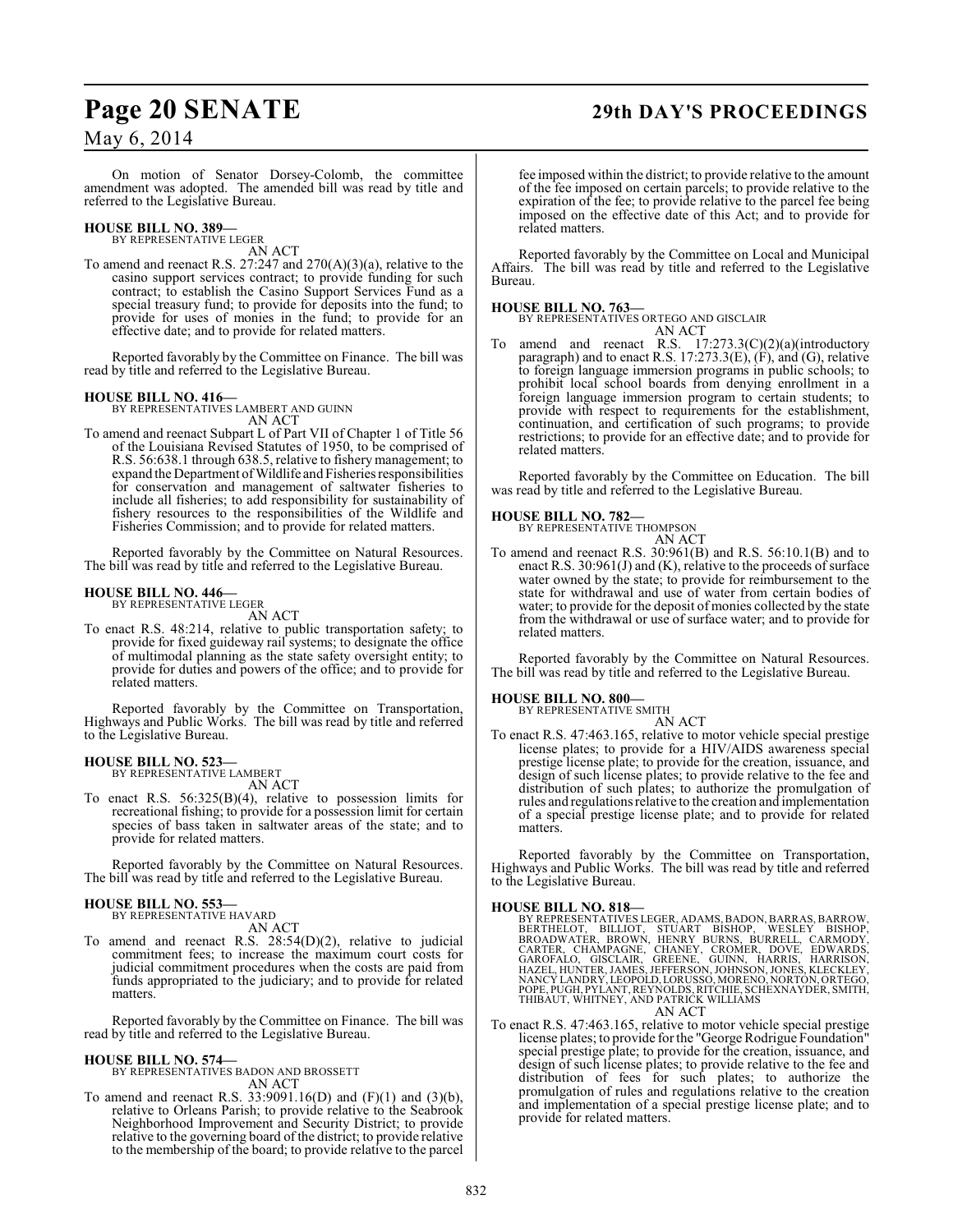## **29th DAY'S PROCEEDINGS Page 21 SENATE**

May 6, 2014

Reported with amendments by the Committee on Transportation, Highways and Public Works.

#### **SENATE COMMITTEE AMENDMENTS**

Amendments proposed by Senate Committee on Transportation, Highways and Public Works to Reengrossed House Bill No. 818 by Representative Leger

#### AMENDMENT NO. 1

On page 2, line 4, after "application" insert a comma ","

#### AMENDMENT NO. 2

On page 2, line 6, change "dollars, which" to "dollars that"

#### AMENDMENT NO. 3

On page 2, line 13, after "Arts" delete the comma ","

On motion of Senator Adley, the committee amendment was adopted. The amended bill was read by title and referred to the Legislative Bureau.

**HOUSE BILL NO. 825—** BY REPRESENTATIVES NANCY LANDRY, BROWN, GISCLAIR, HONORE, AND ST. GERMAIN AN ACT

To enact R.S. 47:463.165, relative to motor vehicle special prestige license plates; to provide for the "Louisiana Master Gardener" special prestige plate; to provide for creation, issuance, and design of such license plates; to provide relative to the fee and distribution of fees for such plates; to authorize the promulgation of rules and regulations relative to the creation and implementation of a special prestige license plate; and to provide for related matters.

Reported with amendments by the Committee on Transportation, Highways and Public Works.

#### **SENATE COMMITTEE AMENDMENTS**

Amendments proposed by Senate Committee on Transportation, Highways and Public Works to Engrossed House Bill No. 825 by Representative Nancy Landry

#### AMENDMENT NO. 1

On page 2, line 3, change "dollars, which" to "dollars that"

#### AMENDMENT NO. 2

On page 2, line 10, after "AgCenter" delete the comma ","

### AMENDMENT NO. 3

On page 2, line 13, at the beginning of the line after "to" delete the comma ","

On motion of Senator Adley, the committee amendment was adopted. The amended bill was read by title and referred to the Legislative Bureau.

#### **HOUSE BILL NO. 916—** BY REPRESENTATIVE LEGER

AN ACT

To amend and reenact R.S. 13:996.67(D), relative to the Civil District Court for the parish of Orleans; to extend the termination date relative to the collection of costs for the judicial building fund for the Civil District Court for the parish of Orleans; and to provide for related matters.

Reported favorably by the Committee on Finance. The bill was read by title and recommitted to the Committee on Revenue and Fiscal Affairs.

#### **HOUSE BILL NO. 944—**

- BY REPRESENTATIVES FANNIN, ADAMS, ANDERS, BADON, BARRAS,<br>BERTHELOT, BILLIOT, WESLEY BISHOP, BROADWATER, BROWN,<br>BURFORD, HENRY BURNS, TIM BURNS, BURRELL, CARMONY,<br>CARTER, CHAMPAGNE, CHANEY, COX, DANAHAY, DIXON, DOVE,<br>EDWARD SMITH, ST. GERMAIN, STOKES, THIBAUT, THIERRY, WHITNEY, PATRICK WILLIAMS, AND WOODRUFF AND SENATOR KOSTELKA AN ACT
- To amend and reenact R.S. 17:183.1(A) and (C)(2), 183.2, 183.3(A)(2), (B), (C), and (D), and 2925 and to enact R.S. 17:183.1(D), relative to the high school career option program; to provide relative to requirements for a career major and related course work; to provide that a career diploma be considered and recognized by all public postsecondary education institutions and given the same status as a regular diploma for purposes of the school and district accountability system; to provide relative to conditions to be met by a student pursuing a career major curriculum; to delete the requirement for parental consent for a student to pursue such curriculum; to delete certain requirements relative to pupil progression plans; to provide relative to requirements for Individual Graduation Plans for students; and to provide for related matters.

Reported favorably by the Committee on Education. The bill was read by title and referred to the Legislative Bureau.

**HOUSE BILL NO. 950—** BY REPRESENTATIVE ALFRED WILLIAMS AN ACT

To amend and reenact R.S. 33:9097.20(B) and (F)(1) and (2) and to repeal R.S. 33:9097.20(F)(3), relative to the Goodwood Homesites Crime Prevention and Neighborhood Improvement District; to provide relative to the boundaries of the district; to provide a reduced parcel fee for certain parcels; to provide for the maximum parcel fee the district may levy and collect; and to provide for related matters.

Reported favorably by the Committee on Local and Municipal Affairs. The bill was read by title and referred to the Legislative Bureau.

**HOUSE BILL NO. 965—**<br>BY REPRESENTATIVES KATRINA JACKSON, BADON, BERTHELOT, WESLEY BISHOP, BROWN, BURRELL, CHANEY, COX, FRANKLIN,<br>GISCLAIR, GREENE, HAZEL, HODGES, HOFFMANN, JAMES,<br>JOHNSON, NANCY LANDRY, TERRY LANDRY, LEGER

#### AN ACT

To enact R.S. 47:463.165, relative to motor vehicle special prestige license plates; to provide for the Louisiana Coalition Against Domestic Violence special prestige plate for domestic violence awareness; to provide for the creation, issuance, and design of such license plates; to provide relative to the fee and distribution of fees for such plates; to authorize the promulgation of rules and regulations relative to the creation and implementation of a special prestige license plate; and to provide for related matters.

Reported with amendments by the Committee on Transportation, Highways and Public Works.

#### **SENATE COMMITTEE AMENDMENTS**

Amendments proposed by Senate Committee on Transportation, Highways and Public Works to Reengrossed House Bill No. 965 by Representative Katrina Jackson

### AMENDMENT NO. 1

On page 2, line 4, after "issued" insert a comma "," and after "application" insert a comma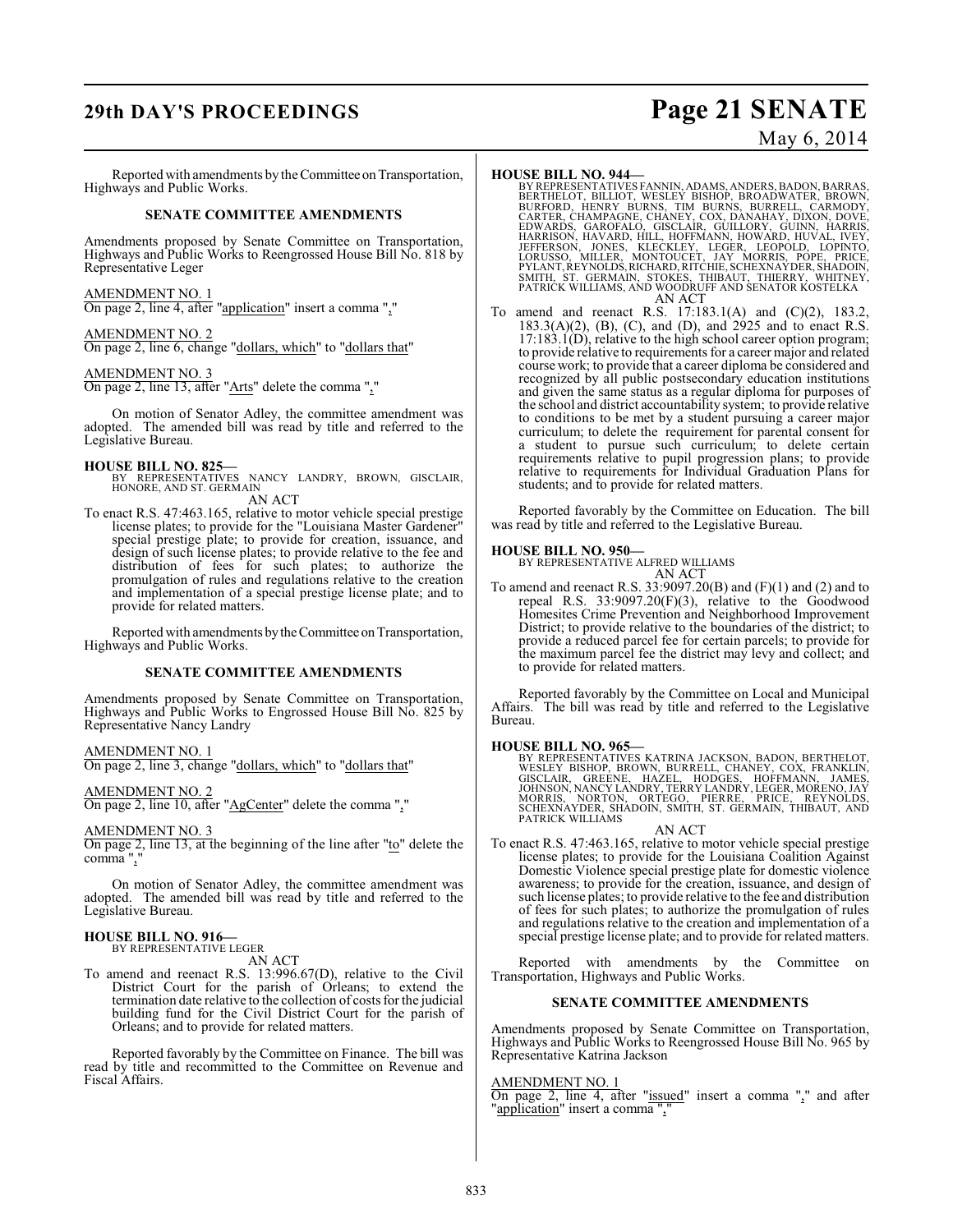### May 6, 2014

#### AMENDMENT NO. 2

On page 2, line 6, change "dollars, which" to "dollars that"

#### AMENDMENT NO. 3

On page 2, line 13, after "Violence" delete the comma ","

On motion of Senator Adley, the committee amendment was adopted. The amended bill was read by title and referred to the Legislative Bureau.

#### **HOUSE BILL NO. 1005—** BY REPRESENTATIVE ANDERS

AN ACT

To enact R.S. 32:408(A)(5), relative to commercial driver's licenses; to exempt drivers with military licenses from certain test requirements for Class "A", "B", and "C" driver's licenses; and to provide for related matters.

Reported with amendments by the Committee on Transportation, Highways and Public Works.

#### **SENATE COMMITTEE AMENDMENTS**

Amendments proposed by Senate Committee on Transportation, Highways and Public Works to Reengrossed House Bill No. 1005 by Representative Anders

#### AMENDMENT NO. 1

On page 2, line 11, after "in" and before "Federal" insert "383.3(c) of the"

On motion of Senator Adley, the committee amendment was adopted. The amended bill was read by title and referred to the Legislative Bureau.

#### **HOUSE BILL NO. 1010—**

BY REPRESENTATIVE ALFRED WILLIAMS AN ACT

To enact R.S. 33:9097.22, relative to East Baton Rouge Parish; to create the Villa del Rey Crime Prevention and Neighborhood Improvement District within the parish; to provide relative to the boundaries, purpose, governance, and powers and duties of the district; to provide relative to the funding, including the authority to impose a parcel fee, subject to voter approval, within the district; and to provide for related matters.

Reported with amendments by the Committee on Local and Municipal Affairs.

#### **SENATE COMMITTEE AMENDMENTS**

Amendments proposed by Senate Committee on Local and Municipal Affairs to Reengrossed House Bill No. 1010 by Representative Alfred Williams

AMENDMENT NO. 1 On page 2, line 1, delete " $(1)$ "

On motion of Senator Dorsey-Colomb, the committee amendment was adopted. The amended bill was read by title and referred to the Legislative Bureau.

#### **HOUSE BILL NO. 1020—** BY REPRESENTATIVE HARRISON

AN ACT

To enact R.S. 32:415.2, relative to driver's licenses; to provide for removal of license plates on motor vehicles driven by persons with suspended or revoked driving privileges; to provide for a notice of suspension of driving privileges; to provide time periods for proving compliance with requisite laws governing driving privileges; to provide for impoundment of motor vehicles under certain circumstances; to provide for the issuance of temporary stickers; to authorize the department to promulgate certain rules and regulations; and to provide for related matters.

## **Page 22 SENATE 29th DAY'S PROCEEDINGS**

Reported favorably by the Committee on Finance. The bill was read by title and referred to the Legislative Bureau.

## **HOUSE BILL NO. 1055—** BY REPRESENTATIVE GUINN

AN ACT To amend and reenact R.S.  $56:1948.5(50)$ , to enact R.S. 56:1948.5(65), and to repeal R.S. 56:1948.5(20), (48), (51), and (54), relative to Louisiana Byways; to designate sections of certain highways as Louisiana Byways; and to provide for related matters.

Reported favorably by the Committee on Transportation, Highways and Public Works. The bill was read by title and referred to the Legislative Bureau.

**HOUSE BILL NO. 1071—** BY REPRESENTATIVE CHANEY

AN ACT

To amend and reenact R.S. 56:8(16), relative to resident status for purchase of hunting and fishing licenses; to reduce the time required to qualify as a resident for the purchase of hunting licenses; and to provide for related matters.

Reported favorably by the Committee on Natural Resources. The bill was read by title and referred to the Legislative Bureau.

#### **HOUSE BILL NO. 1085—**

BY REPRESENTATIVE SCHEXNAYDER AN ACT

To authorize and provide for the lease of certain state property; to authorize the lease of certain state property in Iberville Parish; to provide for the property description; to provide for reservation of mineral rights; to provide terms and conditions; to provide an effective date; and to provide for related matters.

Reported favorably by the Committee on Natural Resources. The bill was read by title and referred to the Legislative Bureau.

#### **HOUSE BILL NO. 1112—**

BY REPRESENTATIVES MACK, ADAMS, BILLIOT, BROADWATER,<br>HENRY BURNS, CARMODY, CHANEY, CONNICK, CROMER, DOVE,<br>EDWARDS, FOIL, GAROFALO, HAVARD, HAZEL, HENRY, HODGES,<br>HOFFMANN, HOLLIS, IVEY, JOHNSON, LEGER, LORUSSO, JAY<br>MORRIS, AN ACT

To enact R.S. 47:463.165, relative to motor vehicle special prestige license plates; to provide for the "National Rifle Association" special prestige license plate; to provide for the creation, issuance, and design of such license plates; to provide relative to the fee and distribution of fees for such plates; to authorize the promulgation of rules and regulations relative to the creation and implementation of a special prestige license plate; and to provide for related matters.

Reported with amendments by the Committee on Transportation, Highways and Public Works.

#### **SENATE COMMITTEE AMENDMENTS**

Amendments proposed by Senate Committee on Transportation, Highways and Public Works to Reengrossed House Bill No. 1112 by Representative Mack

AMENDMENT NO. 1 On page 2, line 3, after "initials" delete the comma ","

AMENDMENT NO. 2 On page 2, line 4, after "application" insert a comma ","

#### AMENDMENT NO. 3

On page 2, line 6, change "dollars, which" to "dollars that"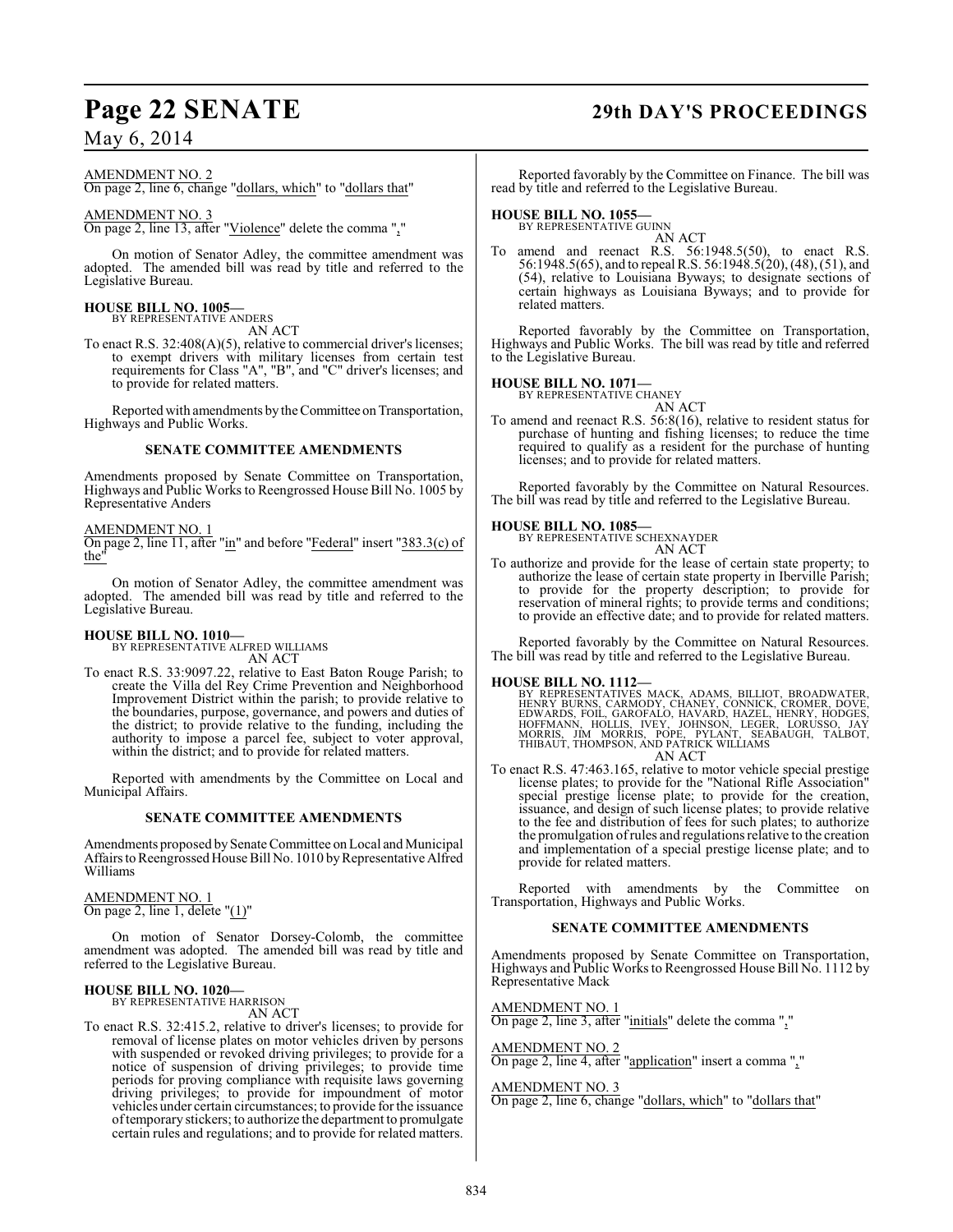## **29th DAY'S PROCEEDINGS Page 23 SENATE**

# May 6, 2014

#### AMENDMENT NO. 4

On page 2, line 13, after "used" delete the remainder of line 13 and insert "by the NRA Foundation, Inc. solely in"

On motion of Senator Adley, the committee amendment was adopted. The amended bill was read by title and referred to the Legislative Bureau.

**HOUSE BILL NO. 1150**<br>BY REPRESENTATIVES LORUSSO, ADAMS, ARMES, BROADWATER,<br>BROWN, HENRY BURNS, BURRELL, CARMODY, CARTER, CHANEY,<br>COX, DOVE, EDWARDS, FANNIN, FOIL, FRANKLIN, GAINES,<br>GAROFALO, GISCLAIR, GREENE, HARRISON, HA

To enact R.S. 47:490.26, relative to military honor license plates; to provide for the establishment of a military honor license plate for military service during theCold War; to require the secretary to promulgate rules and regulations relative to the creation and implementation of this military honor license plate; to provide for the creation, issuance, and design of such plates; and to provide for related matters.

Reported with amendments by the Committee on Transportation, Highways and Public Works.

#### **SENATE COMMITTEE AMENDMENTS**

Amendments proposed by Senate Committee on Transportation, Highways and Public Works to Reengrossed House Bill No. 1150 by Representative Lorusso

#### AMENDMENT NO. 1

On page 2, delete lines 7 through 12 and insert the following"

"C. The charge for the license plate shall be the standard motor vehicle license tax imposed by Article VII, Section 5 of the Constitution of Louisiana as provided in R.S. 47:463, and a handling fee of three dollars and fifty cents for each plate to be retained by the department to offset a portion of administrative costs.

#### AMENDMENT NO. 2

On page 2, line 22, after "issued." delete the remainder of line 22 and delete lines 23 through 26 and insert the following "The surviving spouse of the person issued a military honor license plate pursuant to this Section may retain the plate, provided the surviving spouse has not remarried and applies to the secretary for a transfer of the plate. A military honor license plate"

On motion of Senator Adley, the committee amendment was adopted. The amended bill was read by title and referred to the Legislative Bureau.

### **HOUSE BILL NO. 1238—** BY REPRESENTATIVE MORENO

AN ACT

To amend and reenact R.S.  $47:469.1(A)$  and  $(C)(2)$ , relative to special prestige license plates; to authorize the issuance of a special "For Hire" plate to owners and operators of certain vehicles; and to provide for related matters.

Reported favorably by the Committee on Transportation, Highways and Public Works. The bill was read by title and referred to the Legislative Bureau.

#### **HOUSE BILL NO. 1258— (Substitute for House Bill No. 220 by Representative Thibaut)** BY REPRESENTATIVE THIBAUT

AN ACT

To amend and reenact R.S. 32:295.4, relative to motor vehicle inspection; to provide guidelines for motor vehicle inspection checkpoints by law enforcement agencies; to provide for the location of checkpoints; and to provide for related matters.

Reported favorably by the Committee on Transportation, Highways and Public Works. The bill was read by title and referred to the Legislative Bureau.

#### **Reconsideration**

The vote by which Senate Bill No. 355 failed to pass on Monday, May 5, 2014, was reconsidered.

### **SENATE BILL NO. 355—** BY SENATOR MILLS

A JOINT RESOLUTION

Proposing to add Article VII, Section 10.13 of the Constitution of Louisiana, relative to establishing a budget stabilization program for Medicaid programs, certain elderly services, rehabilitation services, and other health care programs; to provide for establishing annual appropriations necessary to fund certain health care programs; to provide procedures for the legislature to adjust appropriations in order to eliminate a projected deficit; and to specify an election for submission of the proposition to electors and provide a ballot proposition.

On motion of Senator Mills, the bill was read by title and returned to the Calendar, subject to call.

#### **Senate Concurrent Resolutions on Second Reading Reported by Committees**

#### **SENATE CONCURRENT RESOLUTION NO. 92—**

BY SENATOR JOHN SMITH A CONCURRENT RESOLUTION

To urge and request the governor of Louisiana to express support of the United States Armed Services Active Duty, Reserve Component and National Guard; to recognize the impact of the military on Louisiana's economy; to resource adequately those efforts designed to protect and promote the missions, quality of life and economic viability of Louisiana's military installation and defense communities.

Reported favorably by the Committee on Finance.

The resolution was read by title. Senator John Smith moved to adopt the Senate Concurrent Resolution.

#### **ROLL CALL**

The roll was called with the following result:

#### YEAS

| Mr. President<br>Adlev<br>Allain<br>Amedee<br>Appel<br>Broome<br>Brown<br>Buffington<br>Chabert<br>Claitor<br>Cortez<br>Crowe<br>Donahue<br>Total - 37<br>Total $-0$ | Dorsey-Colomb<br>Erdey<br>Gallot<br>Heitmeier<br>Johns<br>Kostelka<br>LaFleur<br>Long<br>Martiny<br>Mills<br>Morrell<br>Morrish<br>Murray<br><b>NAYS</b><br><b>ABSENT</b> | <b>Nevers</b><br>Peacock<br>Perry<br>Riser<br>Smith, G.<br>Smith, J.<br>Tarver<br>Thompson<br>Walsworth<br>Ward<br>White |
|----------------------------------------------------------------------------------------------------------------------------------------------------------------------|---------------------------------------------------------------------------------------------------------------------------------------------------------------------------|--------------------------------------------------------------------------------------------------------------------------|
| Guillory                                                                                                                                                             | Peterson                                                                                                                                                                  |                                                                                                                          |
|                                                                                                                                                                      |                                                                                                                                                                           |                                                                                                                          |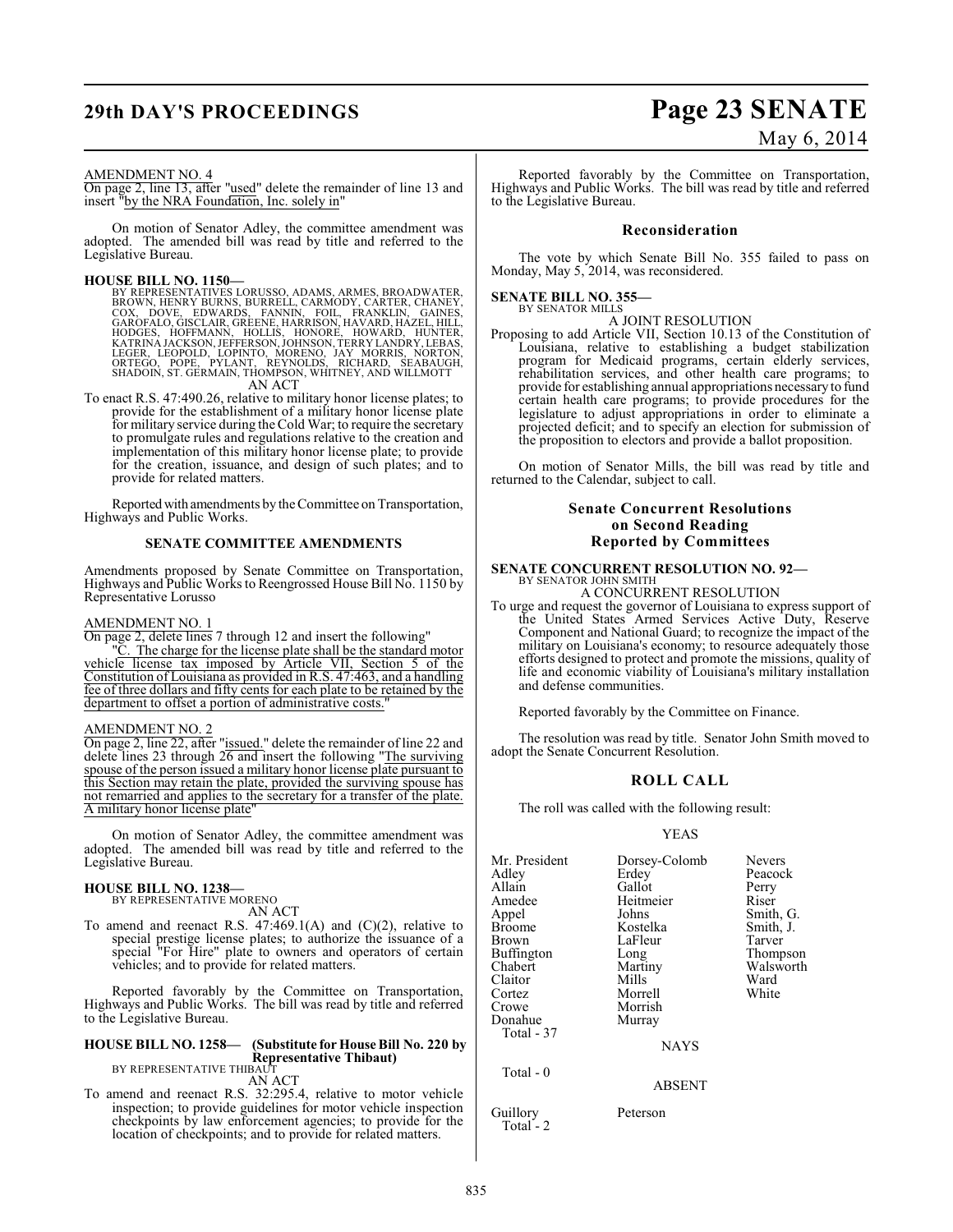### May 6, 2014

The Chair declared the Senate had adopted the Senate Concurrent Resolution and ordered it sent to the House.

## **SENATE CONCURRENT RESOLUTION NO. 95—** BY SENATOR HEITMEIER

A CONCURRENT RESOLUTION

To urge and request the Department of Education to conduct a survey on any barriers that prevent schools and governing entities from entering into joint-use agreements and issue a report with a plan to promote such agreements.

Reported favorably by the Committee on Education.

The resolution was read by title. Senator Heitmeier moved to adopt the Senate Concurrent Resolution.

### **ROLL CALL**

The roll was called with the following result:

#### YEAS

| Mr. President<br>Adley<br>Allain<br>Amedee<br>Appel<br><b>Broome</b><br><b>Brown</b><br><b>Buffington</b><br>Chabert<br>Cortez<br>Crowe<br>Dorsey-Colomb | Erdey<br>Gallot<br>Guillory<br>Heitmeier<br>Johns<br>Kostelka<br>LaFleur<br>Long<br>Martiny<br>Mills<br>Morrell<br>Morrish | Murray<br><b>Nevers</b><br>Peacock<br>Perry<br>Riser<br>Smith, G.<br>Smith, J.<br>Thompson<br>Walsworth<br>Ward<br>White |
|----------------------------------------------------------------------------------------------------------------------------------------------------------|----------------------------------------------------------------------------------------------------------------------------|--------------------------------------------------------------------------------------------------------------------------|
| <b>Total - 35</b>                                                                                                                                        | <b>NAYS</b>                                                                                                                |                                                                                                                          |
| Total - 0                                                                                                                                                | <b>ABSENT</b>                                                                                                              |                                                                                                                          |

|                                 | . . <i>.</i>       |  |
|---------------------------------|--------------------|--|
| Claitor<br>Donahue<br>Total - 4 | Peterson<br>Tarver |  |
|                                 |                    |  |

The Chair declared the Senate had adopted the Senate Concurrent Resolution and ordered it sent to the House.

#### **SENATE CONCURRENT RESOLUTION NO. 100—** BY SENATOR CROWE

#### A CONCURRENT RESOLUTION

To create and provide for the Lower Pearl River Ecosystem Study Commission to study the conditions, needs, issues, and funding relative to the protection and preservation of the Lower Pearl River Basin and to recommend any action or legislation that the commission deems necessary or appropriate.

Reported with amendments by the Committee on Natural Resources.

#### **SENATE COMMITTEE AMENDMENTS**

Amendments proposed by Senate Committee on Natural Resources to Original Senate Concurrent Resolution No. 100 by Senator Crowe

AMENDMENT NO. 1 On page 3, line 7, change "2014" to "2015"

#### AMENDMENT NO. 2

On page 3, line 8, change "January 15" to "April 13"

On motion of Senator Long, the committee amendment was adopted.

#### On motion of Senator Crowe the amended resolution was read by title and returned to the Calendar, subject to call.

### **Page 24 SENATE 29th DAY'S PROCEEDINGS**

#### **Senate Bills and Joint Resolutions on Third Reading and Final Passage, Subject to Call**

#### **Called from the Calendar**

Senator Mills asked that Senate Bill No. 585 be called from the Calendar.

#### **SENATE BILL NO. 585—** BY SENATOR MILLS

#### AN ACT

To enact R.S. 30:4(N), relative to solution-mined cavern permits; to require public notice for certain solution-mined cavern permits in Vermilion and Iberia parishes; to require a public hearing for permits to drill, expand, operate, convert, or alter certain solution-mined caverns; to provide terms, conditions, and requirements; and to provide for related matters.

The bill was read by title. Senator Mills moved the final passage of the bill.

#### **ROLL CALL**

The roll was called with the following result:

#### YEAS

| Mr. President<br>Adley<br>Allain<br>Amedee<br>Appel<br><b>Broome</b><br>Brown<br>Buffington<br>Chabert<br>Claitor<br>Cortez<br>Crowe<br>Total - 36 | Dorsey-Colomb<br>Erdey<br>Gallot<br>Guillory<br>Heitmeier<br>Johns<br>Kostelka<br>LaFleur<br>Long<br>Martiny<br>Mills<br>Morrell | Morrish<br>Murray<br><b>Nevers</b><br>Peacock<br>Perry<br>Riser<br>Smith, G.<br>Smith, J.<br>Thompson<br>Walsworth<br>Ward<br>White |
|----------------------------------------------------------------------------------------------------------------------------------------------------|----------------------------------------------------------------------------------------------------------------------------------|-------------------------------------------------------------------------------------------------------------------------------------|
|                                                                                                                                                    | <b>NAYS</b>                                                                                                                      |                                                                                                                                     |
| Total - 0                                                                                                                                          | <b>ABSENT</b>                                                                                                                    |                                                                                                                                     |

Donahue Peterson Tarver Total - 3

The Chair declared the bill was passed and ordered it sent to the House. Senator Mills moved to reconsider the vote by which the bill was passed and laid the motion on the table.

#### **House Concurrent Resolutions on Second Reading Reported by Committees**

### **HOUSE CONCURRENT RESOLUTION NO. 10—**

BY REPRESENTATIVE CONNICK A CONCURRENT RESOLUTION

To approve the annual integrated coastal protection plan for Fiscal Year 2014-2015 as adopted by the Coastal Protection and Restoration Authority.

Reported favorably by the Committee on Natural Resources. The concurrent resolution was read by title and referred to the Legislative Bureau.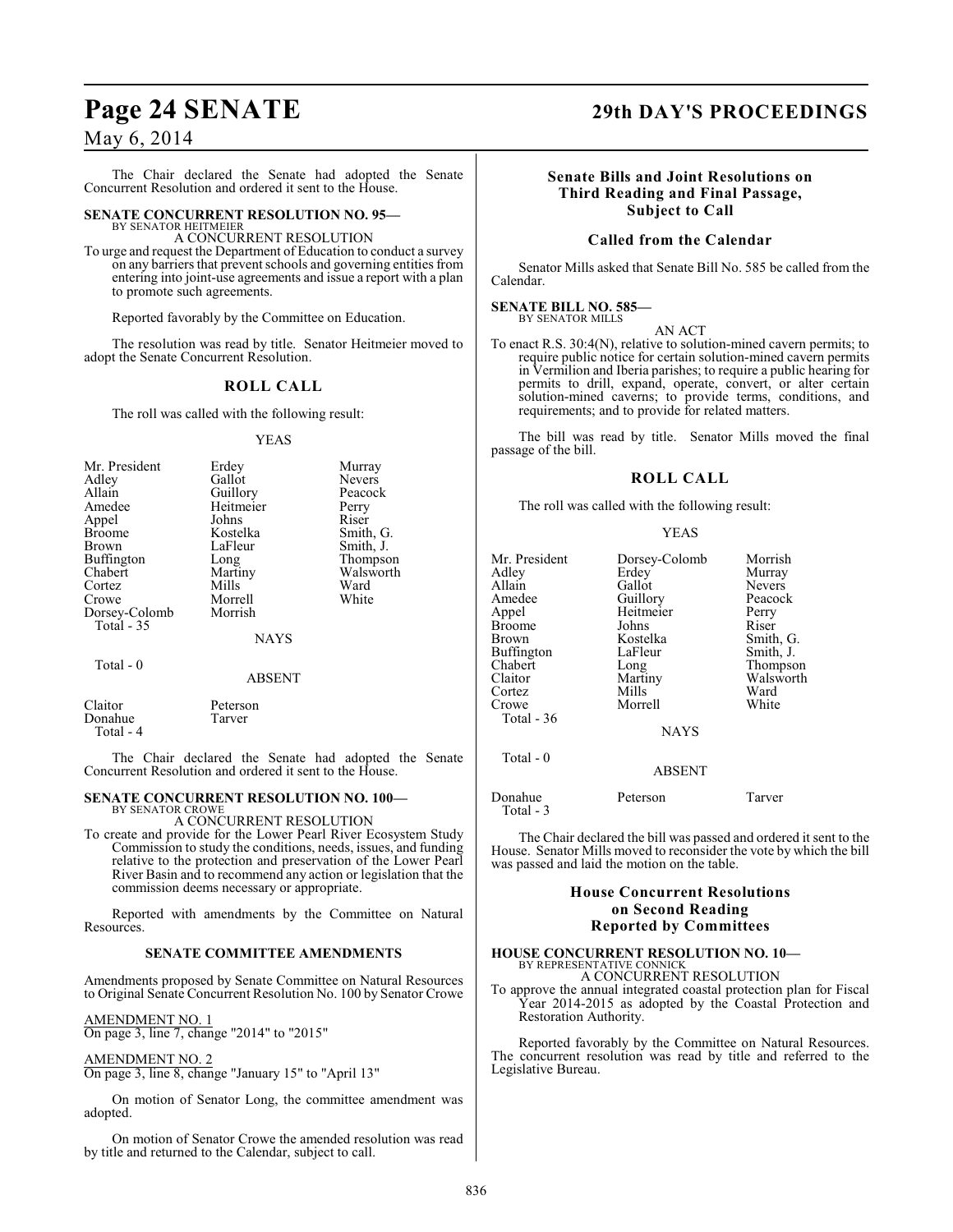## **29th DAY'S PROCEEDINGS Page 25 SENATE**

#### **HOUSE CONCURRENT RESOLUTION NO. 49—**

BY REPRESENTATIVE CHAMPAGNE A CONCURRENT RESOLUTION

To urge and request the Coastal Protection and Restoration Authority to create a body composed of officials from coastal parishes, employees or board members of the Coastal Protection and Restoration Authority, and other members that may be necessary for the purpose of facilitating the development of the coastal parishes' land use plans.

Reported favorably by the Committee on Natural Resources.

The resolution was read by title. Senator Morrish moved to concur in the House Concurrent Resolution.

#### **ROLL CALL**

The roll was called with the following result:

#### YEAS

| Mr. President<br>Adley<br>Allain<br>Amedee<br>Appel<br><b>Broome</b><br>Brown<br>Buffington<br>Claitor<br>Cortez<br>Crowe<br>Dorsey-Colomb<br>Total - 34 | Erdey<br>Gallot<br>Guillory<br>Heitmeier<br>Johns<br>Kostelka<br>LaFleur<br>Long<br>Martiny<br>Mills<br>Morrell<br>Morrish<br><b>NAYS</b> | Murray<br><b>Nevers</b><br>Peacock<br>Perry<br>Riser<br>Smith, G.<br>Smith, J.<br>Thompson<br>Ward<br>White |
|----------------------------------------------------------------------------------------------------------------------------------------------------------|-------------------------------------------------------------------------------------------------------------------------------------------|-------------------------------------------------------------------------------------------------------------|
| Total $-0$                                                                                                                                               | <b>ABSENT</b>                                                                                                                             |                                                                                                             |
| Chabert                                                                                                                                                  | Peterson                                                                                                                                  | Walsworth                                                                                                   |

The Chair declared the Senate concurred in the House Concurrent Resolution and ordered it returned to the House.

### **HOUSE CONCURRENT RESOLUTION NO. 50—**

Donahue Tarver

Total - 5

BY REPRESENTATIVE CHAMPAGNE A CONCURRENT RESOLUTION

To memorialize the United States Congress to take such actions as are necessary for the proper allocation of resources on the federal, state, and local level to fund real-time audit practices in developing, planning, constructing, and executing projects funded by the RESTORE Act's Gulf Coast Restoration Trust Fund to ensure proper expenditures and the restoration of the Gulf Coast for the benefit of all the citizens of the United States.

Reported favorably by the Committee on Natural Resources.

The resolution was read by title. Senator Morrish moved to concur in the House Concurrent Resolution.

### **ROLL CALL**

The roll was called with the following result:

#### YEAS

| Mr. President     | Erdey     | Morrish       |
|-------------------|-----------|---------------|
| Adley             | Gallot    | Murray        |
| Allain            | Guillory  | <b>Nevers</b> |
| Amedee            | Heitmeier | Peacock       |
| <b>Broome</b>     | Johns     | Perry         |
| Brown             | Kostelka  | Riser         |
| <b>Buffington</b> | LaFleur   | Smith, G.     |

May 6, 2014

| Claitor<br>Cortez<br>Crowe<br>Dorsey-Colomb<br>Total $-33$ | Long<br>Martiny<br>Mills<br>Morrell | Thompson<br>Walsworth<br>Ward<br>White |
|------------------------------------------------------------|-------------------------------------|----------------------------------------|
|                                                            | <b>NAYS</b>                         |                                        |
| Total - 0                                                  |                                     |                                        |

Total - 6

Appel **Smith, J.**<br>Chabert Peterson Tarver Peterson

The Chair declared the Senate concurred in the House Concurrent Resolution and ordered it returned to the House.

ABSENT

#### **House Bills and Joint Resolutions on Third Reading and Final Passage**

**HOUSE BILL NO. 496—** BY REPRESENTATIVE ARNOLD

AN ACT

To amend and reenact R.S. 26:72(A), (C), and (D), relative to certain alcoholic beverage permits; to require a permit for certain establishments where certain alcoholic beverages are sold or transported; to require a permit for certain wines and malt beverages; to provide for definitions; to create and provide relative to wine and malt beverage permits for alcoholic beverage outlets; and to provide for related matters.

#### **Floor Amendments**

Senator LaFleur proposed the following amendments.

#### **SENATE FLOOR AMENDMENTS**

Amendments proposed by Senator LaFleur to Engrossed House Bill No. 496 by Representative Arnold

AMENDMENT NO. 1

On page 2, between lines 11 and 12 insert the following: "Section 2. Nothing in this Act shall supersede the provisions of R.S. 26:81(A)."

AMENDMENT NO. 2

On page 2, at the beginning of line 12, change "Section 2." to "Section 3."

On motion of Senator LaFleur, the amendments were adopted.

The bill was read by title. Senator Morrell moved the final passage of the amended bill.

#### **ROLL CALL**

The roll was called with the following result:

#### YEAS

| Gallot   | Murray                |
|----------|-----------------------|
|          | <b>Nevers</b>         |
|          | Peacocl               |
| Johns    | Perry                 |
| Kostelka | Riser                 |
| LaFleur  | Smith,                |
| Long     | Smith, .              |
| Martiny  | Thomps                |
| Mills    | Walswo                |
| Morrell  | Ward                  |
| Morrish  | White                 |
|          |                       |
|          | Guillory<br>Heitmeier |

Peacock Perry<br>Riser Smith, G. Smith, J. Thompson Walsworth<br>Ward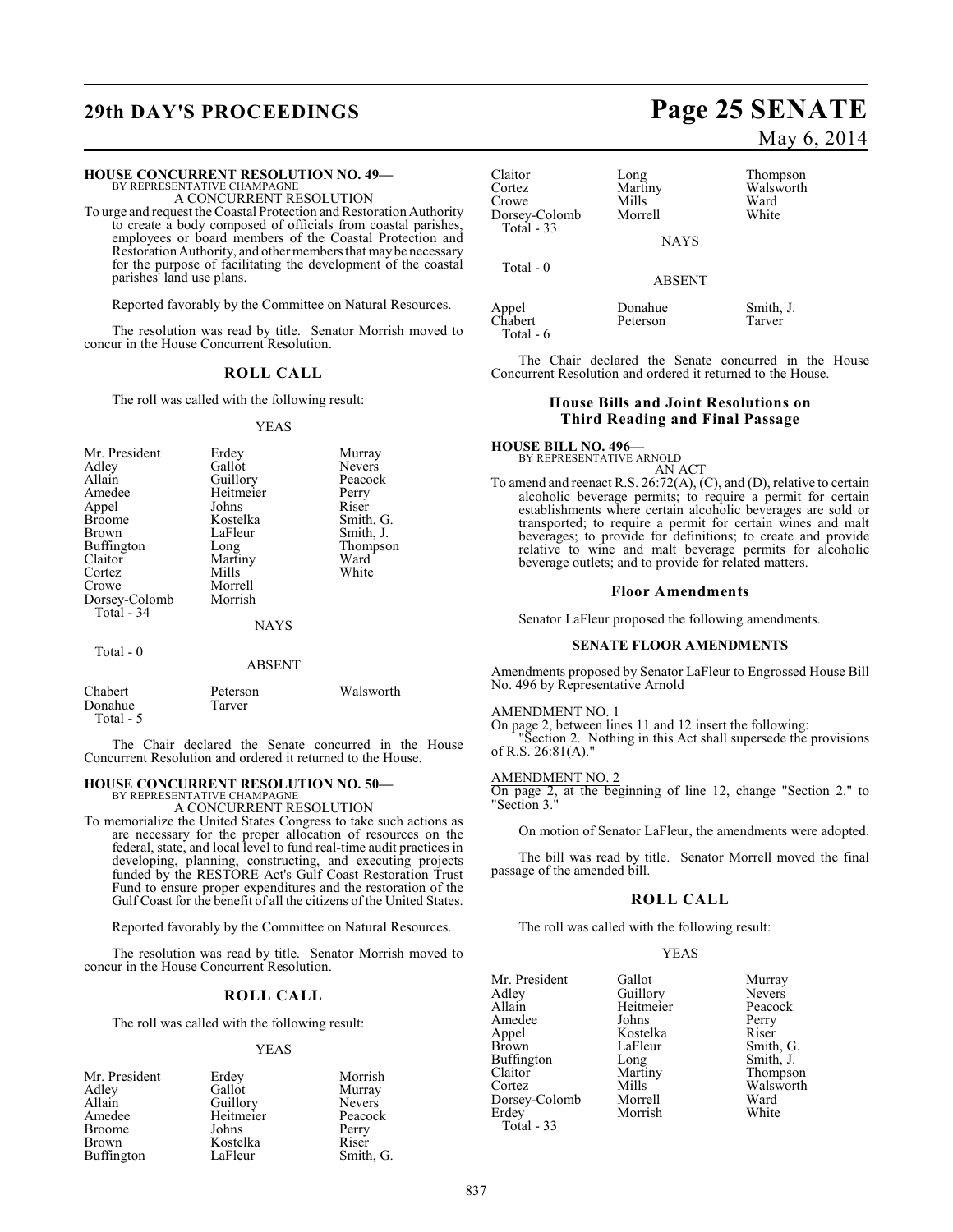### May 6, 2014

#### NAYS

| Total $-0$           | <b>ABSENT</b> |          |
|----------------------|---------------|----------|
| <b>Broome</b>        | Crowe         | Peterson |
| Chabert<br>Total - 6 | Donahue       | Tarver   |

The Chair declared the amended bill was passed and ordered it returned to the House. Senator Morrell moved to reconsider the vote by which the bill was passed and laid the motion on the table.

## **HOUSE BILL NO. 527—** BY REPRESENTATIVE PEARSON

AN ACT

To amend and reenact R.S. 13:621.22 and to repeal Section 2 of Act No. 344 of the 2008 Regular Session, relative to the Twenty-Second Judicial District Court; to provide for two additional judgeships and their respective subject matter jurisdictions; to provide for the compensation relative to the additional judgeships; to provide for the election and term of the offices and their successors; to provide for an effective date; to repeal uncodified law; and to provide for related matters.

#### **Floor Amendments**

Senator Claitor proposed the following amendments.

#### **SENATE FLOOR AMENDMENTS**

Amendments proposed by Senator Claitor to Engrossed House Bill No. 527 by Representative Pearson

#### AMENDMENT NO. 1

On page 3, line 27, delete "and retroactive"

On motion of Senator Claitor, the amendments were adopted.

The bill was read by title. Senator Nevers moved the final passage of the amended bill.

#### **ROLL CALL**

The roll was called with the following result:

#### YEAS

| Mr. President<br>Adley<br>Allain<br>Amedee<br>Appel<br><b>Broome</b><br>Brown<br>Buffington<br>Chabert<br>Claitor<br>Cortez<br>Crowe<br>Donahue<br>Total - 37 | Dorsey-Colomb<br>Erdey<br>Gallot<br>Guillory<br>Heitmeier<br>Johns<br>Kostelka<br>LaFleur<br>Long<br>Martiny<br>Mills<br>Morrish<br>Murray | <b>Nevers</b><br>Peacock<br>Perry<br>Riser<br>Smith, G.<br>Smith, J.<br>Tarver<br>Thompson<br>Walsworth<br>Ward<br>White |
|---------------------------------------------------------------------------------------------------------------------------------------------------------------|--------------------------------------------------------------------------------------------------------------------------------------------|--------------------------------------------------------------------------------------------------------------------------|
|                                                                                                                                                               | NAYS                                                                                                                                       |                                                                                                                          |
| Total - 0                                                                                                                                                     | <b>ABSENT</b>                                                                                                                              |                                                                                                                          |
| Morrell<br>Total - 2                                                                                                                                          | Peterson                                                                                                                                   |                                                                                                                          |

The Chair declared the amended bill was passed and ordered it returned to the House. Senator Nevers moved to reconsider the vote by which the bill was passed and laid the motion on the table.

## **Page 26 SENATE 29th DAY'S PROCEEDINGS**

#### **HOUSE BILL NO. 747—**

BY REPRESENTATIVES MORENO, ADAMS, ARMES, BADON, BILLIOT,<br>BROSSETT, BROWN, TIM BURNS, CONNICK, COX, GISCLAIR,<br>GUILLORY, HARRISON, HENRY, HOWARD, HUNTER, KATRINA<br>JACKSON, JAMES, JEFFERSON, KLECKLEY, NA WOODRUFF

AN ACT

To amend and reenact R.S. 14:35.3(B)(3), (4), and (5), (C), (D), (H), and (J) and Code of Criminal Procedure Article 334.2, to enact R.S. 14:2(B)(45) and 35.3(B)(6), and to repeal Code of Criminal Procedure Article 334.4(A)(4), relative to acts of domestic abuse; to designate domestic abuse aggravated assault as a crime of violence; to provide relative to the crime of domestic abuse battery; to amend penalty provisions of domestic abuse battery for purposes of persons placed on probation; to provide for a definition of "court-monitored domestic abuse intervention programs" for purposes of persons on probation for domestic abuse battery; to amend penalties for a second conviction of domestic abuse battery; to provide relative to the designation of an act of violence against a family member as "domestic abuse"; to prohibit release on a person's own recognizance after an arrest for certain offenses related to domestic violence; and to provide for related matters.

The bill was read by title. Senator Morrell moved the final passage of the bill.

#### **ROLL CALL**

The roll was called with the following result:

#### YEAS

| Mr. President<br>Adlev<br>Allain<br>Amedee<br>Appel<br><b>Broome</b><br>Brown<br>Buffington<br>Claitor<br>Cortez<br>Crowe<br>Donahue<br>Total - 36<br>Total $-0$ | Dorsey-Colomb<br>Erdey<br>Gallot<br>Guillory<br>Heitmeier<br>Johns<br>Kostelka<br>LaFleur<br>Long<br>Martiny<br>Mills<br>Morrell<br><b>NAYS</b><br><b>ABSENT</b> | Morrish<br>Murray<br><b>Nevers</b><br>Peacock<br>Perry<br>Riser<br>Smith, G.<br>Smith, J.<br>Tarver<br>Thompson<br>Walsworth<br>Ward |
|------------------------------------------------------------------------------------------------------------------------------------------------------------------|------------------------------------------------------------------------------------------------------------------------------------------------------------------|--------------------------------------------------------------------------------------------------------------------------------------|
| Chabert<br>Total - 3                                                                                                                                             | Peterson                                                                                                                                                         | White                                                                                                                                |

The Chair declared the bill was passed and ordered it sent to the House. Senator Morrell moved to reconsider the vote by which the bill was passed and laid the motion on the table.

HOUSE BILL NO. 750—<br>BY REPRESENTATIVES MORENO, ADAMS, BADON, BARROW, BERTHELOT, BILLIOT, WESLEY BISHOP, BROSSETT, BROWN, HENRY BURNS, TIM BURNS, BURRELL, CARTER, CHAMPAGNE, CONNICK,<br>COX, DIXON, EDWARDS, FOIL, GAINES, GISCL

AN ACT To amend and reenact R.S. 9:366(A) and 372(B) and (C), R.S. 14:79(B), (C), (E), and (F), R.S. 46:2135(G) and (H), 2136(E), (G), and (H), 2136.2(A) and (D), and 2140, Children's Code Articles  $1569$ (H) and  $(I)$  and  $1570$ (E), (G), and (H), Code of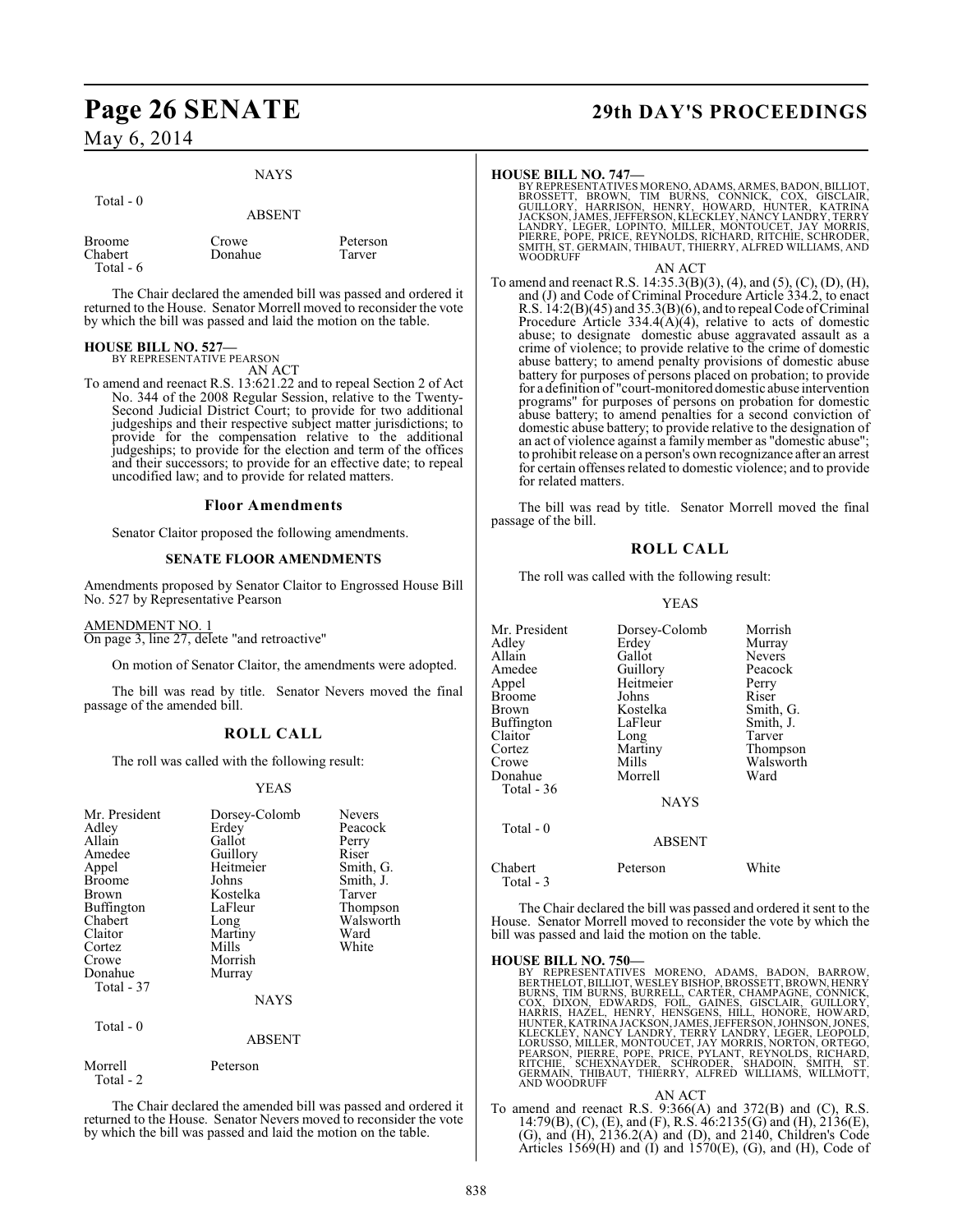## **29th DAY'S PROCEEDINGS Page 27 SENATE**

Civil Procedure Article 3607.1, and Code of Criminal Procedure Articles  $30(B)$ ,  $327.1$ ,  $335.2(C)$ , and  $871.1$ , relative to protective orders issued in conjunction with cases of domestic abuse; to provide relative to the procedures for filing Uniform Abuse Prevention Orders in the Louisiana Protective Order Registry; to provide relative to the duties of judges, clerks of court, and the Judicial Administrator's Office of the Louisiana Supreme Court relative to the issuance of temporary restraining orders, preliminary or permanent injunctions, and protective orders; to provide relative to the penalties for violations of protective orders; to provide relative to the duty of law enforcement with regard to enforcing protective orders and violations of protective orders; to provide relative to the determination by law enforcement of the predominant aggressor in domestic abuse cases; to provide for a rebuttable presumption regarding the predominant aggressor; and to provide for related matters.

#### **Floor Amendments**

Senator Murray proposed the following amendments.

#### **SENATE FLOOR AMENDMENTS**

Amendments proposed by Senator Murray to Reengrossed House Bill No. 750 by Representative Moreno

AMENDMENT NO. 1 On page 2, line 1, delete "**rebuttable**"

On motion of Senator Murray, the amendments were adopted.

#### **Floor Amendments**

Senator Morrell proposed the following amendments.

#### **SENATE FLOOR AMENDMENTS**

Amendments proposed by Senator Morrell to Reengrossed House Bill No. 750 by Representative Moreno

#### AMENDMENT NO. 1

On page 14, delete lines 21 and 22 and insert the following: "shall forward it to the clerk of court for filing, all without delay by the end of the next business day after the order is issued. The clerk of the issuing court shall transmit the Uniform"

#### AMENDMENT NO. 2

On page 15, delete lines 9 through 11 and insert the following: "Order, as provided in R.S. 46:2136.2, shall sign such order, and shall forward it to the clerk of court for filing, all without delay by the end of the next business day after the order is issued. The clerk of the issuing court shall transmit the Uniform Abuse Prevention"

On motion of Senator Morrell, the amendments were adopted.

The bill was read by title. Senator Morrell moved the final passage of the amended bill.

#### **ROLL CALL**

The roll was called with the following result:

#### YEAS

| Mr. President | Donahue       | Morrell   |
|---------------|---------------|-----------|
| Adley         | Dorsey-Colomb | Morrish   |
| Allain        | Erdey         | Murray    |
| Amedee        | Gallot        | Peacock   |
| Appel         | Guillory      | Perry     |
| <b>Broome</b> | Heitmeier     | Riser     |
| Brown         | Johns         | Smith, G. |
| Buffington    | Kostelka      | Smith, J. |
| Chabert       | LaFleur       | Tarver    |
| Claitor       | Long          | Walsworth |

May 6, 2014

| Cortez<br>Crowe<br>Total $-36$ | Martiny<br>Mills | Ward<br>White |
|--------------------------------|------------------|---------------|
|                                | <b>NAYS</b>      |               |
| Total - 0                      | <b>ABSENT</b>    |               |
| <b>Nevers</b><br>Total - 3     | Peterson         | Thompson      |

The Chair declared the amended bill was passed and ordered it returned to the House. Senator Morrell moved to reconsider the vote by which the bill was passed and laid the motion on the table.

**HOUSE BILL NO. 753—** BY REPRESENTATIVES MORENO AND BROSSETT AN ACT

To enact R.S. 14:95.10 and R.S. 46:2136.3, relative to the possession of firearms in domestic abuse situations; to prohibit the possession of firearms or carrying of a concealed weapon by persons convicted of domestic abuse battery; to prohibit the possession of firearms by persons who are the subject of protective orders or permanent injunctions involving domestic violence; to provide for penalties; to provide for definitions; and to provide for related matters.

The bill was read by title. Senator Morrell moved the final passage of the bill.

#### **ROLL CALL**

The roll was called with the following result:

#### YEAS

| Mr. President<br>Adley<br>Allain<br>Amedee<br>Appel<br>Broome<br>Brown<br>Buffington<br>Chabert<br>Claitor<br>Cortez<br>Crowe<br>Donahue | Dorsey-Colomb<br>Erdey<br>Gallot<br>Guillory<br>Heitmeier<br>Johns<br>Kostelka<br>LaFleur<br>Long<br>Martiny<br>Mills<br>Morrell<br>Morrish | Murray<br>Nevers<br>Peacock<br>Perry<br>Riser<br>Smith, G.<br>Smith, J.<br>Tarver<br>Thompson<br>Walsworth<br>Ward<br>White |
|------------------------------------------------------------------------------------------------------------------------------------------|---------------------------------------------------------------------------------------------------------------------------------------------|-----------------------------------------------------------------------------------------------------------------------------|
|                                                                                                                                          |                                                                                                                                             |                                                                                                                             |
| Total - 38                                                                                                                               | <b>NAYS</b>                                                                                                                                 |                                                                                                                             |
| Total - 0                                                                                                                                |                                                                                                                                             |                                                                                                                             |

Peterson Total - 1

The Chair declared the bill was passed and ordered it sent to the House. Senator Morrell moved to reconsider the vote by which the bill was passed and laid the motion on the table.

ABSENT

## **HOUSE BILL NO. 183—** BY REPRESENTATIVE HARRIS

- AN ACT
- To amend and reenact R.S. 6:969.18(A)(2) and to repeal R.S. 6:969.18(G), relative to the Louisiana Motor Vehicle Sales Finance Act; to increase the documentation and compliance fee authorized to be collected by a motor vehicle seller, who may be an extender of credit, for certain transactions; to provide relative to the requirement of disclosure of the documentation and compliance fee; to provide for an effective date; and to provide for related matters.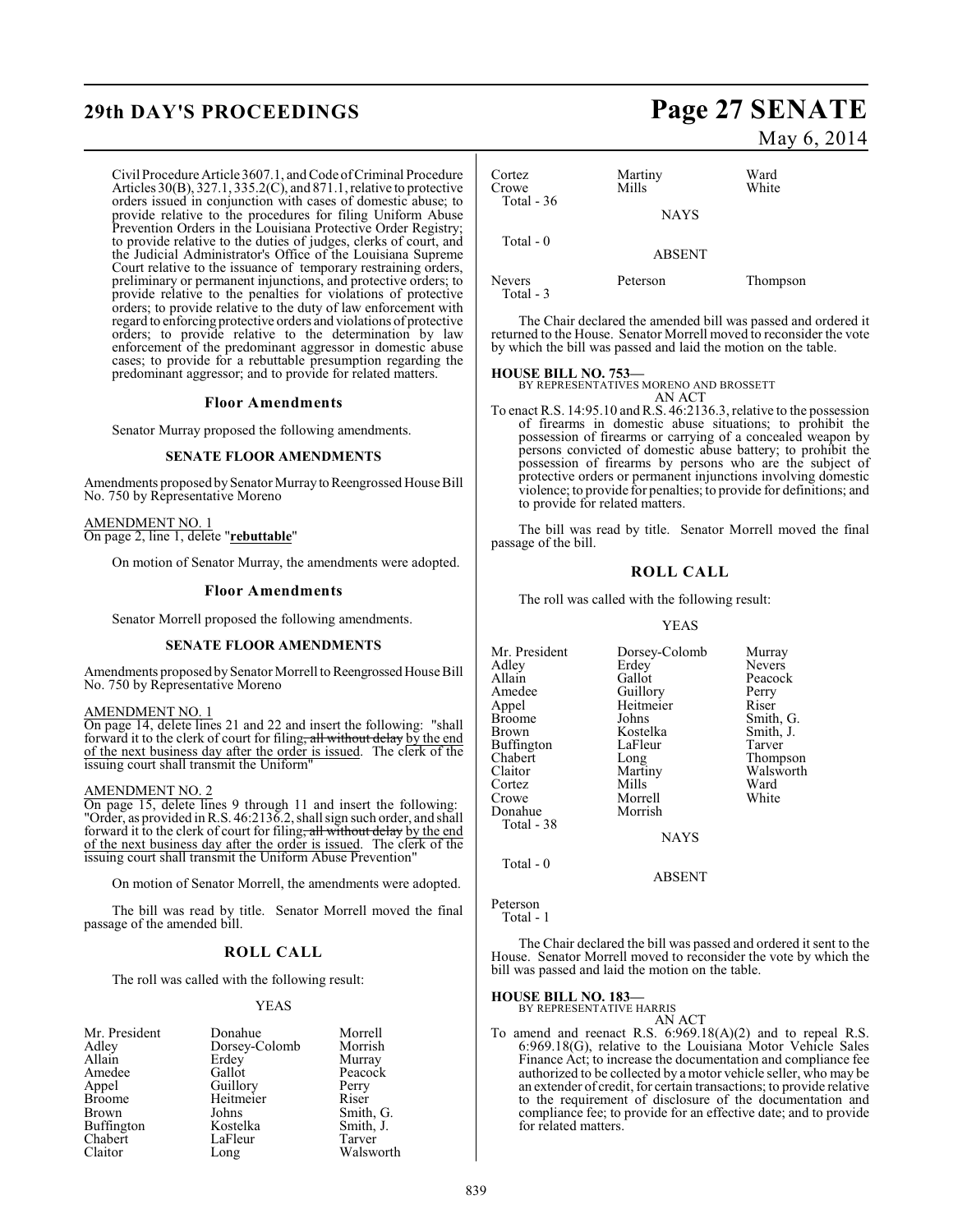### May 6, 2014

The bill was read by title. Senator Martiny moved the final passage of the bill.

#### **ROLL CALL**

The roll was called with the following result:

#### YEAS

| Mr. President<br>Adley<br>Allain<br>Amedee<br>Appel<br><b>Broome</b><br><b>Brown</b><br>Buffington<br>Chabert<br>Claitor<br>Cortez<br>Crowe<br>Total - 36 | Donahue<br>Dorsey-Colomb<br>Erdey<br>Gallot<br>Guillory<br>Heitmeier<br>Johns<br>Kostelka<br>LaFleur<br>Long<br>Martiny<br>Mills | Morrish<br>Murray<br><b>Nevers</b><br>Peacock<br>Perry<br>Riser<br>Smith, G.<br>Smith, J.<br>Thompson<br>Walsworth<br>Ward<br>White |
|-----------------------------------------------------------------------------------------------------------------------------------------------------------|----------------------------------------------------------------------------------------------------------------------------------|-------------------------------------------------------------------------------------------------------------------------------------|
|                                                                                                                                                           | <b>NAYS</b>                                                                                                                      |                                                                                                                                     |
| Total - 0                                                                                                                                                 | ABSENT                                                                                                                           |                                                                                                                                     |

| Morrell   | Peterson | Tarver |
|-----------|----------|--------|
| Total - 3 |          |        |

The Chair declared the bill was passed and ordered it sent to the House. Senator Martiny moved to reconsider the vote by which the bill was passed and laid the motion on the table.

#### **HOUSE BILL NO. 226—** BY REPRESENTATIVE DANAHAY

AN ACT

To amend and reenact R.S. 18:469(C) and to repeal R.S. 18:469(B), relative to the reopening of qualifying; to remove the requirement that qualifying be reopened due to no candidate qualifying or due to the number of candidates qualifying for an office being fewer than the number of positions to be filled in that office; and to provide for related matters.

The bill was read by title. Senator Johns moved the final passage of the bill.

#### **ROLL CALL**

The roll was called with the following result:

#### YEAS

| Mr. President<br>Adley<br>Allain<br>Amedee<br>Appel<br><b>Broome</b><br>Brown<br>Buffington<br>Chabert<br>Claitor<br>Cortez<br>Crowe<br>Donahue<br>Total - 37<br>Total - 0 | Dorsey-Colomb<br>Erdey<br>Gallot<br>Guillory<br>Heitmeier<br>Johns<br>Kostelka<br>LaFleur<br>Long<br>Martiny<br>Mills<br>Morrish<br>Murray<br><b>NAYS</b> | Nevers<br>Peacock<br>Perry<br>Riser<br>Smith, G.<br>Smith, J.<br>Tarver<br>Thompson<br>Walsworth<br>Ward<br>White |
|----------------------------------------------------------------------------------------------------------------------------------------------------------------------------|-----------------------------------------------------------------------------------------------------------------------------------------------------------|-------------------------------------------------------------------------------------------------------------------|
|                                                                                                                                                                            | <b>ABSENT</b>                                                                                                                                             |                                                                                                                   |
| Morrell<br>Total - 2                                                                                                                                                       | Peterson                                                                                                                                                  |                                                                                                                   |

## **Page 28 SENATE 29th DAY'S PROCEEDINGS**

The Chair declared the bill was passed and ordered it sent to the House. Senator Johns moved to reconsider the vote by which the bill was passed and laid the motion on the table.

#### **HOUSE BILL NO. 246—**

BY REPRESENTATIVE HARRISON AN ACT

To amend and reenact R.S. 36:5, 153, 154(A)(3), 155, and 156(A) and R.S. 46:931, 932(8), 933(G), and 934(A) and (B) and to enact R.S. 36:151(D), relative to the Department of Elderly Affairs; to provide relative to officers and employees, rulemaking, and funding for the department; to provide that all officers and employees of the department shall be in the classified state service; to provide for rulemaking authority for the department; to provide for appropriation and allocation to the department of funds appropriated or allocated for department functions; to provide for implementation; to provide for effectiveness; and to provide for related matters.

#### **Floor Amendments**

Senator Amedee proposed the following amendments.

#### **SENATE FLOOR AMENDMENTS**

Amendments proposed by Senator Amedee to Engrossed House Bill No. 246 by Representative Harrison

#### AMENDMENT NO. 1

On page 1, deletes lines 5 and 6 and insert: "funding for the department; to provide that all employees of the department shall be in the unclassified state service; to provide for rulemaking"

On motion of Senator Amedee, the amendments were adopted.

The bill was read by title. Senator Mills moved the final passage of the amended bill.

#### **ROLL CALL**

The roll was called with the following result:

#### YEAS

| Mr. President<br>Adlev<br>Allain<br>Amedee<br>Appel<br>Broome<br>Brown<br>Buffington<br>Chabert<br>Claitor<br>Cortez<br>Crowe<br>Donahue<br>Total - 38 | Dorsey-Colomb<br>Erdey<br>Gallot<br>Guillory<br>Heitmeier<br>Johns<br>Kostelka<br>LaFleur<br>Long<br>Martiny<br>Mills<br>Morrell<br>Morrish<br><b>NAYS</b> | Murray<br>Nevers<br>Peacock<br>Perry<br>Riser<br>Smith, G.<br>Smith, J.<br>Tarver<br>Thompson<br>Walsworth<br>Ward<br>White |
|--------------------------------------------------------------------------------------------------------------------------------------------------------|------------------------------------------------------------------------------------------------------------------------------------------------------------|-----------------------------------------------------------------------------------------------------------------------------|
| Total - 0                                                                                                                                              | ABSENT                                                                                                                                                     |                                                                                                                             |

Peterson Total - 1

The Chair declared the amended bill was passed and ordered it returned to the House. Senator Mills moved to reconsider the vote by which the bill was passed and laid the motion on the table.

## **HOUSE BILL NO. 340—** BY REPRESENTATIVE JAMES

AN ACT To enact Chapter 28 of Title 51 of the Louisiana Revised Statutes of 1950, to be comprised of R.S. 51:1951 through 1955, relative to Internet privacy; to prohibit employers and educational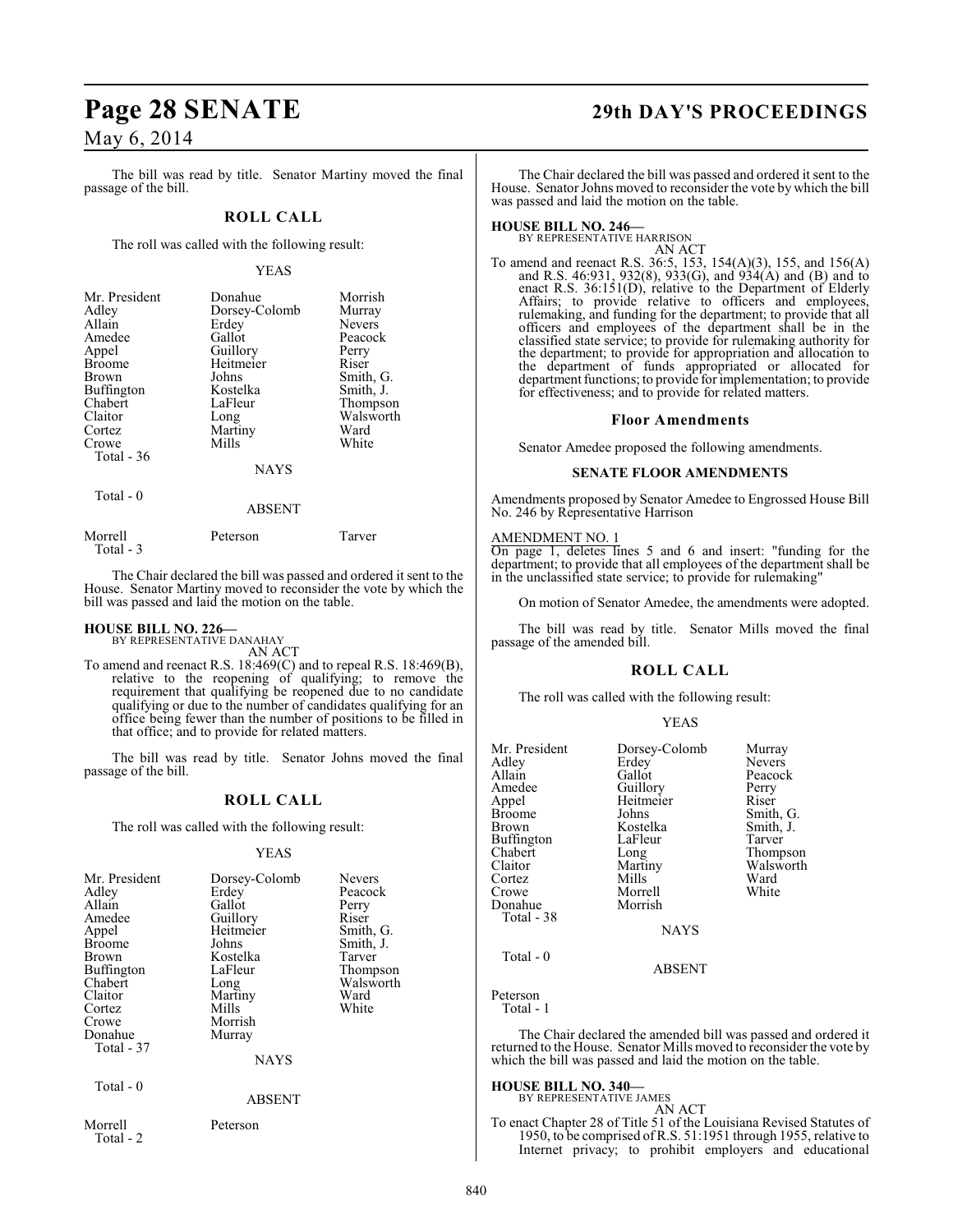## **29th DAY'S PROCEEDINGS Page 29 SENATE**

institutions from requesting or requiring certain individuals to disclose information that allows access to or observation of personal online accounts; to prohibit employers and educational institutions from taking certain actions for failure to disclose information that allows access to personal online accounts; to provide for certain individuals to self-disclose information that allows access to or observation of personal online accounts; to limit liability for failure to search or monitor the activity of an individual's personal online account; to provide for exceptions; and to provide for related matters.

The bill was read by title. Senator Broome moved the final passage of the bill.

### **ROLL CALL**

The roll was called with the following result:

#### YEAS

| Mr. President<br>Adley<br>Allain<br>Amedee<br>Appel<br><b>Broome</b><br><b>Brown</b><br>Buffington<br>Chabert<br>Claitor | Dorsey-Colomb<br>Erdey<br>Gallot<br>Guillory<br>Heitmeier<br>Johns<br>Kostelka<br>LaFleur<br>Long<br>Martiny | Murray<br><b>Nevers</b><br>Peacock<br>Perry<br>Riser<br>Smith, G.<br>Smith, J.<br>Tarver<br>Thompson<br>Walsworth |
|--------------------------------------------------------------------------------------------------------------------------|--------------------------------------------------------------------------------------------------------------|-------------------------------------------------------------------------------------------------------------------|
| Cortez<br>Crowe<br>Donahue<br>Total - 38                                                                                 | Mills<br>Morrell<br>Morrish                                                                                  | Ward<br>White                                                                                                     |
| Total - 0                                                                                                                | <b>NAYS</b><br>ABSENT                                                                                        |                                                                                                                   |

Peterson Total - 1

The Chair declared the bill was passed and ordered it sent to the House. Senator Broome moved to reconsider the vote by which the bill was passed and laid the motion on the table.

#### **HOUSE BILL NO. 383—**

BY REPRESENTATIVE TIM BURNS

AN ACT<br>reenact R.S. To amend and reenact R.S.  $18:58(B)$ ,  $104(A)(15)$ , 154(C)(1)(introductory paragraph), (D)(3), and (G)(introductory paragraph), 425(A)(1)(b), 433(B)(8), 435(B), 465(E)(1)(a), 531.1(B), 566.2(B), 571(A)(6) and (7), 573(B), 1284(F)(1), 1299.1(A), 1300.3(A) and (B)(1), 1300.7(A), 1300.32(A) and  $(B)(1)$ , 1302(2), 1308(A)(1)(b), (h)(i), and (i), 1309(M)(1)(a), 1353(B) and (C)(2), 1361(A) and (B), and 1362, to enact R.S. 18:154(D)(4) and (F)(3), and to repeal R.S. 18:174 and Part I-A of Chapter 5 of Title 18 of the Louisiana Revised Statutes of 1950, comprised of R.S. 18:411 through 417, relative to the Louisiana Election Code; to revise the system of laws comprising the Louisiana Election Code; to provide relative to the duties of registrars of voters; to require registrars to assign voters according to voting districts; to provide deadlines; to provide relative to requirements and procedures for application for voter registration; to provide relative to disclosure of certain voter information; to repeal provisions requiring certain reports regarding changes of name and remarriage; to repeal provisions applicable to certain elections held in 1992; to provide relative to the selection of commissioners and commissioners-in-charge; to provide relative to the deadline for filing a list of watchers; to provide relative to the deadline for submitting a nominating petition; to provide relative to notification that a polling place will not be opened; to provide relative to the counting and tabulation of votes; to provide relative to the verification of election results; to provide relative to requirements for a

# May 6, 2014

proposition submitted to the voters at an election; to provide relative to the deadline for certifying a recall petition; to provide relative to the deadline for removing or adding a signature to a recall petition; to provide relative to the deadline for the governor to issue a proclamation ordering a recall election; to provide relative to certain deadlines for petitions relative to neighborhood and crime prevention districts; to provide relative to early voting at additional locations; to provide relative to procedures and requirements for absentee voting by mail; to provide relative to voting machines and absentee by mail and early voting counting equipment; to provide relative to the authority of the secretary of state relative to voting machines and absentee by mail and early voting counting equipment; to provide relative to the ownership of voting machines; to provide relative to parish board commissioners; to provide relative to the counting and tabulation of absentee by mail, early voting, and

The bill was read by title. Senator Amedee moved the final passage of the bill.

provisional ballots; to provide for effectiveness; and to provide

#### **ROLL CALL**

The roll was called with the following result:

for related matters.

#### YEAS

| Mr. President<br>Adlev<br>Allain<br>Amedee<br>Appel<br>Broome<br>Brown<br>Buffington<br>Chabert<br>Claitor<br>Cortez<br>Crowe<br>Donahue<br>Total - 38 | Dorsey-Colomb<br>Erdey<br>Gallot<br>Guillory<br>Heitmeier<br>Johns<br>Kostelka<br>LaFleur<br>Long<br>Martiny<br>Mills<br>Morrell<br>Morrish<br><b>NAYS</b> | Murray<br><b>Nevers</b><br>Peacock<br>Perry<br>Riser<br>Smith, G.<br>Smith, J.<br>Tarver<br>Thompson<br>Walsworth<br>Ward<br>White |
|--------------------------------------------------------------------------------------------------------------------------------------------------------|------------------------------------------------------------------------------------------------------------------------------------------------------------|------------------------------------------------------------------------------------------------------------------------------------|
| Total - 0                                                                                                                                              |                                                                                                                                                            |                                                                                                                                    |

ABSENT

Peterson

Total - 1

The Chair declared the bill was passed and ordered it sent to the House. Senator Amedee moved to reconsider the vote by which the bill was passed and laid the motion on the table.

**HOUSE BILL NO. 428—** BY REPRESENTATIVE BARRAS AN ACT

To amend and reenact R.S. 18:461(B), relative to qualifying for an election; to repeal provisions of law that allow for a refund of qualifying fees under certain circumstances when a candidate files multiple notices of candidacy; to provide for effectiveness; and to provide for related matters.

The bill was read by title. Senator Perry moved the final passage of the bill.

### **ROLL CALL**

The roll was called with the following result:

#### YEAS

| Mr. President |  |
|---------------|--|
| Adley         |  |

Dorsey-Colomb Murray<br>Erdey Nevers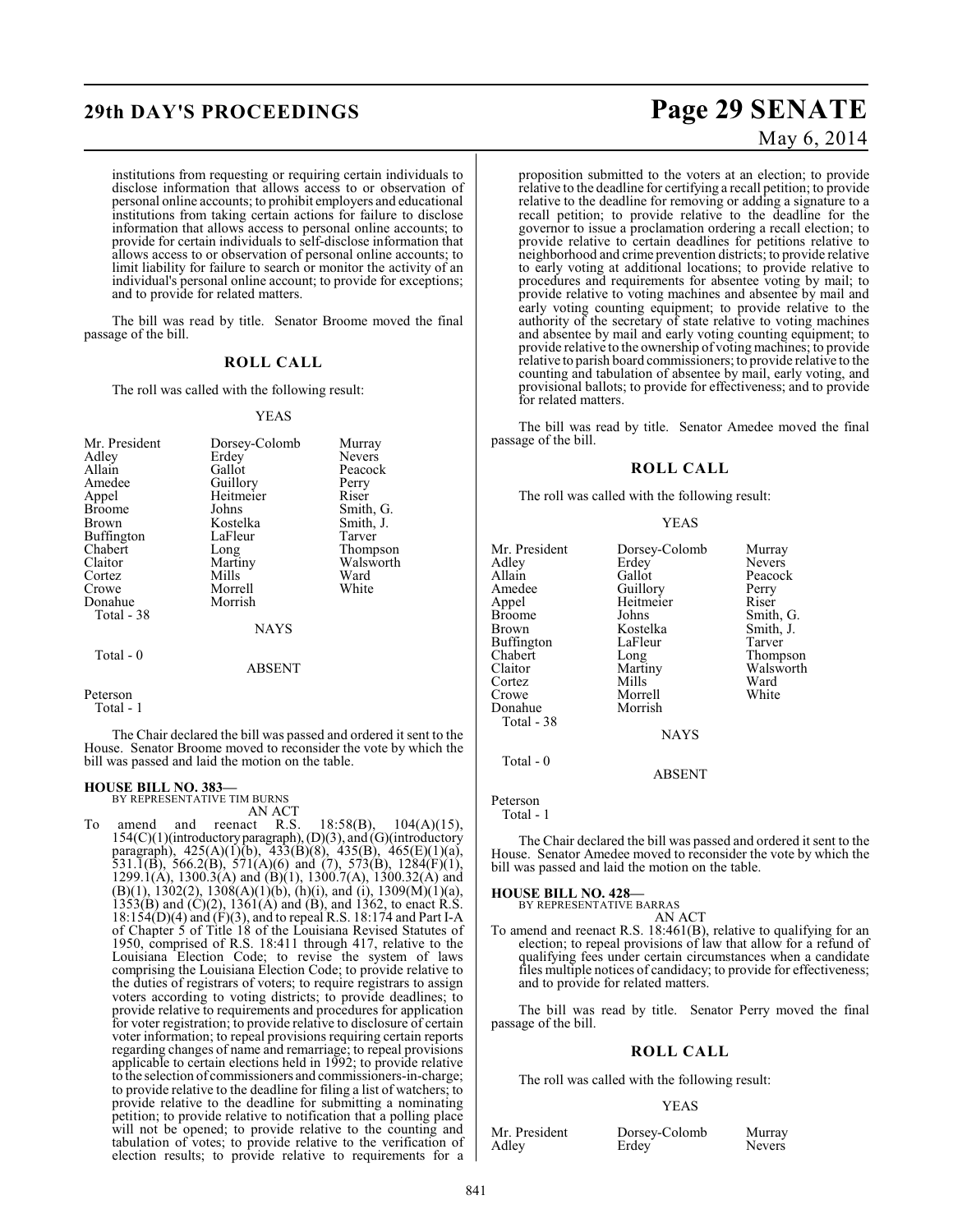### May 6, 2014

| Allain            | Gallot      | Peacock   |
|-------------------|-------------|-----------|
| Amedee            | Guillory    | Perry     |
| Appel             | Heitmeier   | Riser     |
| <b>Broome</b>     | Johns       | Smith, G. |
| <b>Brown</b>      | Kostelka    | Smith, J. |
| <b>Buffington</b> | LaFleur     | Tarver    |
| Chabert           | Long        | Thompson  |
| Claitor           | Martiny     | Walsworth |
| Cortez            | Mills       | Ward      |
| Crowe             | Morrell     | White     |
| Donahue           | Morrish     |           |
| Total - 38        |             |           |
|                   | <b>NAYS</b> |           |

Total - 0

#### ABSENT

Peterson

Total - 1

The Chair declared the bill was passed and ordered it sent to the House. Senator Perry moved to reconsider the vote by which the bill was passed and laid the motion on the table.

### **HOUSE BILL NO. 432—**

- BY REPRESENTATIVE TIM BURNS AN ACT
- To enact R.S.  $49:191(7)$  and to repeal R.S.  $49:191(5)(n)$ , relative to the Department of State, including provisions to provide for the re-creation of the Department of State and the statutory entities made a part of the department by law; to provide for the effective termination date for all statutory authority for the existence of such statutory entities; and to provide for related matters.

The bill was read by title. Senator Amedee moved the final passage of the bill.

#### **ROLL CALL**

The roll was called with the following result:

#### YEAS

| Mr. President               | Erdey     | <b>Nevers</b> |
|-----------------------------|-----------|---------------|
| Adley                       | Gallot    | Peacock       |
| Allain                      | Guillory  | Perry         |
| Amedee                      | Heitmeier | Riser         |
| Appel                       | Johns     | Smith, G.     |
| <b>Broome</b>               | Kostelka  | Smith, J.     |
| <b>Brown</b>                | LaFleur   | Tarver        |
| Buffington                  | Long      | Thompson      |
| Claitor                     | Martiny   | Walsworth     |
| Cortez                      | Mills     | Ward          |
| Crowe                       | Morrell   | White         |
| Donahue                     | Morrish   |               |
| Dorsey-Colomb<br>Total - 37 | Murray    |               |
|                             | NAYS      |               |
|                             |           |               |

#### Chabert Total - 1

ABSENT

Peterson

Total - 1

The Chair declared the bill was passed and ordered it sent to the House. Senator Amedee moved to reconsider the vote by which the bill was passed and laid the motion on the table.

## **Page 30 SENATE 29th DAY'S PROCEEDINGS**

**HOUSE BILL NO. 448—** BY REPRESENTATIVE RITCHIE AN ACT

To amend and reenact R.S. 8:75(C) and (D) and to enact R.S. 8:75(E), relative to the powers of the Louisiana Cemetery Board; to authorize the board to impose fines upon natural or juridical persons; to provide the amount of such fines; and to provide for related matters.

The bill was read by title. Senator Walsworth moved the final passage of the bill.

### **ROLL CALL**

The roll was called with the following result:

YEAS

| Mr. President               | Erdey         | Murray    |
|-----------------------------|---------------|-----------|
| Adley                       | Gallot        | Nevers    |
| Allain                      | Guillory      | Peacock   |
| Amedee                      | Heitmeier     | Perry     |
| Appel                       | Johns         | Riser     |
| <b>Buffington</b>           | Kostelka      | Smith, J. |
| Chabert                     | LaFleur       | Tarver    |
| Cortez                      | Martiny       | Thompson  |
| Crowe                       | Mills         | Walsworth |
| Donahue                     | Morrell       | White     |
| Dorsey-Colomb<br>Total - 32 | Morrish       |           |
|                             | <b>NAYS</b>   |           |
| Claitor                     | Long          |           |
| Total - 2                   |               |           |
|                             | <b>ABSENT</b> |           |
| <b>Broome</b>               | Peterson      | Ward      |
| Brown                       | Smith, G.     |           |
| Total - 5                   |               |           |

The Chair declared the bill was passed and ordered it sent to the House. Senator Walsworth moved to reconsider the vote by which the bill was passed and laid the motion on the table.

## **HOUSE BILL NO. 476—** BY REPRESENTATIVE LORUSSO

AN ACT

To amend and reenact R.S. 22:1554(A)(7), relative to insurance producer licenses; to allow the commissioner of insurance to deny, refuse to renew, or revoke an insurance producer license under certain circumstances; and to provide for related matters.

The bill was read by title. Senator Morrish moved the final passage of the bill.

#### **ROLL CALL**

The roll was called with the following result:

#### YEAS

| Mr. President | Erdey     | <b>Nevers</b> |
|---------------|-----------|---------------|
| Adlev         | Gallot    | Peacock       |
| Allain        | Guillory  | Perry         |
| Amedee        | Heitmeier | Riser         |
| Appel         | Johns     | Smith, G.     |
| Broome        | Kostelka  | Smith, J.     |
| Buffington    | Long      | Tarver        |
| Chabert       | Martiny   | Thompson      |
| Claitor       | Mills     | Walsworth     |
| Cortez        | Morrell   | Ward          |
| Crowe         | Morrish   | White         |
| Dorsey-Colomb | Murray    |               |
| $Total - 35$  |           |               |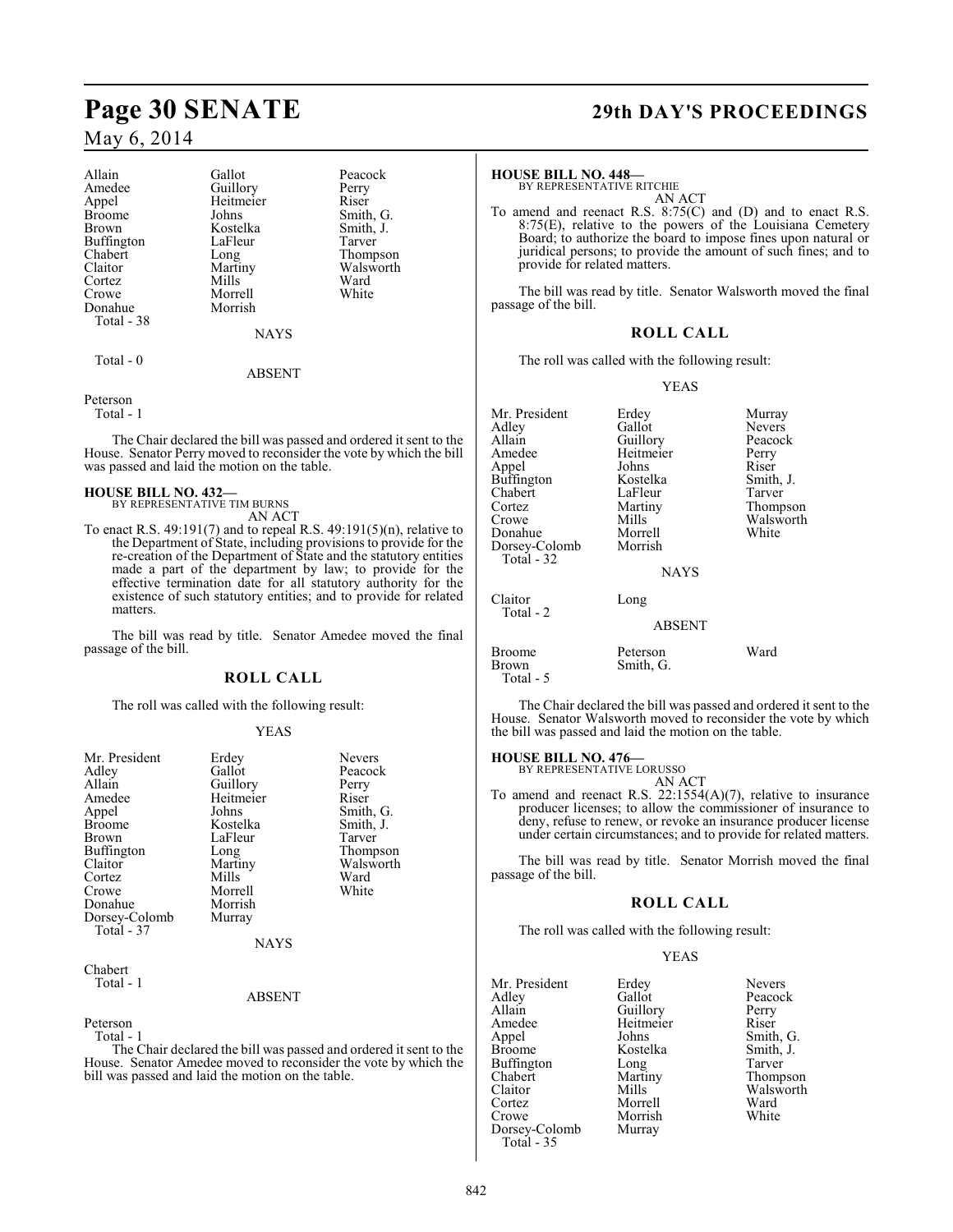#### NAYS

Total - 0

Donahue

ABSENT

Brown LaFleur<br>Donahue Peterson Total - 4

The Chair declared the bill was passed and ordered it sent to the House. Senator Morrish moved to reconsider the vote by which the bill was passed and laid the motion on the table.

## **HOUSE BILL NO. 501—** BY REPRESENTATIVE WESLEY BISHOP

AN ACT

To amend and reenact R.S. 18:114(B)(1) and 173(A) and (D)(1) and to enact R.S.  $18:101(A)(3)$ , relative to voter registration; to provide for the "Louisiana Motor Voter Preregistration Act"; to provide relative to qualifications for voter registration; to allow persons who are sixteen years of age to register to vote under certain circumstances; to provide relative to voter registration at driver's license facilities; to provide relative to certain reports to election officials concerning deaths; and to provide for related matters.

The bill was read by title. Senator Morrell moved the final passage of the bill.

#### **ROLL CALL**

The roll was called with the following result:

#### YEAS

| Mr. President | Dorsey-Colomb | Murray        |
|---------------|---------------|---------------|
| Adley         | Erdey         | <b>Nevers</b> |
| Allain        | Gallot        | Peacock       |
| Amedee        | Guillory      | Perry         |
| Appel         | Heitmeier     | Riser         |
| Broome        | Johns         | Smith, G.     |
| Brown         | Kostelka      | Smith, J.     |
| Buffington    | LaFleur       | Tarver        |
| Chabert       | Long          | Thompson      |
| Claitor       | Martiny       | Walsworth     |
| Cortez        | Mills         | Ward          |
| Crowe         | Morrell       | White         |
| Donahue       | Morrish       |               |
| Total - 38    |               |               |
|               | <b>NAYS</b>   |               |
| $Total - 0$   |               |               |

#### Peterson

Total - 1

The Chair declared the bill was passed and ordered it sent to the House. Senator Morrell moved to reconsider the vote by which the bill was passed and laid the motion on the table.

ABSENT

### **HOUSE BILL NO. 506—** BY REPRESENTATIVE GREENE

AN ACT

To enact Subpart O of Part III of Chapter 4 of Title 22 of the Louisiana Revised Statutes of 1950, to be comprised of R.S. 22:1260.31 through 1260.38, relative to health insurance; to provide for certain notice requirements which must be satisfied by health insurance issuers offering plans on the exchange; to provide definitions; to provide for recoupment deadlines; to provide for injunctive relief and penalties; to provide for rules and regulations; to provide for severability; and to provide for related matters.

# **29th DAY'S PROCEEDINGS Page 31 SENATE**

May 6, 2014

#### **Floor Amendments**

Senator Claitor proposed the following amendments.

#### **SENATE FLOOR AMENDMENTS**

Amendments proposed by Senator Claitor to Engrossed House Bill No. 506 by Representative Greene

AMENDMENT NO. 1 On page 4, line 3, change "pend" to "hold"

On motion of Senator Claitor, the amendments were adopted.

The bill was read by title. Senator Morrish moved the final passage of the amended bill.

### **ROLL CALL**

The roll was called with the following result:

#### YEAS

| Mr. President<br>Adley<br>Allain<br>Amedee<br>Appel<br><b>Broome</b><br><b>Buffington</b><br>Chabert | Erdey<br>Gallot<br>Guillory<br>Heitmeier<br>Johns<br>Kostelka<br>LaFleur<br>Long | Nevers<br>Peacock<br>Perry<br>Riser<br>Smith, G.<br>Smith, J.<br>Tarver |
|------------------------------------------------------------------------------------------------------|----------------------------------------------------------------------------------|-------------------------------------------------------------------------|
|                                                                                                      |                                                                                  |                                                                         |
| Claitor                                                                                              | Martiny                                                                          | Thompson<br>Walsworth                                                   |
| Cortez<br>Crowe<br>Donahue                                                                           | Mills<br>Morrell<br>Morrish                                                      | Ward<br>White                                                           |
| Dorsey-Colomb<br>Total - 37                                                                          | Murray                                                                           |                                                                         |
|                                                                                                      | <b>NAYS</b>                                                                      |                                                                         |
| Total - 0                                                                                            | <b>ABSENT</b>                                                                    |                                                                         |
| Brown<br>Total - 2                                                                                   | Peterson                                                                         |                                                                         |

The Chair declared the amended bill was passed and ordered it returned to the House. Senator Morrell moved to reconsider the vote by which the bill was passed and laid the motion on the table.

## **HOUSE BILL NO. 621—** BY REPRESENTATIVE ABRAMSON

AN ACT

To amend and reenact R.S. 12:1333, relative to limited liability companies; to provide for the authority to act on behalf of a limited liability company upon the death or adjudged incompetency of a last remaining member; and to provide for related matters.

On motion of Senator Murray, the bill was read by title and returned to the Calendar, subject to call.

## **HOUSE BILL NO. 647—** BY REPRESENTATIVE HUNTER

AN ACT

To amend and reenact R.S. 22:369(A)(introductory paragraph) and to enact R.S. 22:362(C),  $369(A)(5)$ , and  $369.1$ , relative to vehicle mechanical breakdown insurers; to permit the commissioner of insurance to levy a fine; to provide that mechanical breakdown insurers shall notify the commissioner of insurance within sixty days of any material change in its ownership, control, or other circumstance affecting its qualifications for a license; to provide that the commissioner may levy a fine, suspend, or revoke a license for failing to comply with the law or a lawful order of the commissioner; to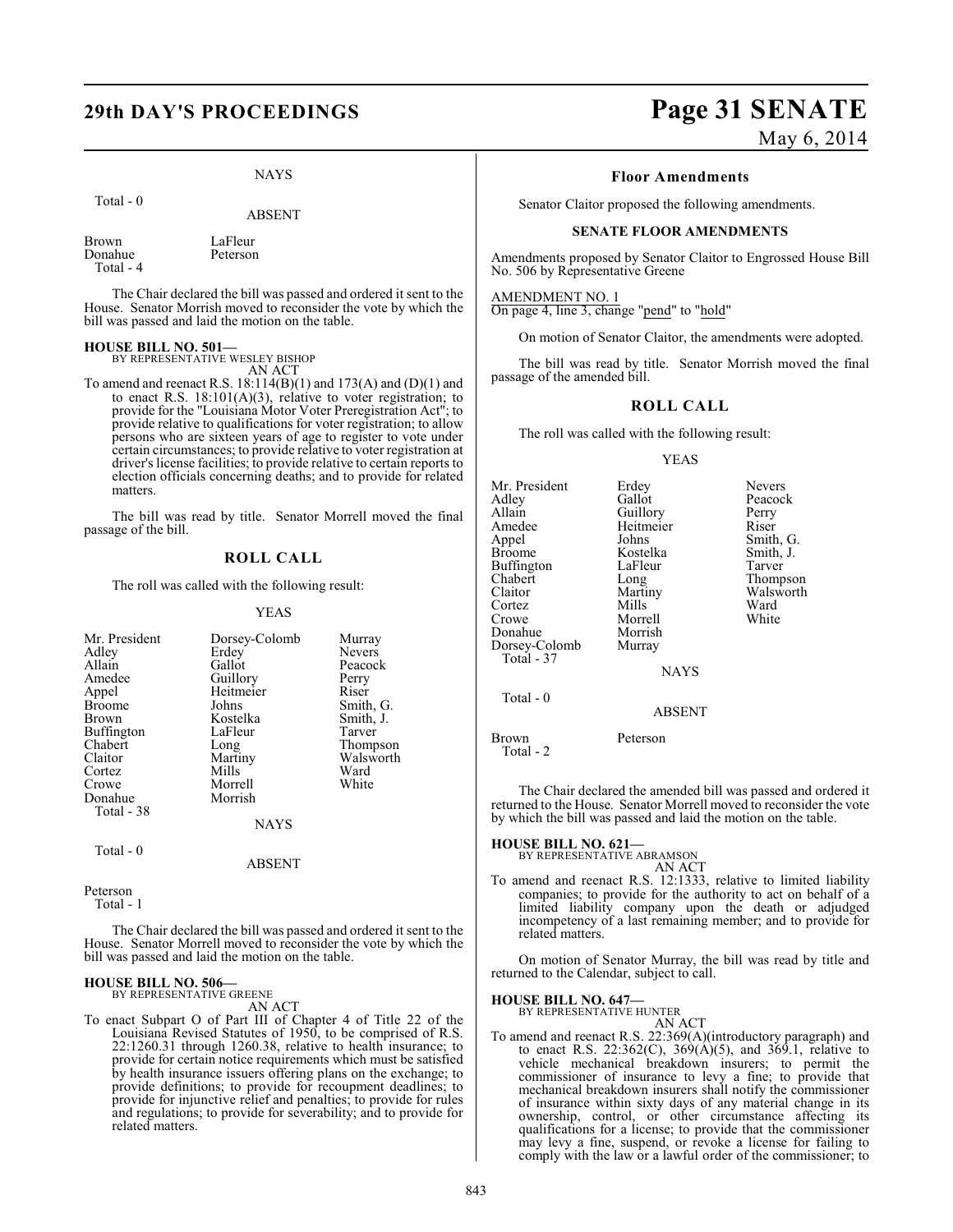## **Page 32 SENATE 29th DAY'S PROCEEDINGS**

May 6, 2014

provide for reinstatement of license for failure to pay the annual license renewal fee; to provide for reinstatement of license for failure to file the annual audited financial statement; and to provide for related matters.

The bill was read by title. Senator Brown moved the final passage of the bill.

### **ROLL CALL**

The roll was called with the following result:

#### YEAS

| Mr. President<br>Adley<br>Allain<br>Amedee<br>Appel<br><b>Broome</b><br>Brown<br><b>Buffington</b><br>Chabert<br>Claitor<br>Cortez<br>Crowe<br>Donahue<br>Total - 37 | Dorsey-Colomb<br>Erdey<br>Guillory<br>Heitmeier<br>Johns<br>Kostelka<br>LaFleur<br>Long<br>Martiny<br>Mills<br>Morrell<br>Morrish<br>Murray<br><b>NAYS</b> | <b>Nevers</b><br>Peacock<br>Perry<br>Riser<br>Smith, G.<br>Smith, J.<br>Tarver<br>Thompson<br>Walsworth<br>Ward<br>White |
|----------------------------------------------------------------------------------------------------------------------------------------------------------------------|------------------------------------------------------------------------------------------------------------------------------------------------------------|--------------------------------------------------------------------------------------------------------------------------|
| Total - 0                                                                                                                                                            | <b>ABSENT</b>                                                                                                                                              |                                                                                                                          |
| Gallot                                                                                                                                                               | Peterson                                                                                                                                                   |                                                                                                                          |

Total - 2

The Chair declared the bill was passed and ordered it returned to the House. Senator Brown moved to reconsider the vote by which the bill was passed and laid the motion on the table.

#### **Senator Broome in the Chair**

#### **HOUSE BILL NO. 660—** BY REPRESENTATIVE PIERRE

AN ACT

To amend and reenact R.S. 22:382 and 389(A)(introductory paragraph) and to enact R.S. 22:389(A)(5) and 389.1, relative to property residual value insurers; to provide that a property residual value insurer shall notify the commissioner of insurance within sixty days of any material change in its ownership, control, or other circumstance affecting its qualifications for a license; to permit the commissioner of insurance to levy a fine; to authorize the commissioner to levy a fine, suspend, or revoke a license under certain circumstances; to provide for reinstatement of license for failure to pay the annual license renewal fee; to provide for reinstatement of license for failure to file the annual audited financial statement; and to provide for related matters.

The bill was read by title. Senator Brown moved the final passage of the bill.

### **ROLL CALL**

The roll was called with the following result:

#### YEAS

| Mr. President | Dorsey-Colomb | Murray        |
|---------------|---------------|---------------|
| Adley         | Erdey         | <b>Nevers</b> |
| Allain        | Gallot        | Peacock       |
| Amedee        | Guillory      | Perry         |
| Appel         | Heitmeier     | Riser         |
| <b>Broome</b> | Johns         | Smith, G.     |

| <b>Brown</b> | Kostelka    | Smith, J. |
|--------------|-------------|-----------|
| Buffington   | LaFleur     | Tarver    |
| Chabert      | Long        | Thompson  |
| Claitor      | Martiny     | Walsworth |
| Cortez       | Mills       | Ward      |
| Crowe        | Morrell     | White     |
| Donahue      | Morrish     |           |
| Total - 38   |             |           |
|              | <b>NAYS</b> |           |

NAYS

ABSENT

Peterson

Total - 1

Total - 0

The Chair declared the bill was passed and ordered it returned to the House. Senator Brown moved to reconsider the vote by which the bill was passed and laid the motion on the table.

**HOUSE BILL NO. 721—**

BY REPRESENTATIVE HUVAL

AN ACT To amend and reenact R.S. 22:1573(I)(1) and (3), (J), (K), (L), and (M), relative to insurance producer continuing education requirements; provides that the commissioner shall grant twenty-four continuing education credits to a licensed producer who is a member of the legislature during the member's term; provides that a licensed producer who actively participates in a state or national insurance association may receive up to four continuing education credits; and to provide for related matters.

The bill was read by title. Senator Morrish moved the final passage of the bill.

### **ROLL CALL**

The roll was called with the following result:

#### YEAS

| Mr. President | Dorsey-Colomb | Murray    |
|---------------|---------------|-----------|
| Adlev         | Erdey         | Nevers    |
| Allain        | Gallot        | Peacock   |
| Amedee        | Guillory      | Perry     |
| Appel         | Heitmeier     | Riser     |
| Broome        | Johns         | Smith, G. |
| Brown         | Kostelka      | Smith, J. |
| Buffington    | LaFleur       | Tarver    |
| Chabert       | Long          | Thompson  |
| Claitor       | Martiny       | Walsworth |
| Cortez        | Mills         | Ward      |
| Crowe         | Morrell       | White     |
| Donahue       | Morrish       |           |
| Total - 38    |               |           |
|               | <b>NAYS</b>   |           |
| Total - 0     |               |           |

ABSENT

### Peterson

Total - 1

The Chair declared the bill was passed and ordered it returned to the House. Senator Morrish moved to reconsider the vote by which the bill was passed and laid the motion on the table.

#### **HOUSE BILL NO. 766—**

BY REPRESENTATIVE PONTI

AN ACT To amend and reenact R.S. 9:3557(B), 3560(A)(8), 3561(A), 3561.1(G)(1), 3578.4(A)(2), and 3578.7, to enact R.S. 9:3518.4, 3561.2, and 3578.4.1, and to repeal R.S. 9:3560(A)(9), relative to record maintenance for and licensees of consumer credit transactions; to nullify certain consumer transactions and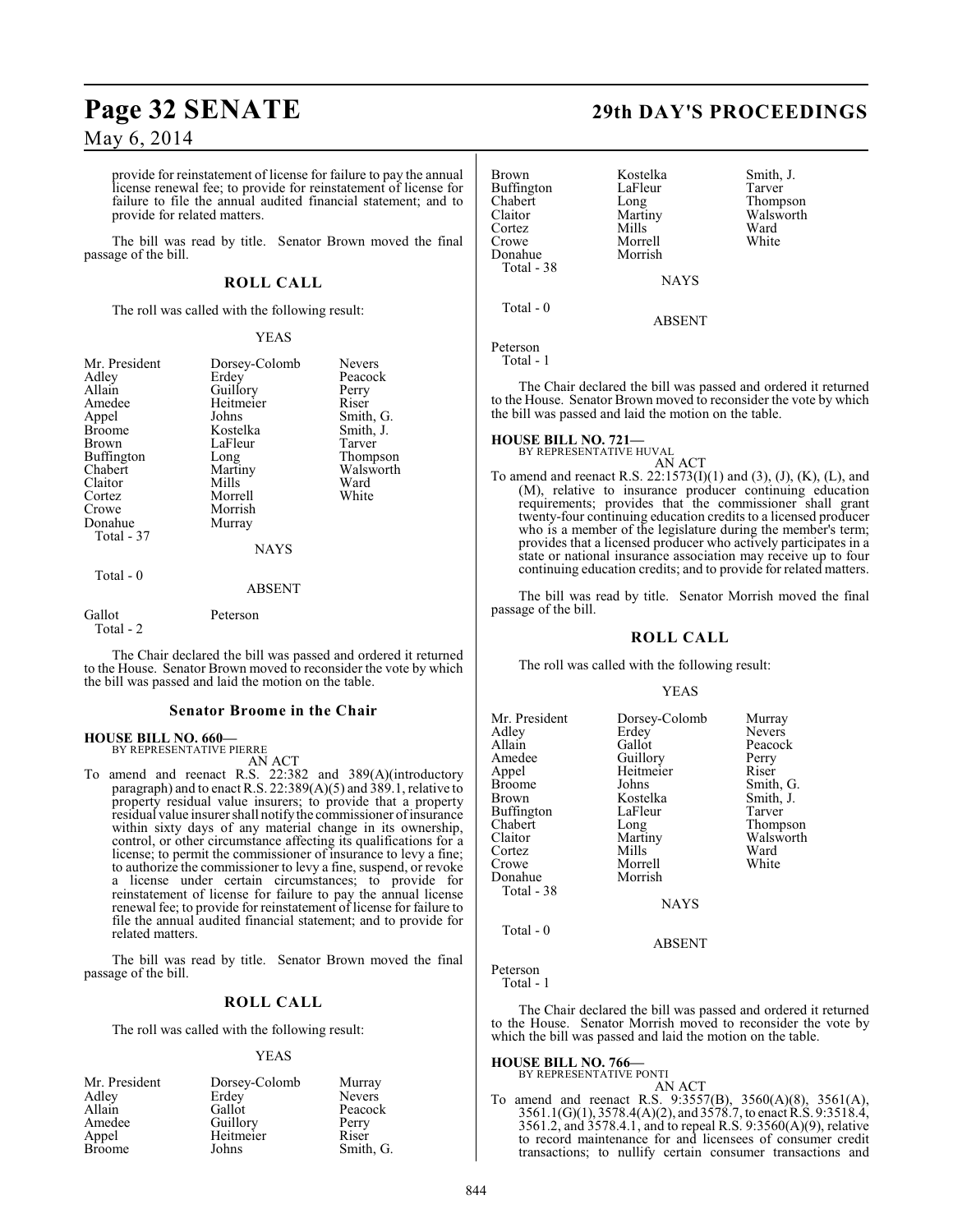deferred presentment transactions; to provide relative to the location of offices of makers of consumer loans; to provide relative to records retention of makers of consumer loans; to provide relative to makers of consumer loans registration with the secretary of state; to permit certain licensees to offer extended payment plans prior to default of certain consumer credit or deferred presentment transactions; to provide relative to notice requirements for certain consumer credit or deferred presentment transactions; to provide for an effective date; and to provide for related matters.

On motion of Senator Martiny, the bill was read by title and returned to the Calendar, subject to call.

#### **HOUSE BILL NO. 771—**

BY REPRESENTATIVE RITCHIE AN ACT

To amend and reenact R.S. 8:203, 456(B), and 505(B), relative to cemetery authorities; to provide for the requirement of such authorities; to provide for a final accounting of cemetery trusts; and to provide for related matters.

The bill was read by title. Senator Walsworth moved the final passage of the bill.

| $\sim$ |  | <b>YEAS</b> |
|--------|--|-------------|
|        |  |             |

| Mr. President<br>Adley<br>Allain<br>Amedee<br>Appel | Dorsey-Colomb<br>Erdey<br>Gallot<br>Guillory<br>Heitmeier | Murray<br><b>Nevers</b><br>Peacock<br>Perry<br>Riser |
|-----------------------------------------------------|-----------------------------------------------------------|------------------------------------------------------|
| <b>Broome</b>                                       | Johns                                                     | Smith, G.                                            |
| Brown                                               | Kostelka                                                  | Smith, J.                                            |
| Buffington                                          | LaFleur                                                   | Tarver                                               |
| Chabert                                             | Long                                                      | Thompson                                             |
| Claitor                                             | Martiny                                                   | Walsworth                                            |
| Cortez                                              | Mills                                                     | Ward                                                 |
| Crowe                                               | Morrell                                                   |                                                      |
| Donahue                                             | Morrish                                                   |                                                      |
| Total - 37                                          |                                                           |                                                      |
|                                                     | <b>NAYS</b>                                               |                                                      |
| Total - 0                                           | <b>ABSENT</b>                                             |                                                      |

Peterson White Total - 2

The Chair declared the bill was passed and ordered it returned to the House. Senator Walsworth moved to reconsider the vote by which the bill was passed and laid the motion on the table.

### **HOUSE BILL NO. 796—** BY REPRESENTATIVE CROMER

AN ACT

To amend and reenact R.S. 22:2161(A)(10), (14), and (17), to enact R.S. 22:2161(A)(7) and (9), and to repeal R.S. 22:2161(A)(21), relative to the Louisiana Health Care Commission; to make changes to the membership of the commission; to provide for nominations to the commission; to change references to certain organizations of the commission; and to provide for related matters.

The bill was read by title. Senator Morrish moved the final passage of the bill.

#### **ROLL CALL**

The roll was called with the following result:

#### YEAS

| Mr. President | Erdey    | Nevers |
|---------------|----------|--------|
| Allain        | Gallot   | Peacoc |
| Amedee        | Guillory | Perry  |

Gallot Peacock<br>Guillory Perry Guillory

## **29th DAY'S PROCEEDINGS Page 33 SENATE**

May 6, 2014

| Appel<br>Broome<br>Brown<br>Chabert<br>Claitor<br>Cortez<br>Crowe<br>Donahue<br>Dorsey-Colomb<br>Total - 34 | Heitmeier<br>Johns<br>Kostelka<br>LaFleur<br>Long<br>Martiny<br>Mills<br>Morrish<br>Murray<br><b>NAYS</b> | Riser<br>Smith, G.<br>Smith, J.<br>Tarver<br>Thompson<br>Ward<br>White |
|-------------------------------------------------------------------------------------------------------------|-----------------------------------------------------------------------------------------------------------|------------------------------------------------------------------------|
| Total $-0$                                                                                                  | <b>ABSENT</b>                                                                                             |                                                                        |
| Adley<br>Buffington<br>Total - 5                                                                            | Morrell<br>Peterson                                                                                       | Walsworth                                                              |

The Chair declared the bill was passed and ordered it returned to the House. Senator Morrish moved to reconsider the vote by which the bill was passed and laid the motion on the table.

#### **HOUSE BILL NO. 820—**

BY REPRESENTATIVE HUVAL AN ACT

To amend and reenact R.S. 22:1318(D), relative to fire insurance policies; to define "fire insurance policy"; and to provide for related matters.

The bill was read by title. Senator Johns moved the final passage of the bill.

#### **ROLL CALL**

The roll was called with the following result:

#### YEAS

| Mr. President | Dorsey-Colomb | Morrish       |
|---------------|---------------|---------------|
| Adley         | Erdey         | Murray        |
| Allain        | Gallot        | <b>Nevers</b> |
| Amedee        | Guillory      | Peacock       |
| Appel         | Heitmeier     | Perry         |
| Broome        | Johns         | Riser         |
| Buffington    | Kostelka      | Smith, G.     |
| Chabert       | LaFleur       | Smith, J.     |
| Claitor       | Long          | Thompson      |
| Cortez        | Martiny       | Walsworth     |
| Crowe         | Mills         | Ward          |
| Donahue       | Morrell       | White         |
| Total - 36    |               |               |
|               | <b>NAYS</b>   |               |
|               |               |               |

Total - 0

#### ABSENT

| Brown     | Peterson | Tarver |
|-----------|----------|--------|
| Total - 3 |          |        |

The Chair declared the bill was passed and ordered it returned to the House. Senator Johns moved to reconsider the vote by which the bill was passed and laid the motion on the table.

#### **HOUSE BILL NO. 874—**

BY REPRESENTATIVE STUART BISHOP AN ACT

To enact R.S. 36:8.1, relative to reporting requirements of various state agencies of the executive branch; to require an annual report to the legislature of all civil, legal actions filed by an agency; to provide for the content of such reports; to provide exceptions thereto; and to provide for related matters.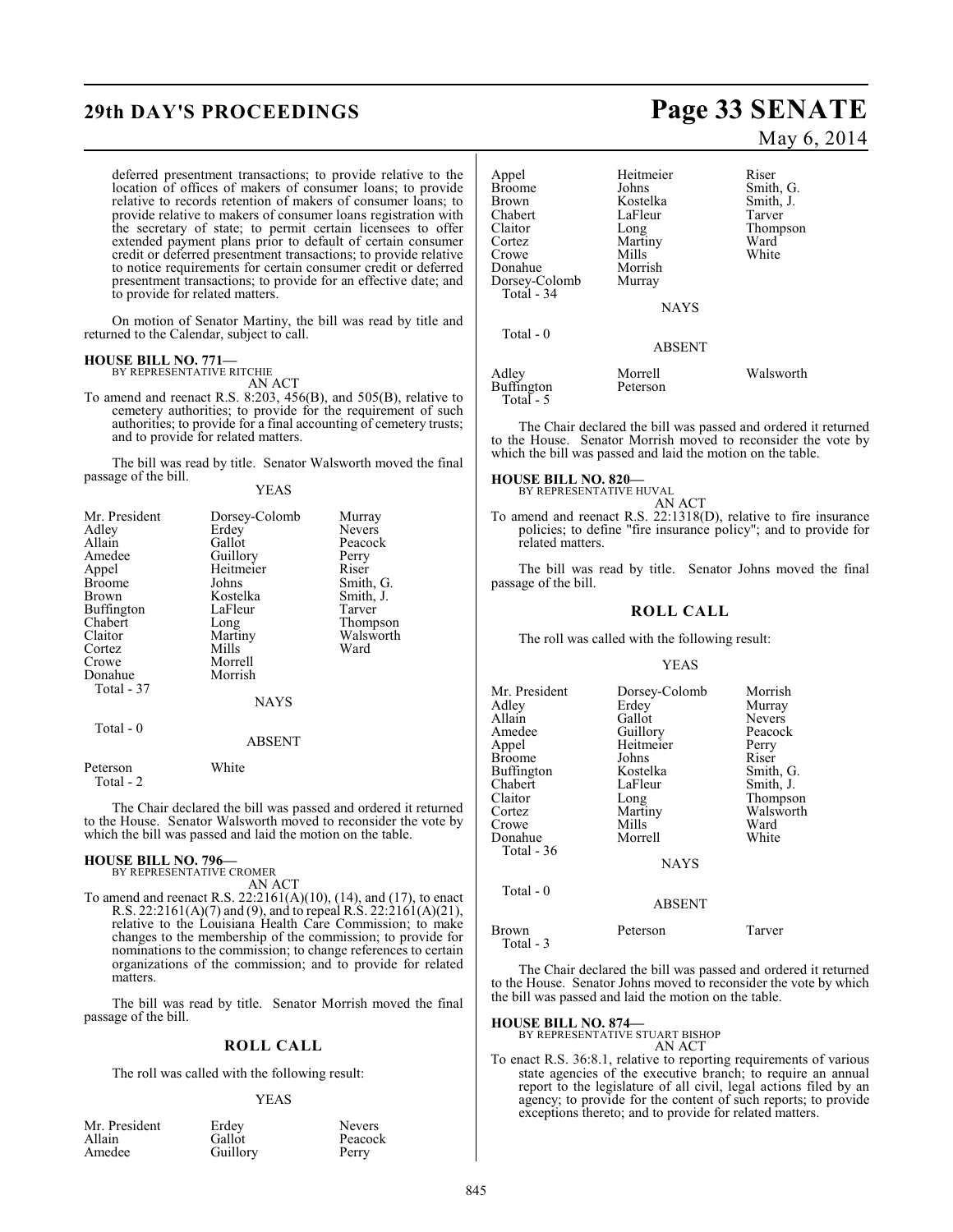## **Page 34 SENATE 29th DAY'S PROCEEDINGS**

May 6, 2014

#### **Floor Amendments**

Senator Martiny sent up floor amendments.

#### **SENATE FLOOR AMENDMENTS**

Amendments proposed by Senator Amedee to Reengrossed House Bill No. 874 by Representative Stuart Bishop

#### AMENDMENT NO. 1

In Senate Committee Amendment No. 8 proposed by the Committee on Senate and Governmental Affairs and adopted by the Senate on April 24, 2014, on line 18, change "page 4, line 22" to "page 5, line 1"

On motion of Senator Martiny, the amendments were adopted.

#### **Floor Amendments**

Senator Perry proposed the following amendments.

#### **SENATE FLOOR AMENDMENTS**

Amendments proposed by Senator Perry to Reengrossed House Bill No. 874 by Representative Stuart Bishop

AMENDMENT NO. 1 On page 2, line 24, after "a copy of the" insert "original"

AMENDMENT NO. 2 On page 2, at the end of line 24, delete ",or" and at the beginning of line 25, delete "amendment thereto,"

On motion of Senator Perry, the amendments were adopted.

#### **Floor Amendments**

Senator Claitor proposed the following amendments.

#### **SENATE FLOOR AMENDMENTS**

Amendments proposed by Senator Claitor to Reengrossed House Bill No. 874 by Representative Stuart Bishop

AMENDMENT NO. 1

On page 1, line 17 after "of all" delete the remainder of the line and insert the following: "parties appearing as plaintiffs at any time during the litigation and all parties named as defendants at any time during the litigation"

#### AMENDMENT NO. 2

On page 2, line 7, after "commission" insert "or any other arrangement relative to compensation, including payment of compensation by a defendant"

#### AMENDMENT NO. 3

On page 3, lines 13 after "Hospitals," delete "except" and insert "including, but not limited to"

On motion of Senator Claitor, the amendments were adopted.

The bill was read by title. Senator Perry moved the final passage of the amended bill.

#### **ROLL CALL**

The roll was called with the following result:

#### YEAS

| Mr. President<br>Adley | Dorsey-Colomb<br>Erdey | <b>Nevers</b><br>Peacock |
|------------------------|------------------------|--------------------------|
| Allain                 | Gallot                 | Perry                    |
| Amedee                 | Guillory               | Riser                    |

| Appel<br><b>Broome</b><br><b>Brown</b><br>Buffington<br>Chabert<br>Claitor<br>Cortez<br>Crowe<br>Donahue<br>Total - 37 | Heitmeier<br>Johns<br>LaFleur<br>Long<br>Martiny<br>Mills<br>Morrell<br>Morrish<br>Murray<br><b>NAYS</b> | Smith, G.<br>Smith, J.<br>Tarver<br>Thompson<br>Walsworth<br>Ward<br>White |
|------------------------------------------------------------------------------------------------------------------------|----------------------------------------------------------------------------------------------------------|----------------------------------------------------------------------------|
| Total $-0$                                                                                                             | <b>ABSENT</b>                                                                                            |                                                                            |
| Kostelka                                                                                                               | Peterson                                                                                                 |                                                                            |

Total - 2

The Chair declared the amended bill was passed and ordered it returned to the House. Senator Perry moved to reconsider the vote by which the bill was passed and laid the motion on the table.

### **HOUSE BILL NO. 1002—**

BY REPRESENTATIVE RITCHIE

AN ACT To amend and reenact R.S. 37:831(60) and (84), 842, 845(introductory paragraph) and (8), 846(A)(introductory paragraph) and  $(11)(a)$ ,  $854(B)(5)$ , and  $877(B)(1)(a)(xi)$  and (b)(ii), to enact R.S.  $37:831(88)$  and  $854(B)(6)$ , and to repeal R.S. 37:831(81), relative to embalmers and funeral directors; to define certain terms; to provide for qualifications for a funeral director license; to provide for qualifications for an embalmer and funeral director license; to provide for licensure by endorsement; to provide for qualifications for certain temporary licenses; to provide for the licensure of a funeral directing and embalming establishment; to provide for certain fees; to provide for grounds for suspension or revocation of licenses; to provide for exemptions from continuing education requirements; to require funeral directors to sign and witness signatures for cremations; to repeal the definition of "student intern"; and to provide for related matters.

#### **Floor Amendments**

Senator Nevers proposed the following amendments.

#### **SENATE FLOOR AMENDMENTS**

Amendments proposed by Senator Nevers to Reengrossed House Bill No. 1002 by Representative Ritchie

#### AMENDMENT NO. 1

On page 3, lines 10 and 11, change "math" to "mathematics"

On motion of Senator Nevers, the amendments were adopted.

The bill was read by title. Senator Riser moved the final passage of the amended bill.

### **ROLL CALL**

The roll was called with the following result:

#### YEAS

Mr. President Erdey Murray<br>Adley Gallot Nevers Adley Gallot Nevers Allain Guillory Peaco<br>
Amedee Heitmeier Riser Amedee Heitmeier<br>Appel Johns Broome Kostelka Smith, J.<br>Buffington LaFleur Tarver Buffington LaFle<br>Claitor Long Claitor Long Thompson<br>
Cortez Martiny Walsworth

Johns Smith, G.<br>Kostelka Smith, J. Walsworth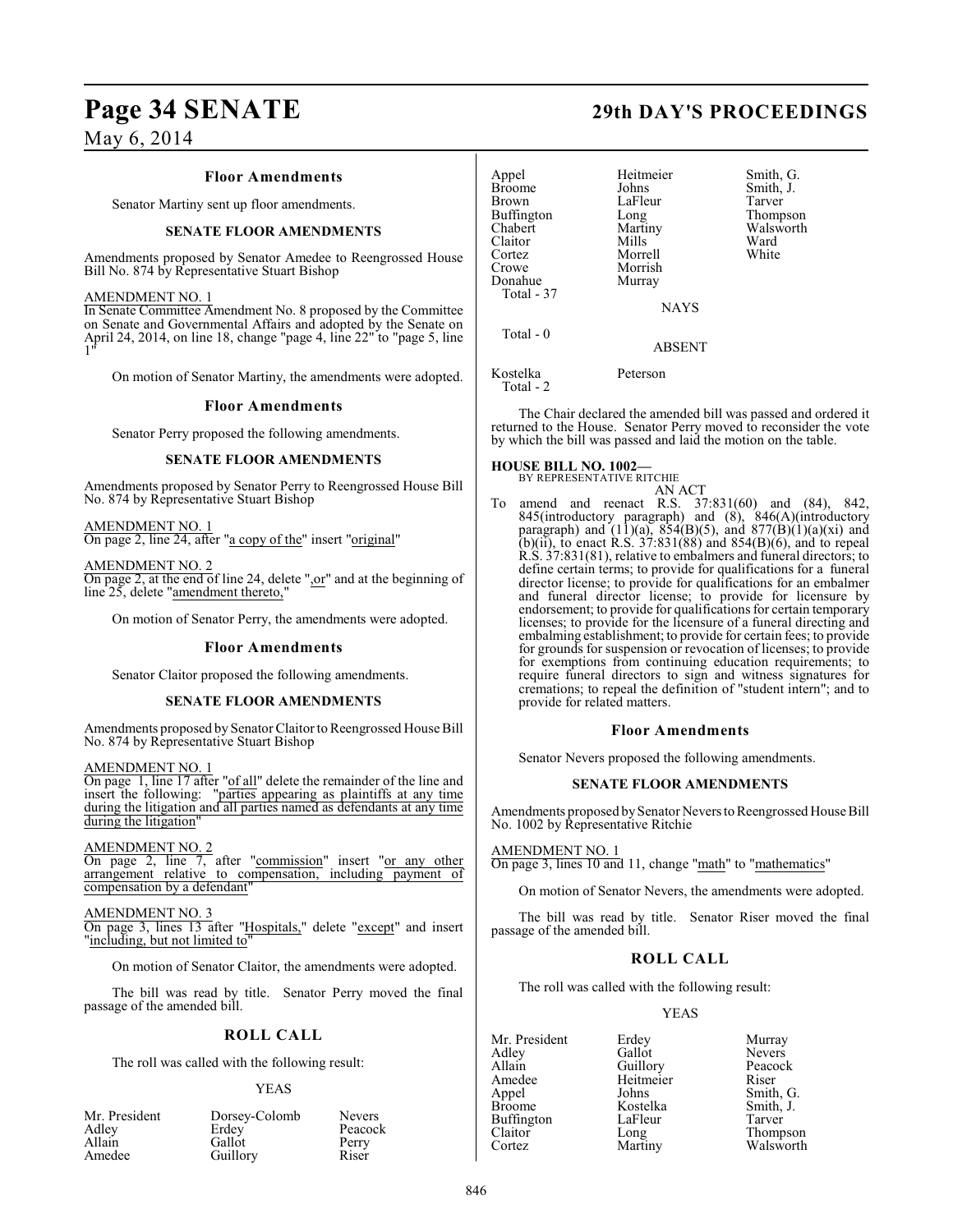## **29th DAY'S PROCEEDINGS Page 35 SENATE**

| Crowe                       | Mills              | Ward  |  |
|-----------------------------|--------------------|-------|--|
| Donahue                     | Morrell<br>Morrish | White |  |
| Dorsey-Colomb<br>Total - 35 |                    |       |  |
|                             | <b>NAYS</b>        |       |  |
| Total $-0$                  |                    |       |  |
|                             | <b>ABSENT</b>      |       |  |
| <b>Brown</b>                | Perry              |       |  |
| Chabert<br>Total - 4        | Peterson           |       |  |

The Chair declared the amended bill was passed and ordered it returned to the House. Senator Riser moved to reconsider the vote by which the bill was passed and laid the motion on the table.

### **HOUSE BILL NO. 1013—** BY REPRESENTATIVE SCHEXNAYDER

AN ACT

To amend and reenact R.S. 17:374(A)(2)(introductory paragraph) and R.S. 49:968(B)(3)(c) and to repeal Part XV of Chapter 5 of Title 3 of the Louisiana Revised Statutes of 1950, to be comprised of R.S. 3:558.1 through 558.13, R.S. 17:7(25) and Chapter 14 of Title 17 of the Louisiana Revised Statutes of 1950, to be comprised of R.S. 17:2751 through 2759, R.S. 25:933(2), 941, 1226.1(7), 1226.2, 1226.4(B)(1), and Chapter 29 of Title 25 of the Louisiana Revised Statutes of 1950, to be comprised of R.S. 25:1251 through 1255, R.S. 32:1751, R.S. 36:4(L)(2), 209(M)(2), (S), and (T), 610(M), 629(R), 651(D)(6), and 802.17, Part IV of Chapter 3 of Title 51 of the Louisiana Revised Statutes of 1950, to be comprised of R.S. 51:955.1 through 955.4, and Part III of Chapter 2 of Title 56 of the Louisiana Revised Statutes of 1950, to be comprised of R.S. 56:901, relative to boards, commissions, authorities, districts, and like entities; to provide relative to the functional organization of state government by abolishing certain boards, commissions, councils, authorities, and like entities; to transfer certain powers, functions, and duties; to remove references to certain abolished entities; to remove references to, provisions for, and the powers, functions, and duties of the Atchafalaya Trace Heritage Area Development Zone Review Board, Broadband Advisory Council, Catfish Promotion and Research Program and Board, Coastal Land Stewardship Authority, Historic Cemetery Trust Advisory Board, Mississippi River Road Commission, Systemic Initiatives Program Council, and Tri-State Corridor Commission; and to provide for related matters.

On motion of Senator Murray, the bill was read by title and returned to the Calendar, subject to call.

### **HOUSE BILL NO. 38—** BY REPRESENTATIVE PEARSON

AN ACT

To amend and reenact R.S. 11:441(A)(2)(b), 461(B)(3)(b), 726(B), 761(A)(3) and (4), 765(A) and (B)(1), 780, 783(A)(3)(a), 786(A)(2) and (3), 802, 1141(A), 1142, and 1147(C)(4) and to enact R.S. 11:441(A)(2)(c), 461(B)(3)(c), 761(A)(5), and 786(A)(4), relative to retirement eligibility for certain new hires in the Louisiana State Employees' Retirement System, the Teachers' Retirement System of Louisiana, and the Louisiana School Employees' Retirement System; to establish new retirement eligibility for certain members hired on or after July 1, 2014; to provide relative to disability retirements; to provide for technical corrections; and to provide for related matters.

The bill was read by title. Senator Guillory moved the final passage of the bill.

#### **ROLL CALL**

The roll was called with the following result:

#### YEAS

| Mr. President | Erdey  | Nevers |
|---------------|--------|--------|
| Adley         | Gallot | Peacoc |

Gallot Peacock

May 6, 2014

Allain Guillory Perry<br>Amedee Heitmeier Riser Amedee Heitmeier<br>Appel Johns Appel Johns Smith, G.<br>Broome Kostelka Smith, J. Broome Kostelka Smith,<br>Brown LaFleur Tarver LaFleur Tarver<br>
Long Thompson<br>
Martiny Walsworth Buffington<br>Claitor Martiny Walsworth<br>
Mills Ward Cortez Mills Ward<br>Crowe Morrell White Morrell<br>Morrish Donahue Morrish<br>Dorsey-Colomb Murray Dorsey-Colomb Total - 37 **NAYS** Total - 0

ABSENT

Chabert Peterson

Total - 2

The Chair declared the bill was passed and ordered it returned to the House. Senator Guillory moved to reconsider the vote by which the bill was passed and laid the motion on the table.

**HOUSE BILL NO. 106—** BY REPRESENTATIVE LOPINTO AN ACT

To amend and reenact R.S. 32:53(A) and to repeal R.S. 47:507, relative to motor vehicle license plates; to provide for the proper display of license plates; and to provide for related matters.

The bill was read by title. Senator Adley moved the final passage of the bill.

#### **ROLL CALL**

The roll was called with the following result:

#### YEAS

| Mr. President     | Dorsey-Colomb | Morrish       |
|-------------------|---------------|---------------|
| Adley             | Erdey         | Murray        |
| Allain            | Gallot        | <b>Nevers</b> |
| Amedee            | Guillory      | Peacock       |
| Appel             | Heitmeier     | Perry         |
| <b>Broome</b>     | Johns         | Riser         |
| Brown             | Kostelka      | Smith, G.     |
| <b>Buffington</b> | LaFleur       | Smith, J.     |
| Claitor           | Long          | Tarver        |
| Cortez            | Martiny       | Walsworth     |
| Crowe             | Mills         | Ward          |
| Donahue           | Morrell       | White         |
| Total - 36        |               |               |
|                   | <b>NAYS</b>   |               |
| Total - 0         |               |               |
|                   | <b>ABSENT</b> |               |
| Chabert           | Peterson      | Thompson      |

Total - 3

The Chair declared the bill was passed and ordered it returned to the House. Senator Adley moved to reconsider the vote by which the bill was passed and laid the motion on the table.

### **HOUSE BILL NO. 144—** BY REPRESENTATIVE THIBAUT

AN ACT

To enact R.S. 41:907, relative to the exchange of school lands; to authorize the West Baton Rouge Parish School Board to exchange certain school lands, including sixteenth section lands; to provide procedures for such exchange; to provide for the reservation of mineral rights; and to provide for related matters.

The bill was read by title. Senator Ward moved the final passage of the bill.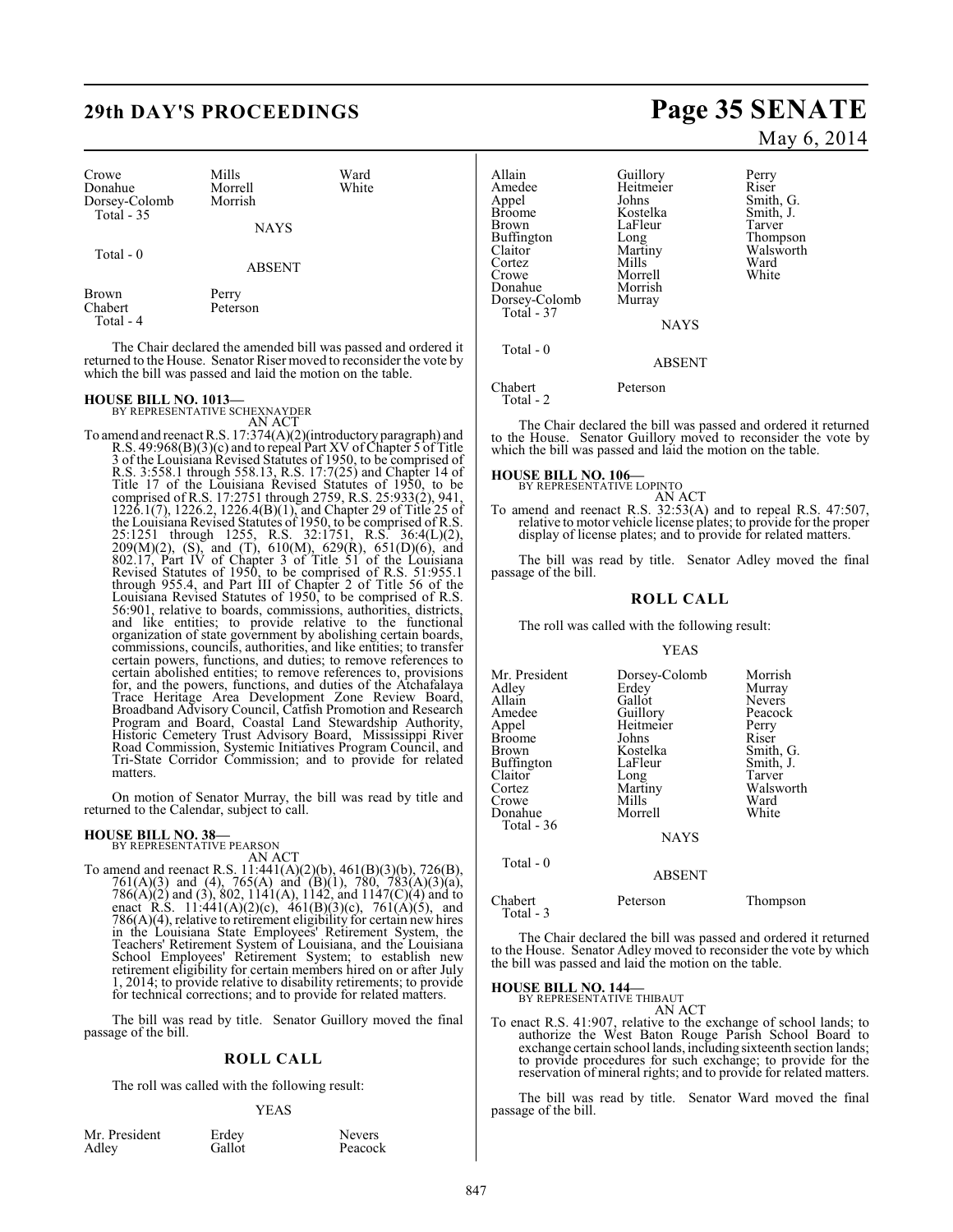May 6, 2014

### **ROLL CALL**

The roll was called with the following result:

#### YEAS

|  | Mr. President<br>Adley<br>Allain<br>Amedee<br>Appel<br><b>Broome</b><br>Brown<br>Buffington<br>Claitor<br>Cortez<br>Crowe<br>Donahue<br>Dorsey-Colomb<br>Total - 37 | Erdey<br>Gallot<br>Guillory<br>Heitmeier<br>Johns<br>Kostelka<br>LaFleur<br>Long<br>Martiny<br>Mills<br>Morrell<br>Morrish<br>Murray<br><b>NAYS</b> | <b>Nevers</b><br>Peacock<br>Perry<br>Riser<br>Smith, G.<br>Smith, J.<br>Tarver<br>Thompson<br>Walsworth<br>Ward<br>White |
|--|---------------------------------------------------------------------------------------------------------------------------------------------------------------------|-----------------------------------------------------------------------------------------------------------------------------------------------------|--------------------------------------------------------------------------------------------------------------------------|
|--|---------------------------------------------------------------------------------------------------------------------------------------------------------------------|-----------------------------------------------------------------------------------------------------------------------------------------------------|--------------------------------------------------------------------------------------------------------------------------|

Total - 0

Chabert Peterson Total - 2

The Chair declared the bill was passed and ordered it returned to the House. Senator Ward moved to reconsider the vote by which the bill was passed and laid the motion on the table.

ABSENT

### **HOUSE BILL NO. 146—** BY REPRESENTATIVE THOMPSON

AN ACT

To enact R.S. 47:463.165, relative to motor vehicle special prestige license plates; to provide for the "Hunters for the Hungry Louisiana" special prestige plate; to provide for creation, issuance, and design of such license plates; to provide relative to the fee for such plates; to authorize the promulgation of rules and regulations relative to the creation and implementation of such prestige license plate; and to provide for related matters.

The bill was read by title. Senator Thompson moved the final passage of the bill.

#### **ROLL CALL**

The roll was called with the following result:

#### YEAS

| Mr. President<br>Adley<br>Allain<br>Amedee<br>Appel<br><b>Broome</b><br>Brown<br>Buffington<br>Claitor<br>Cortez<br>Crowe<br>Donahue<br>Dorsey-Colomb<br>Total - 37 | Erdey<br>Gallot<br>Guillory<br>Heitmeier<br>Johns<br>Kostelka<br>LaFleur<br>Long<br>Martiny<br>Mills<br>Morrell<br>Morrish<br>Murray<br><b>NAYS</b> | <b>Nevers</b><br>Peacock<br>Perry<br>Riser<br>Smith, G.<br>Smith, J.<br>Tarver<br>Thompson<br>Walsworth<br>Ward<br>White |
|---------------------------------------------------------------------------------------------------------------------------------------------------------------------|-----------------------------------------------------------------------------------------------------------------------------------------------------|--------------------------------------------------------------------------------------------------------------------------|
| Total - 0                                                                                                                                                           | ABSENT                                                                                                                                              |                                                                                                                          |

Chabert Peterson

Total - 2

The Chair declared the bill was passed and ordered it returned to the House. Senator Thompson moved to reconsider the vote by which the bill was passed and laid the motion on the table.

## **Page 36 SENATE 29th DAY'S PROCEEDINGS**

**HOUSE BILL NO. 162—** BY REPRESENTATIVE STUART BISHOP AND SENATOR WALSWORTH AN ACT

To enact Subpart PP of Part 1 of Chapter 1 of Subtitle II of Title 47 of the Louisiana Revised Statutes of 1950, to be comprised of R.S. 47:120.231, relative to state individual income tax return checkoffs for certain donations; to provide for a method for individuals to donate all or a portion of any refund due to them to The Louisiana Youth Leadership Seminar Corporation; to provide for the administration and disbursement of donated monies; to provide for reporting; to provide for an effective date; and to provide for related matters.

The bill was read by title. Senator Perry moved the final passage of the bill.

#### **ROLL CALL**

The roll was called with the following result:

#### YEAS

| Erdey       | <b>Nevers</b> |
|-------------|---------------|
| Gallot      | Peacock       |
|             | Perry         |
| Heitmeier   | Riser         |
| Johns       | Smith, G.     |
| Kostelka    | Smith, J.     |
| LaFleur     | Tarver        |
| Long        | Thompson      |
| Martiny     | Walsworth     |
| Mills       | Ward          |
| Morrell     | White         |
| Morrish     |               |
| Murray      |               |
|             |               |
| <b>NAYS</b> |               |
|             |               |
| ABSENT      |               |
|             | Guillory      |

Chabert Peterson

Total - 2

The Chair declared the bill was passed and ordered it returned to the House. Senator Perry moved to reconsider the vote by which the bill was passed and laid the motion on the table.

## **HOUSE BILL NO. 164—** BY REPRESENTATIVE DIXON

AN ACT To enact R.S. 49:191(7) and to repeal R.S. 49:191(5)(e), relative to the Louisiana Workforce Commission, including provisions to provide for the re-creation of the Louisiana Workforce Commission and the statutory entities made a part of the commission by law; to provide for the effective termination date for all statutory authority for the existence of such statutory entities; and to provide for related matters.

#### **Floor Amendments**

Senator Murray proposed the following amendments.

#### **SENATE FLOOR AMENDMENTS**

Amendments proposed by Senator Murray to Engrossed House Bill No. 164 by Representative Dixon

#### AMENDMENT NO. 1

On page 1, line 6, after "statutory entities;" insert "to provide for the effective termination date for all statutory authority for the existence of the office of workers' compensation;"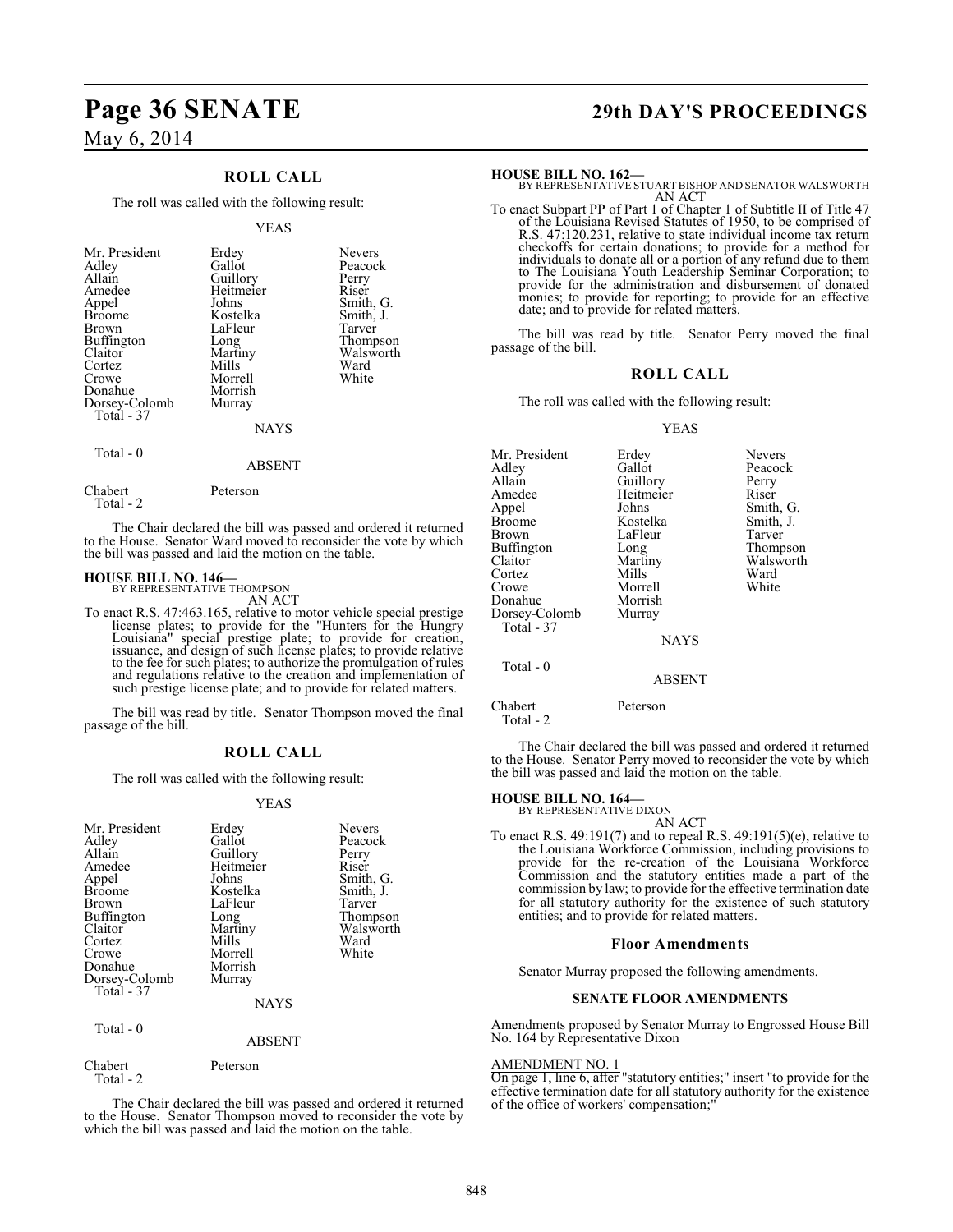## **29th DAY'S PROCEEDINGS Page 37 SENATE**

# May 6, 2014

#### ABSENT

AMENDMENT NO. 2 On page 2, between lines 12 and 13 insert the following: "Section 6. Notwithstanding the provisions of this Act or any other provision of law to the contrary, the statutory authority for the existence of the office of workers' compensation shall be null and void and of no effect for a period of one year on and after July 1, 2014. AMENDMENT NO. 3 On page 2, line 13, change "Section 6." to "Section 7." Senator Murray moved the adoption of the amendments. Senator Riser objected. **ROLL CALL** The roll was called with the following result: YEAS Broome Heitmeier Nevers<br>Buffington Kostelka Tarver Buffington Kostelk<br>Dorsey-Colomb Morrell Dorsey-Colomb<br>Gallot Murray Total - 10 **NAYS** Mr. President Donahue Peacock<br>Adley Erdey Perry Adley Erdey Perry<br>
Allain Guillory Riser Allain Guillory<br>
Appel Johns Appel Johns Smith, G.<br>Brown LaFleur Thompson Brown LaFleur Thompson<br>
Chabert Long Walsworth Chabert Long Walsworth Claitor Martiny Ward<br>Cortez Mills White Cortez Mills White Crowe Morrish Total - 26 ABSENT Amedee Peterson Smith, J. Total - 3 Morrell Peterson Total - 2 matters.

The Chair declared the amendments were rejected.

The bill was read by title. Senator Riser moved the final passage of the bill.

#### **ROLL CALL**

The roll was called with the following result:

#### YEAS

| Mr. President<br>Adlev<br>Allain<br>Amedee<br>Appel | Dorsey-Colomb<br>Erdey<br>Gallot<br>Guillory<br>Heitmeier | <b>Nevers</b><br>Peacock<br>Perry<br>Riser<br>Smith, G. |
|-----------------------------------------------------|-----------------------------------------------------------|---------------------------------------------------------|
| Broome                                              | Johns                                                     | Smith, J.                                               |
| Brown                                               | Kostelka                                                  | Tarver                                                  |
| Buffington                                          | LaFleur                                                   | Thompson                                                |
| Chabert                                             | Long                                                      | Walsworth                                               |
| Claitor                                             | Martiny                                                   | Ward                                                    |
| Cortez                                              | Mills                                                     | White                                                   |
| Crowe                                               | Morrish                                                   |                                                         |
| Donahue                                             | Murray                                                    |                                                         |
| Total - 37                                          |                                                           |                                                         |
|                                                     | <b>NAYS</b>                                               |                                                         |

Total - 0

The Chair declared the bill was passed and ordered it returned to the House. Senator Riser moved to reconsider the vote by which the bill was passed and laid the motion on the table.

#### **HOUSE BILL NO. 180—** BY REPRESENTATIVE DOVE

- AN ACT
- To amend and reenact R.S. 17:3402(D)(1), relative to Montessori schools; to authorize the extension of Montessori school programs through high school; and to provide for related

On motion of Senator Allain, the bill was read by title and returned to the Calendar, subject to call.

#### **HOUSE BILL NO. 186—**

- BY REPRESENTATIVES HENRY, HENRY BURNS, CARMODY, COX, FOIL, AND THOMPSON AN ACT
- To amend and reenact R.S. 56:116.1(B)(3), to enact R.S. 56:116.6, and to repeal R.S.  $56:116.1(D)(3)$ , relative to hunting; to provide for hunting game birds, wild quadrupeds, outlaw quadrupeds, nutria, and beaver; to provide for hunting with sound suppressing devices; and to provide for related matters.

On motion of Senator Ward, the bill was read by title and returned to the Calendar, subject to call.

#### **HOUSE BILL NO. 238—**

BY REPRESENTATIVE ST. GERMAIN

AN ACT To enact R.S. 33:2572, relative to the city of Plaquemine; to provide relative to the police civil service; to provide that the position of assistant chief of police for the city of Plaquemine shall be in the unclassified service; and to provide for related matters.

The bill was read by title. Senator Ward moved the final passage of the bill.

#### **ROLL CALL**

The roll was called with the following result:

#### YEAS

| Mr. President<br>Adley<br>Allain<br>Amedee<br>Appel<br><b>Broome</b><br><b>Brown</b><br>Buffington<br>Chabert<br>Claitor<br>Cortez<br>Crowe<br>Donahue<br>Total - 38 | Dorsey-Colomb<br>Erdey<br>Gallot<br>Guillory<br>Heitmeier<br>Johns<br>Kostelka<br>LaFleur<br>Long<br>Martiny<br>Mills<br>Morrell<br>Morrish<br><b>NAYS</b> | Murray<br><b>Nevers</b><br>Peacock<br>Perry<br>Riser<br>Smith, G.<br>Smith, J.<br>Tarver<br>Thompson<br>Walsworth<br>Ward<br>White |
|----------------------------------------------------------------------------------------------------------------------------------------------------------------------|------------------------------------------------------------------------------------------------------------------------------------------------------------|------------------------------------------------------------------------------------------------------------------------------------|
| Total - 0                                                                                                                                                            | <b>ABSENT</b>                                                                                                                                              |                                                                                                                                    |
| Peterson                                                                                                                                                             |                                                                                                                                                            |                                                                                                                                    |

Total - 1

The Chair declared the bill was passed and ordered it returned to the House. Senator Ward moved to reconsider the vote by which the bill was passed and laid the motion on the table.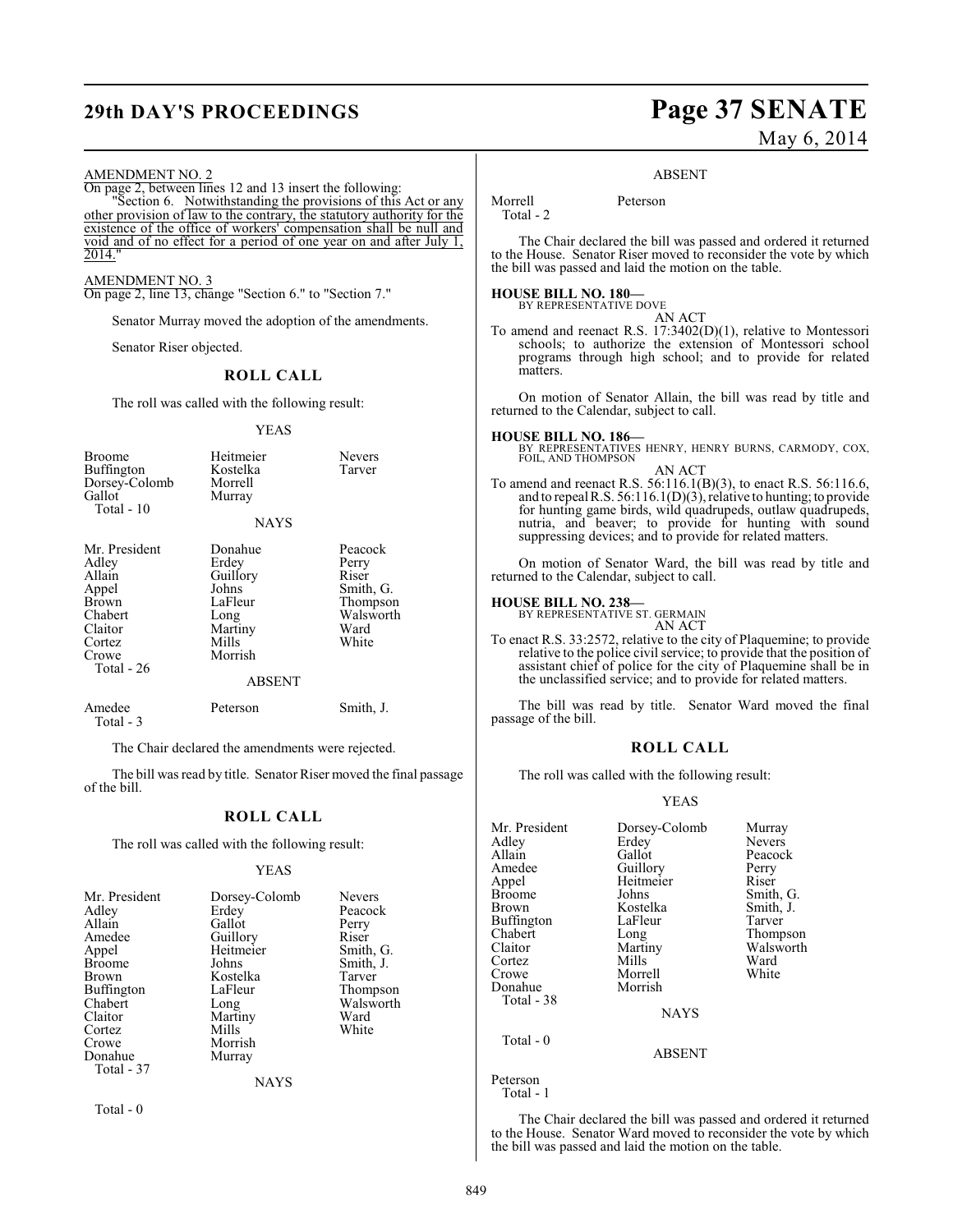## **Page 38 SENATE 29th DAY'S PROCEEDINGS**

May 6, 2014

### **HOUSE BILL NO. 257—**

BY REPRESENTATIVE STUART BISHOP AN ACT

To enact R.S. 47:463.165, relative to motor vehicle special prestige license plates; to provide for the creation, issuance, and design of such license plates; to provide relative to the fee and distribution of fees for such plates; to authorize the promulgation of rules and regulations relative to the creation and implementation of the plates; and to provide for related matters.

The bill was read by title. Senator Cortez moved the final passage of the bill.

### **ROLL CALL**

The roll was called with the following result:

#### YEAS

| Mr. President<br>Adley<br>Allain<br>Amedee<br>Appel<br><b>Broome</b><br>Brown<br><b>Buffington</b><br>Chabert<br>Claitor<br>Cortez | Dorsey-Colomb<br>Erdey<br>Gallot<br>Guillory<br>Heitmeier<br>Kostelka<br>LaFleur<br>Long<br>Mills<br>Morrell<br>Morrish | <b>Nevers</b><br>Peacock<br>Perry<br>Riser<br>Smith, G.<br>Smith, J.<br>Tarver<br>Thompson<br>Walsworth<br>Ward<br>White |
|------------------------------------------------------------------------------------------------------------------------------------|-------------------------------------------------------------------------------------------------------------------------|--------------------------------------------------------------------------------------------------------------------------|
| Donahue<br>Total - 35                                                                                                              | Murray<br><b>NAYS</b>                                                                                                   |                                                                                                                          |
| Total $-0$                                                                                                                         | <b>ABSENT</b>                                                                                                           |                                                                                                                          |
| $\sim$                                                                                                                             | $\mathbf{A}$ $\mathbf{A}$                                                                                               |                                                                                                                          |

Crowe Martiny<br>Johns Peterson Peterson Total - 4 The Chair declared the bill was passed and ordered it returned to the House. Senator Cortez moved to reconsider the vote by which

**HOUSE BILL NO. 297—**

BY REPRESENTATIVE DOVE

the bill was passed and laid the motion on the table.

AN ACT

To amend and reenact R.S. 30:127(F), relative to bids for mineral leases on state lands; to authorize the use of electronic funds transferfor deposits accompanying such bids; and to provide for related matters.

The bill was read by title. Senator Allain moved the final passage of the bill.

#### **ROLL CALL**

The roll was called with the following result:

#### YEAS

| Mr. President | Dorsey-Colomb         | Murray        |
|---------------|-----------------------|---------------|
| Adley         | Erdey                 | <b>Nevers</b> |
| Allain        | Gallot                | Peacock       |
| Amedee        | Guillory<br>Heitmeier | Perry         |
| Appel         |                       | Riser         |
| <b>Broome</b> | Johns                 | Smith, G.     |
| Brown         | Kostelka              | Smith, J.     |
| Buffington    | LaFleur               | Tarver        |
| Chabert       | Long                  | Thompson      |
| Claitor       | Martiny               | Walsworth     |

| Cortez<br>Crowe<br>Donahue | Mills<br>Morrell<br>Morrish | Ward<br>White                                                                                                                        |  |
|----------------------------|-----------------------------|--------------------------------------------------------------------------------------------------------------------------------------|--|
| Total - 38                 | <b>NAYS</b>                 |                                                                                                                                      |  |
| Total - 0                  | <b>ABSENT</b>               |                                                                                                                                      |  |
| Peterson<br>Total - 1      |                             |                                                                                                                                      |  |
|                            |                             | The Chair declared the bill was passed and ordered it returned<br>to the House. Senator Allain moved to reconsider the vote by which |  |

**HOUSE BILL NO. 303—** BY REPRESENTATIVE HENSGENS

the bill was passed and laid the motion on the table.

AN ACT To amend and reenact R.S. 32:386.1, relative to blanket oversize yearly permits; to provide for an increase to the overhang of trucks and trailers hauling loads; and to provide for related matters.

The bill was read by title. Senator Perry moved the final passage of the bill.

### **ROLL CALL**

The roll was called with the following result:

#### YEAS

| Mr. President | Dorsey-Colomb | Murray        |
|---------------|---------------|---------------|
| Adley         | Erdey         | <b>Nevers</b> |
| Allain        | Gallot        | Peacock       |
| Amedee        | Guillory      | Perry         |
| Appel         | Heitmeier     | Riser         |
| <b>Broome</b> | Johns         | Smith, G.     |
| Brown         | Kostelka      | Smith, J.     |
| Buffington    | LaFleur       | Tarver        |
| Chabert       | Long          | Thompson      |
| Claitor       | Martiny       | Walsworth     |
| Cortez        | Mills         | Ward          |
| Crowe         | Morrell       | White         |
| Donahue       | Morrish       |               |
| Total - 38    |               |               |
|               | <b>NAYS</b>   |               |
| Total - 0     |               |               |
|               | ABSENT        |               |

Peterson Total - 1

The Chair declared the bill was passed and ordered it returned to the House. Senator Perry moved to reconsider the vote by which the bill was passed and laid the motion on the table.

#### **Mr. President in the Chair**

**HOUSE BILL NO. 344—**

BY REPRESENTATIVES ARMES AND HENRY BURNS AN ACT

To enact R.S. 56:104(B)(3) and 302.2(D), relative to fees for hunting and fishing licenses; to provide relative to fees to be paid by surviving spouses of members of certain military service branches killed in action; and to provide for related matters.

The bill was read by title. Senator John Smith moved the final passage of the bill.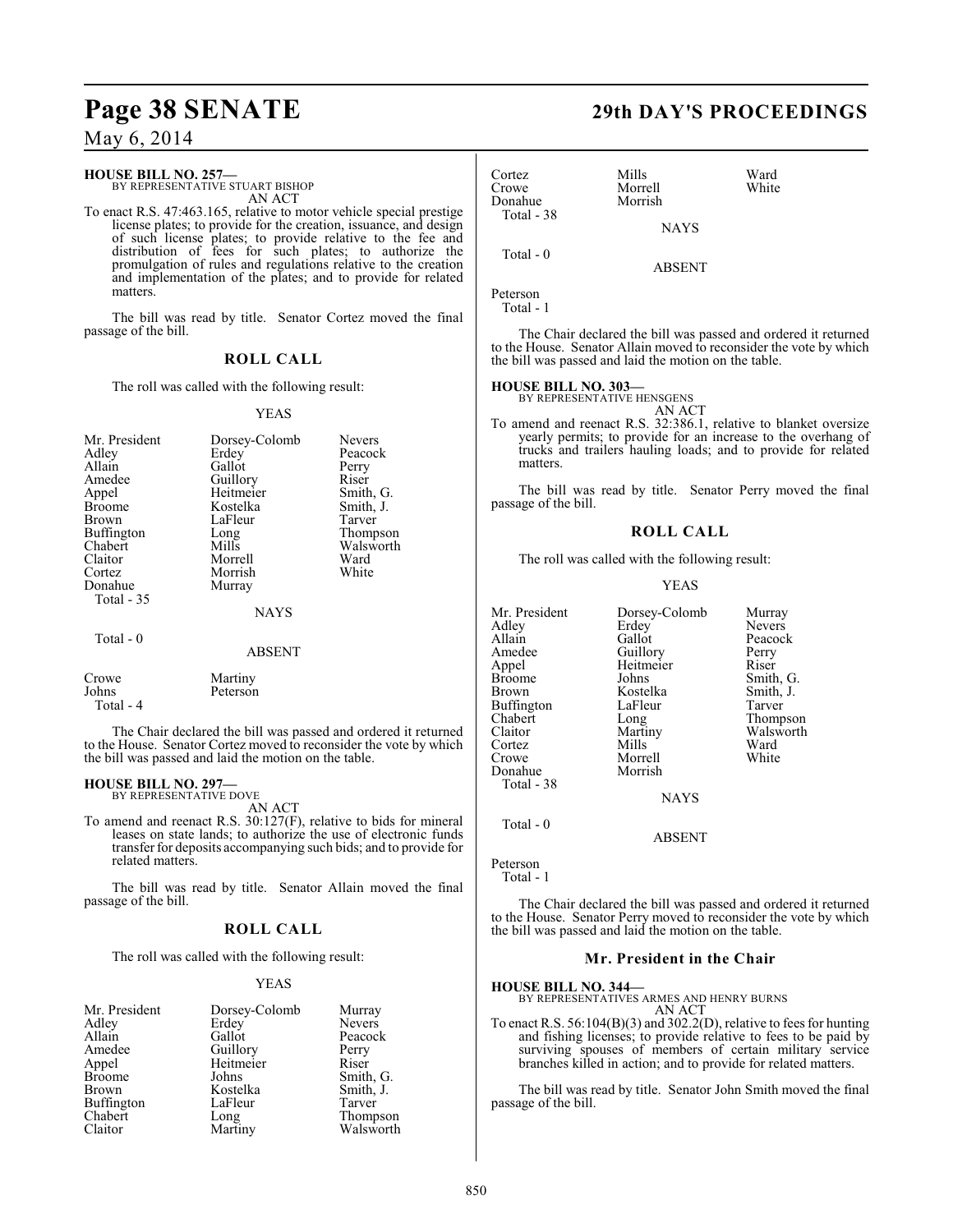#### **ROLL CALL**

The roll was called with the following result:

#### YEAS

| Mr. President<br>Adley<br>Allain<br>Amedee<br>Appel<br><b>Broome</b><br>Buffington<br>Chabert<br>Claitor<br>Cortez<br>Crowe<br>Donahue<br>Total $-36$ | Dorsey-Colomb<br>Erdey<br>Gallot<br>Guillory<br>Johns<br>Kostelka<br>LaFleur<br>Long<br>Martiny<br>Mills<br>Morrell<br>Morrish | Murray<br><b>Nevers</b><br>Peacock<br>Perry<br>Riser<br>Smith, G.<br>Smith, J.<br>Tarver<br>Thompson<br>Walsworth<br>Ward<br>White |
|-------------------------------------------------------------------------------------------------------------------------------------------------------|--------------------------------------------------------------------------------------------------------------------------------|------------------------------------------------------------------------------------------------------------------------------------|
|                                                                                                                                                       | <b>NAYS</b>                                                                                                                    |                                                                                                                                    |
| Total - 0                                                                                                                                             |                                                                                                                                |                                                                                                                                    |

### Brown Heitmeier Peterson Total - 3

The Chair declared the bill was passed and ordered it returned to the House. Senator John Smith moved to reconsider the vote by which the bill was passed and laid the motion on the table.

ABSENT

## **HOUSE BILL NO. 349—** BY REPRESENTATIVE BARRAS

AN ACT

To amend and reenact R.S. 41:1215(B)(7), relative to leases of public property by public benefit corporations; to authorize lease payments to be made annually, quarterly, or monthly; and to provide for related matters.

On motion of Senator Cortez, the bill was read by title and returned to the Calendar, subject to call.

## **HOUSE BILL NO. 361—** BY REPRESENTATIVE JONES

AN ACT

To authorize and provide for the transfer of certain state property; to authorize the transfer of certain state property in St. Mary Parish; to provide for the property description; to provide for reservation of mineral rights; to provide terms and conditions; to provide an effective date; and to provide for related matters.

The bill was read by title. Senator Allain moved the final passage of the bill.

#### **ROLL CALL**

The roll was called with the following result:

#### YEAS

| Mr. President     | Dorsey-Colomb | Murray        |
|-------------------|---------------|---------------|
| Adley             | Erdey         | <b>Nevers</b> |
| Allain            | Gallot        | Peacock       |
| Amedee            | Guillory      | Perry         |
| Appel             | Heitmeier     | Riser         |
| <b>Broome</b>     | Johns         | Smith, G.     |
| Brown             | Kostelka      | Smith, J.     |
| <b>Buffington</b> | LaFleur       | Tarver        |
| Chabert           | Long          | Thompson      |
| Claitor           | Martiny       | Walsworth     |
| Cortez            | Mills         | Ward          |
| Crowe             | Morrell       | White         |
| Donahue           | Morrish       |               |
| Total - 38        |               |               |

## **29th DAY'S PROCEEDINGS Page 39 SENATE** May 6, 2014

**NAYS** 

ABSENT

Peterson Total - 1

Total - 0

The Chair declared the bill was passed and ordered it returned to the House. Senator Allain moved to reconsider the vote by which the bill was passed and laid the motion on the table.

## **HOUSE BILL NO. 386—** BY REPRESENTATIVE HAVARD

AN ACT

To amend and reenact R.S. 32:1304(A)(3)(b), relative to required documents for trailer inspections; to provide that a valid inspection sticker is sufficient to meet the trailer inspection requirements; and to provide for related matters.

The bill was read by title. Senator Ward moved the final passage of the bill.

#### **ROLL CALL**

The roll was called with the following result:

#### YEAS

| Mr. President | Dorsey-Colomb | Murray        |
|---------------|---------------|---------------|
| Adley         | Erdey         | <b>Nevers</b> |
| Allain        | Gallot        | Peacock       |
| Amedee        | Guillory      | Perry         |
| Appel         | Heitmeier     | Riser         |
| Broome        | Johns         | Smith, G.     |
| Brown         | Kostelka      | Smith, J.     |
| Buffington    | LaFleur       | Tarver        |
| Chabert       | Long          | Thompson      |
| Claitor       | Martiny       | Walsworth     |
| Cortez        | Mills         | Ward          |
| Crowe         | Morrell       | White         |
| Donahue       | Morrish       |               |
| Total - 38    |               |               |
|               | <b>NAYS</b>   |               |
|               |               |               |

Total - 0

ABSENT

Peterson

Total - 1

The Chair declared the bill was passed and ordered it returned to the House. Senator Ward moved to reconsider the vote by which the bill was passed and laid the motion on the table.

**HOUSE BILL NO. 397—**

#### BY REPRESENTATIVE GISCLAIR AN ACT

To amend and reenact R.S. 49:214.25(F), relative to uses in the coastal zone subject to coastal use permits; to prohibit certain dredging or excavating activities in Lafourche Parish; and to provide for related matters.

The bill was read by title. Senator Chabert moved the final passage of the bill.

#### **ROLL CALL**

The roll was called with the following result:

#### YEAS

Adley Erdey Nevers<br>
Allain Gallot Peacocl

Mr. President Dorsey-Colomb Murray<br>Adley Erdev Nevers

Peacock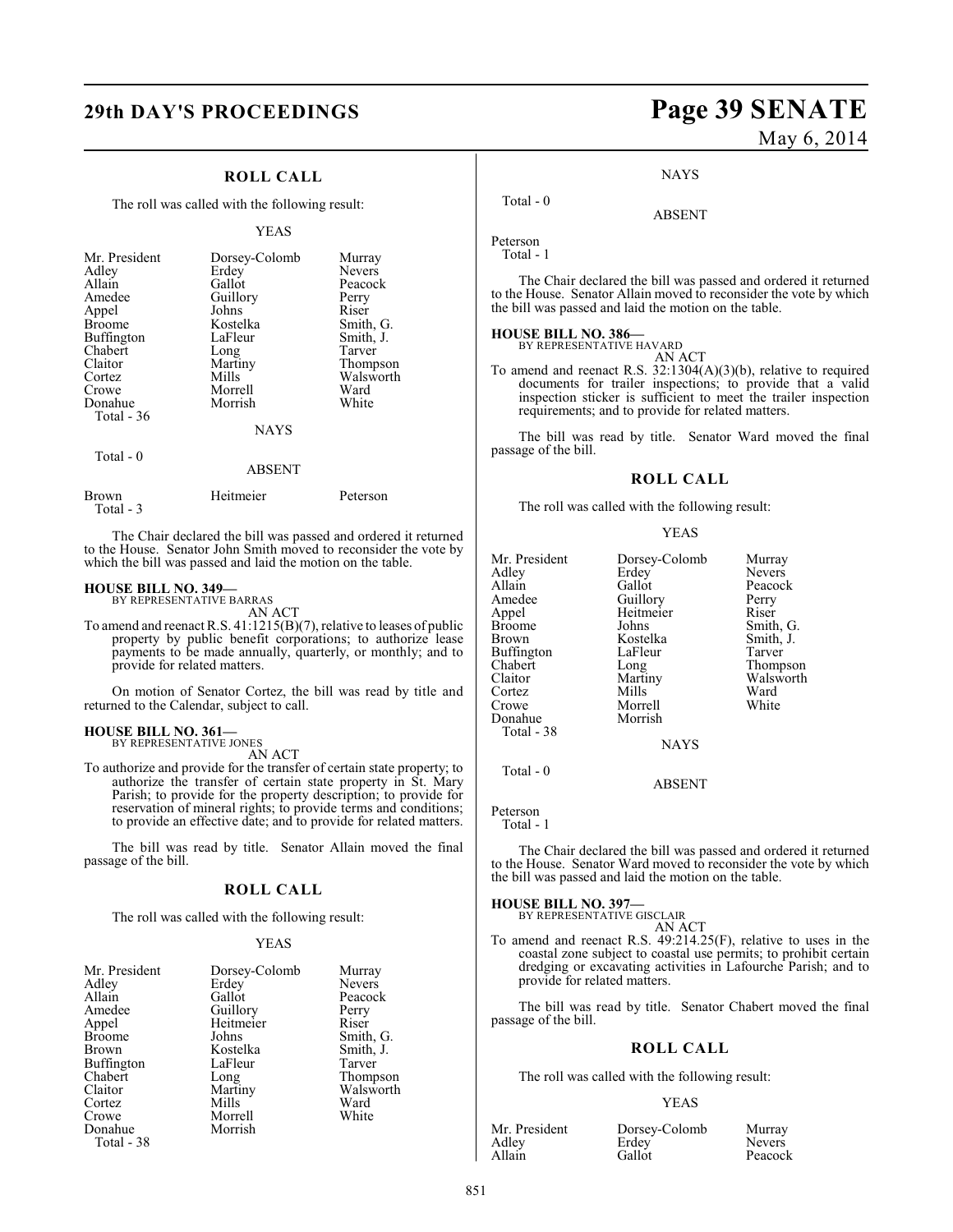### May 6, 2014

| Amedee<br>Appel<br><b>Broome</b><br>Brown<br><b>Buffington</b><br>Chabert<br>Claitor<br>Cortez<br>Crowe<br>Donahue | Guillory<br>Heitmeier<br>Johns<br>Kostelka<br>LaFleur<br>Long<br>Martiny<br>Mills<br>Morrell<br>Morrish | Perry<br>Riser<br>Smith, G.<br>Smith, J.<br>Tarver<br>Thompson<br>Walsworth<br>Ward<br>White |
|--------------------------------------------------------------------------------------------------------------------|---------------------------------------------------------------------------------------------------------|----------------------------------------------------------------------------------------------|
| Total - 38                                                                                                         | <b>NAYS</b>                                                                                             |                                                                                              |
| Total - 0                                                                                                          | ABSENT                                                                                                  |                                                                                              |

Peterson

Total - 1

The Chair declared the bill was passed and ordered it returned to the House. Senator Chabert moved to reconsider the vote by which the bill was passed and laid the motion on the table.

#### **HOUSE BILL NO. 447—**

BY REPRESENTATIVES PYLANT AND THOMPSON AN ACT

To enact R.S. 34:851.15(D), relative to operation of motorboats on a portion of Lake Louis and Bayou Louis; to prohibit waterskiing on certain waterbodies; to restrict the use of personal watercraft on certain waterbodies; and to provide for related matters.

The bill was read by title. Senator Riser moved the final passage of the bill.

### **ROLL CALL**

The roll was called with the following result:

#### YEAS

| Donahue       | Morrish     |
|---------------|-------------|
| Dorsey-Colomb | Murray      |
| Erdey         | Nevers      |
| Gallot        | Peacock     |
| Guillory      | Perry       |
| Heitmeier     | Riser       |
| Johns         | Smith, G.   |
| LaFleur       | Smith, J.   |
| Long          | Tarver      |
| Martiny       | Thompson    |
| Mills         | Walsworth   |
| Morrell       | Ward        |
|               |             |
|               |             |
|               |             |
| ABSENT        |             |
|               | <b>NAYS</b> |

| Kostelka  | Peterson | White |
|-----------|----------|-------|
| Total - 3 |          |       |

The Chair declared the bill was passed and ordered it returned to the House. Senator Riser moved to reconsider the vote by which the bill was passed and laid the motion on the table.

#### **HOUSE BILL NO. 518—** BY REPRESENTATIVE HUVAL

AN ACT

To authorize and provide for the transfer of certain state property; to authorize the transfer of certain state property in St. Martin Parish; to provide for the property description; to provide for reservation of mineral rights; to provide terms and conditions; to provide an effective date; and to provide for related matters.

## **Page 40 SENATE 29th DAY'S PROCEEDINGS**

The bill was read by title. Senator Cortez moved the final passage of the bill.

### **ROLL CALL**

The roll was called with the following result:

#### YEAS

| Mr. President | Dorsey-Colomb | Murray        |
|---------------|---------------|---------------|
|               |               |               |
| Adley         | Erdey         | <b>Nevers</b> |
| Allain        | Gallot        | Peacocl       |
| Amedee        | Guillory      | Perry         |
| Appel         | Heitmeier     | Riser         |
| <b>Broome</b> | Johns         | Smith,        |
| <b>Brown</b>  | Kostelka      | Smith, .      |
| Buffington    | LaFleur       | Tarver        |
| Chabert       | Long          | Thomps        |
| Claitor       | Martiny       | Walswo        |
| Cortez        | Mills         | Ward          |
| Crowe         | Morrell       | White         |
| Donahue       | Morrish       |               |
| Total - 38    |               |               |
|               | <b>NAYS</b>   |               |
|               |               |               |

Allain Gallot Peacock Perry Perry<br>American Guillor<br>Mercy Riser ns Smith, G.<br>telka Smith, J. stelka Smith, J.<br>Tarver leur Tarver<br>
ug Thomp<br>
ttiny Walsw Thompson Walsworth<br>Ward

ABSENT

### Total - 0

Peterson Total - 1

The Chair declared the bill was passed and ordered it returned to the House. Senator Cortez moved to reconsider the vote by which the bill was passed and laid the motion on the table.

**HOUSE BILL NO. 563—** BY REPRESENTATIVES LORUSSO AND SEABAUGH AN ACT

To amend and reenact R.S. 47:463.73(G), relative to motor vehicle special prestige license plates; to provide for the "Mount Carmel Academy" special prestige plate; to provide for the creation and issuance of such license plates; and to provide for related matters.

The bill was read by title. Senator Murray moved the final passage of the bill.

#### **ROLL CALL**

The roll was called with the following result:

### YEAS

ABSENT

| Mr. President | Dorsey-Colomb | Murray        |
|---------------|---------------|---------------|
| Adley         | Erdey         | <b>Nevers</b> |
| Allain        | Gallot        | Peacock       |
| Amedee        | Guillory      | Perry         |
| Appel         | Heitmeier     | Riser         |
| Broome        | Johns         | Smith, G.     |
| Brown         | Kostelka      | Smith, J.     |
| Buffington    | LaFleur       | Tarver        |
| Chabert       | Long          | Thompson      |
| Claitor       | Martiny       | Walsworth     |
| Cortez        | Mills         | Ward          |
| Crowe         | Morrell       | White         |
| Donahue       | Morrish       |               |
| Total - 38    |               |               |
|               | <b>NAYS</b>   |               |
| Total - 0     |               |               |

Peterson Total - 1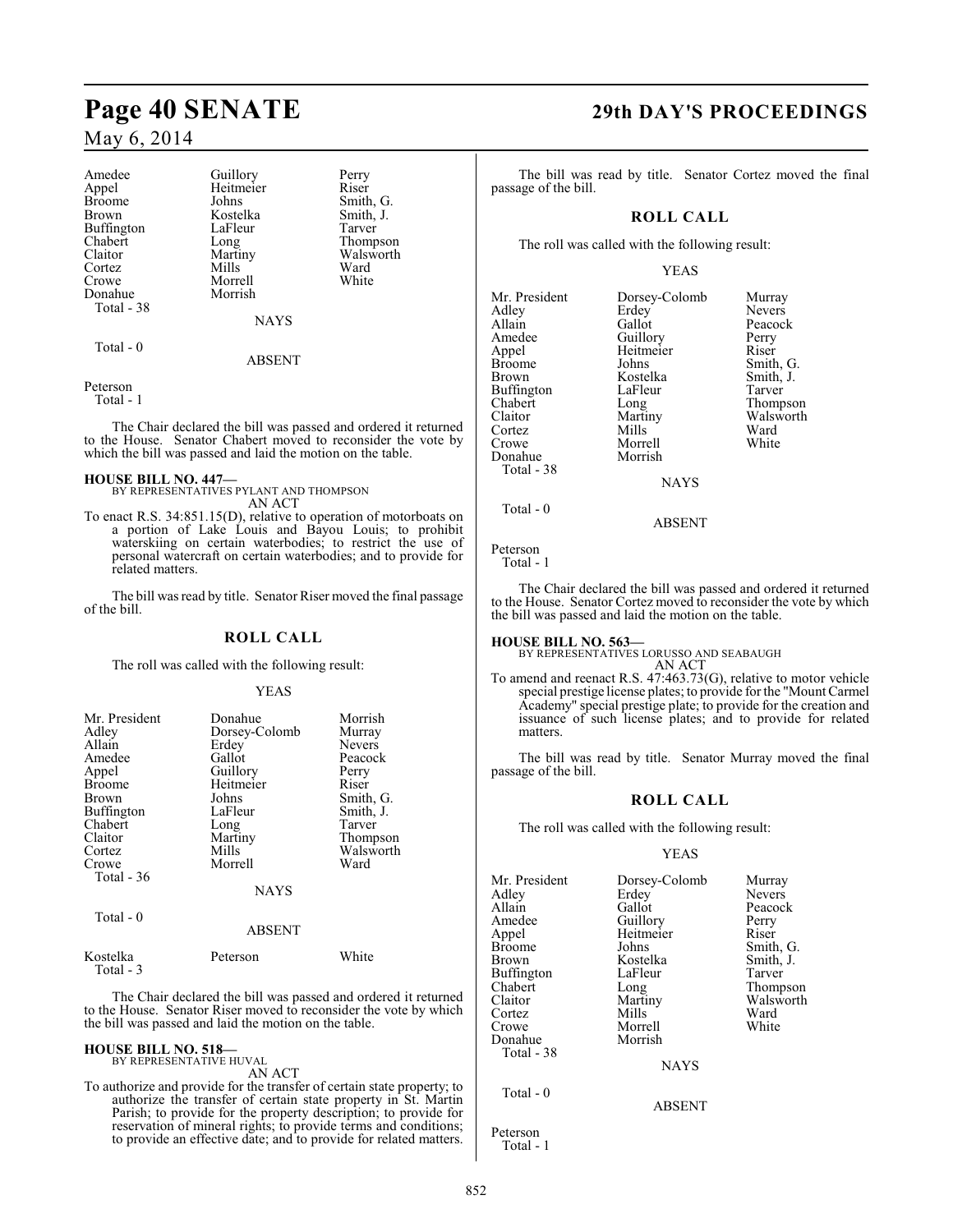# **29th DAY'S PROCEEDINGS Page 41 SENATE**

May 6, 2014

The Chair declared the bill was passed and ordered it returned to the House. Senator Murray moved to reconsider the vote by which the bill was passed and laid the motion on the table.

#### **HOUSE BILL NO. 581—**

BY REPRESENTATIVE HAVARD AN ACT

To enact R.S. 47:338.212, relative to the city of Zachary; to authorize the governing authority of the city, subject to voter approval, to levy and collect a hotel occupancy tax; to provide for the use of the tax proceeds; and to provide for related matters.

The bill was read by title. Senator Ward moved the final passage of the bill.

#### **ROLL CALL**

The roll was called with the following result:

#### YEAS

| Mr. President<br>Adley<br>Allain<br>Amedee<br>Appel<br><b>Broome</b><br>Brown<br>Buffington<br>Claitor<br>Cortez<br>Crowe<br>Donahue<br>Total $-36$ | Dorsey-Colomb<br>Erdey<br>Gallot<br>Guillory<br>Heitmeier<br>Johns<br>Kostelka<br>LaFleur<br>Long<br>Martiny<br>Mills<br>Morrell<br><b>NAYS</b> | Morrish<br>Murray<br><b>Nevers</b><br>Peacock<br>Perry<br>Riser<br>Smith, G.<br>Smith, J.<br>Tarver<br>Thompson<br>Ward<br>White |
|-----------------------------------------------------------------------------------------------------------------------------------------------------|-------------------------------------------------------------------------------------------------------------------------------------------------|----------------------------------------------------------------------------------------------------------------------------------|
| Total $-0$                                                                                                                                          | <b>ABSENT</b>                                                                                                                                   |                                                                                                                                  |
| Chabert                                                                                                                                             | Peterson                                                                                                                                        | Walsworth                                                                                                                        |

The Chair declared the bill was passed and ordered it returned to the House. Senator Ward moved to reconsider the vote by which the bill was passed and laid the motion on the table.

#### **HOUSE BILL NO. 586—**

Total - 3

BY REPRESENTATIVE THIBAUT AN ACT

To amend and reenact R.S. 47:1923(D), relative to assessors; to provide relative to the payment of certain group insurance premiums for retirees of certain assessors' offices; to establish retiree eligibility criteria; and to provide for related matters.

#### **Floor Amendments**

Senator Ward proposed the following amendments.

#### **SENATE FLOOR AMENDMENTS**

Amendments proposed by Senator Ward to Reengrossed House Bill No. 586 by Representative Thibaut

AMENDMENT NO. 1

On page 2, at the beginning of line 8, delete  $"(\mathbf{b})(i)"$  and insert the following:

"(b) Either of the following requirements shall be met for eligibility for the assessor's payment of premium costs as provided in Subparagraph (a) of this Paragraph:

 $(i)$ 

#### AMENDMENT NO. 2

On page 2, at the beginning of line 26, delete " $(b)(i)$ " and insert the following:

"(b) Either of the following requirements shall be met for eligibility for the assessor's payment of premium costs as provided in Subparagraph (a) of this Paragraph:

#### AMENDMENT NO. 3

 $(i)$ "

On page 3, at the beginning of line 14, after  $"({\bf b})"$  and before  $"The"$ insert the following: "The requirements of this Subparagraph shall be met for eligibility for the assessor's payment of premium costs as provided in Subparagraph (a) of this Paragraph."

On motion of Senator Ward, the amendments were adopted.

The bill was read by title. Senator Ward moved the final passage of the amended bill.

#### **ROLL CALL**

The roll was called with the following result:

#### YEAS

Mr. President Dorsey-Colomb Nevers<br>Adley Erdey Peacoc Adley Erdey Peacock Allain Gallot Perry<br>
Amedee Guillory Riser Amedee Guillory<br>Appel Heitmeier Heitmeier Smith, G.<br>Johns Smith, J. Broome Johns Smith,<br>Brown Kostelka Tarver Kostelka Tarver<br>LaFleur Thompson Buffington LaFle<br>Chabert Long Chabert Long Walsworth Martiny Ward<br>
Mills White Cortez<br>Crowe Morrish<br>Murray Donahue Total - 37 NAYS Total - 0 ABSENT

Morrell Peterson Total - 2

The Chair declared the amended bill was passed and ordered it returned to the House. Senator Ward moved to reconsider the vote by which the bill was passed and laid the motion on the table.

### **HOUSE BILL NO. 600—** BY REPRESENTATIVE ABRAMSON

AN ACT

To enact R.S. 17:158(J) and 3996(B)(34), relative to the loading and unloading of school buses; to provide limitations on the location of such loading and unloading; and to provide for related matters.

On motion of Senator Appel, the bill was read by title and returned to the Calendar, subject to call.

#### **HOUSE BILL NO. 602—**

BY REPRESENTATIVES ABRAMSON AND LEGER

AN ACT

To enact Subpart PP of Part 1 of Chapter 1 of Subtitle II of Title 47 of the Louisiana Revised Statutes of 1950, to be comprised of R.S. 47:120.231, relative to state individual income tax return checkoffs for certain donations; to provide for a method for individuals to donate all or a portion of any refund due to them to The Lighthouse for the Blind in New Orleans, Inc.; to provide for the administration and disbursement of donated monies; to provide for reporting; to provide for an effective date; and to provide for related matters.

On motion of Senator Murray, the bill was read by title and returned to the Calendar, subject to call.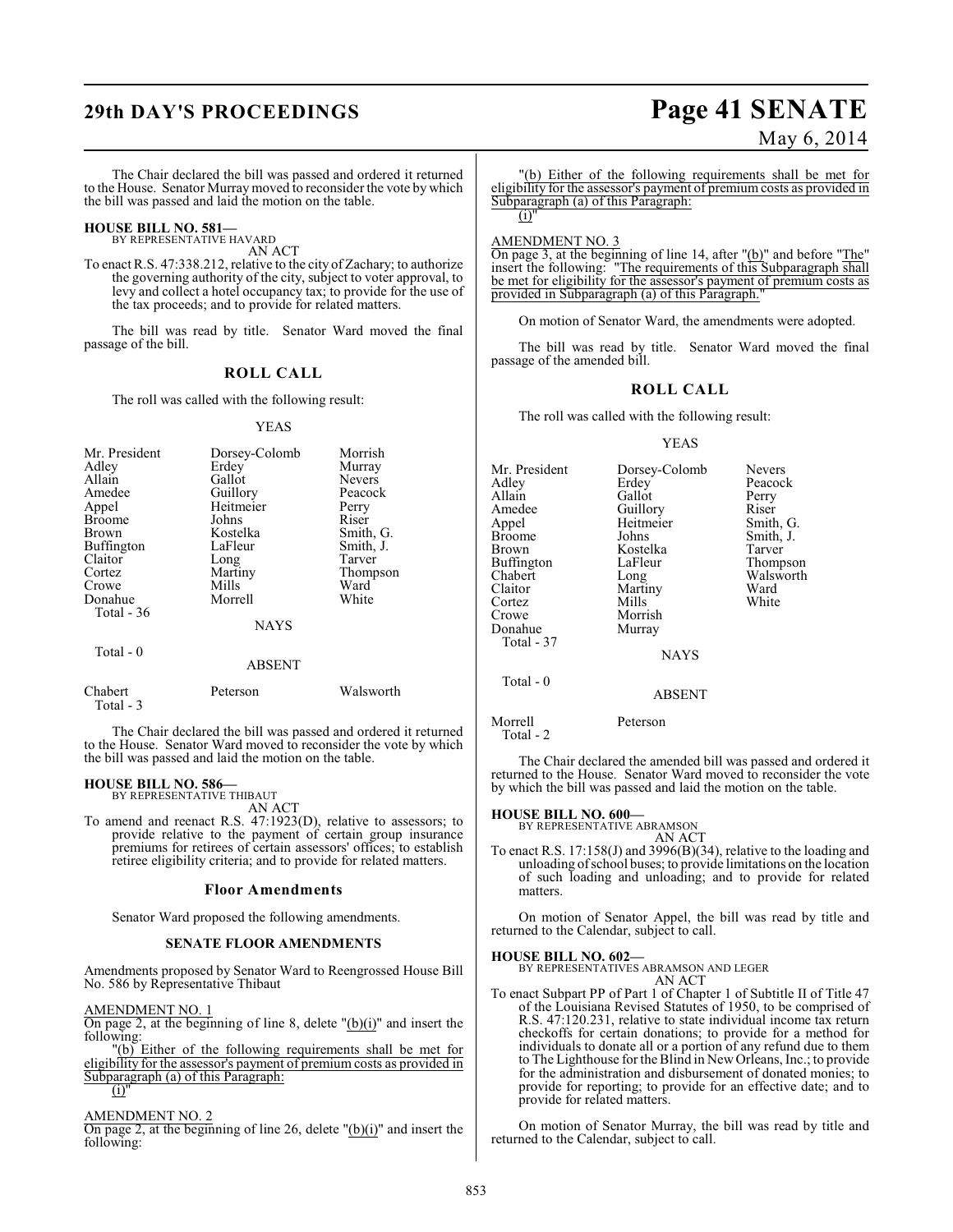## **Page 42 SENATE 29th DAY'S PROCEEDINGS**

### May 6, 2014

#### **HOUSE BILL NO. 728—**

BY REPRESENTATIVE KATRINA JACKSON AN ACT

To enact R.S. 41:907, relative to the sale or exchange of school lands; to authorize Ouachita Parish School Board to sell or exchange certain school lands; to provide procedures for such sale or exchange; to provide for the reservation of mineral rights; and to provide for related matters.

The bill was read by title. Senator Walsworth moved the final passage of the bill.

### **ROLL CALL**

The roll was called with the following result:

#### YEAS

| Mr. President<br>Adley<br>Allain<br>Amedee<br>Appel<br><b>Broome</b> | Donahue<br>Dorsey-Colomb<br>Erdey<br>Gallot<br>Guillory<br>Heitmeier | Morrish<br>Murray<br>Nevers<br>Peacock<br>Perry<br>Riser |
|----------------------------------------------------------------------|----------------------------------------------------------------------|----------------------------------------------------------|
| Brown                                                                | Kostelka                                                             | Smith, G.                                                |
| Buffington<br>Chabert<br>Claitor<br>Cortez<br>Crowe<br>Total $-36$   | LaFleur<br>Long<br>Martiny<br>Mills<br>Morrell<br><b>NAYS</b>        | Smith, J.<br>Thompson<br>Walsworth<br>Ward<br>White      |
| Total $-0$                                                           | <b>ABSENT</b>                                                        |                                                          |
| Johns<br>Total - 3                                                   | Peterson                                                             | Tarver                                                   |

The Chair declared the bill was passed and ordered it returned to the House. Senator Walsworth moved to reconsider the vote by which the bill was passed and laid the motion on the table.

#### **HOUSE BILL NO. 795—**

BY REPRESENTATIVE BARRAS AN ACT

To enact R.S. 17:158.2(D) and (E), relative to the model age of school buses; to prohibit school buses used to transport students from being more than twenty-five years old; to require that activity or backup school buses be fifteen or fewer model years old; to prohibit school buses older than fifteen model years from being used more than sixty consecutive school days in a school year; and to provide for related matters.

On motion of Senator Murray, the bill was read by title and returned to the Calendar, subject to call.

#### **HOUSE BILL NO. 798—** BY REPRESENTATIVE STOKES

AN ACT

To amend and reenact R.S. 47:15(14), 114(F)(3), 287.614(C) and (D)(3), 295(C), 299.9, 299.39, 1407(1), 1408, 1409, 1414(C), 1416, 1433 through 1435, 1438, 1486, 1508.1(B), 1561, 1565(C)(3), 1574(introductory paragraph), 1576(A)(1) and (2), (C), and (E),  $1578(B)(2)$ ,  $(3)$ , and  $(4)(a)$ (introductory paragraph), 1603(A), and 1688, and to enact R.S. 47:1574(5), relative to the enforcement and adjudication of state taxes; to provide with respect to disputes concerning taxes, fees, and claims against the state; to provide with respect to the authority of the secretary of the Department of Revenue regarding the collection and enforcement of taxes and fees; to provide for the jurisdiction, authority, and procedures of the Board of Tax Appeals; to provide for appellate jurisdiction for decisions of the Board of Tax Appeals; to provide for legislative oversight of Board of Tax Appeals rulemaking; to direct the Louisiana State

Law Institute to change certain references to the Board of Tax Appeals in certain provisions of current law; to provide for effectiveness; and to provide for related matters.

The bill was read by title. Senator Johns moved the final passage of the bill.

#### **ROLL CALL**

The roll was called with the following result:

| Mr. President<br>Adley<br>Allain<br>Amedee<br>Appel<br><b>Broome</b><br>Brown<br>Buffington<br>Chabert<br>Claitor<br>Cortez<br>Crowe<br>Donahue<br>Total - 37 | Dorsey-Colomb<br>Erdey<br>Gallot<br>Guillory<br>Heitmeier<br>Johns<br>Kostelka<br>LaFleur<br>Long<br>Martiny<br>Mills<br>Morrell<br>Morrish<br><b>NAYS</b> | Murray<br><b>Nevers</b><br>Peacock<br>Perry<br>Riser<br>Smith, G.<br>Smith, J.<br>Thompson<br>Walsworth<br>Ward<br>White |
|---------------------------------------------------------------------------------------------------------------------------------------------------------------|------------------------------------------------------------------------------------------------------------------------------------------------------------|--------------------------------------------------------------------------------------------------------------------------|
| $Total - 0$                                                                                                                                                   | <b>ABSENT</b>                                                                                                                                              |                                                                                                                          |
| Peterson                                                                                                                                                      | Tarver                                                                                                                                                     |                                                                                                                          |

Total - 2

The Chair declared the bill was passed and ordered it returned to the House. Senator Johns moved to reconsider the vote by which the bill was passed and laid the motion on the table.

**HOUSE BILL NO. 850—**

- BY REPRESENTATIVE DOVE AN ACT
- To enact R.S. 49:214.5.2(G), relative to the responsibilities of the Coastal Protection and Restoration Authority Board; to authorize the board to authorize the Coastal Protection and Restoration Authority to contract for the study, investigation, and cleanup of, or response to hazardous substances located in an integrated coastal protection program project; and to provide for related matters.

On motion of Senator Chabert, the bill was read by title and returned to the Calendar, subject to call.

#### **HOUSE BILL NO. 905—**

BY REPRESENTATIVE ANDERS

AN ACT To amend and reenactR.S. 38:3087.112 and 3087.114(A), relative to the Black River Lake Recreation and Water Conservation District; to change the location of the district; to modify the composition of the governing board of the district; and to provide for related matters.

The bill was read by title. Senator Riser moved the final passage of the bill.

#### **ROLL CALL**

The roll was called with the following result:

#### YEAS

| Mr. President | Dorsey-Colomb | <b>Nevers</b> |
|---------------|---------------|---------------|
| Adley         | Erdey         | Peacock       |
| Allain        | Gallot        | Perry         |
| Amedee        | Guillory      | Riser         |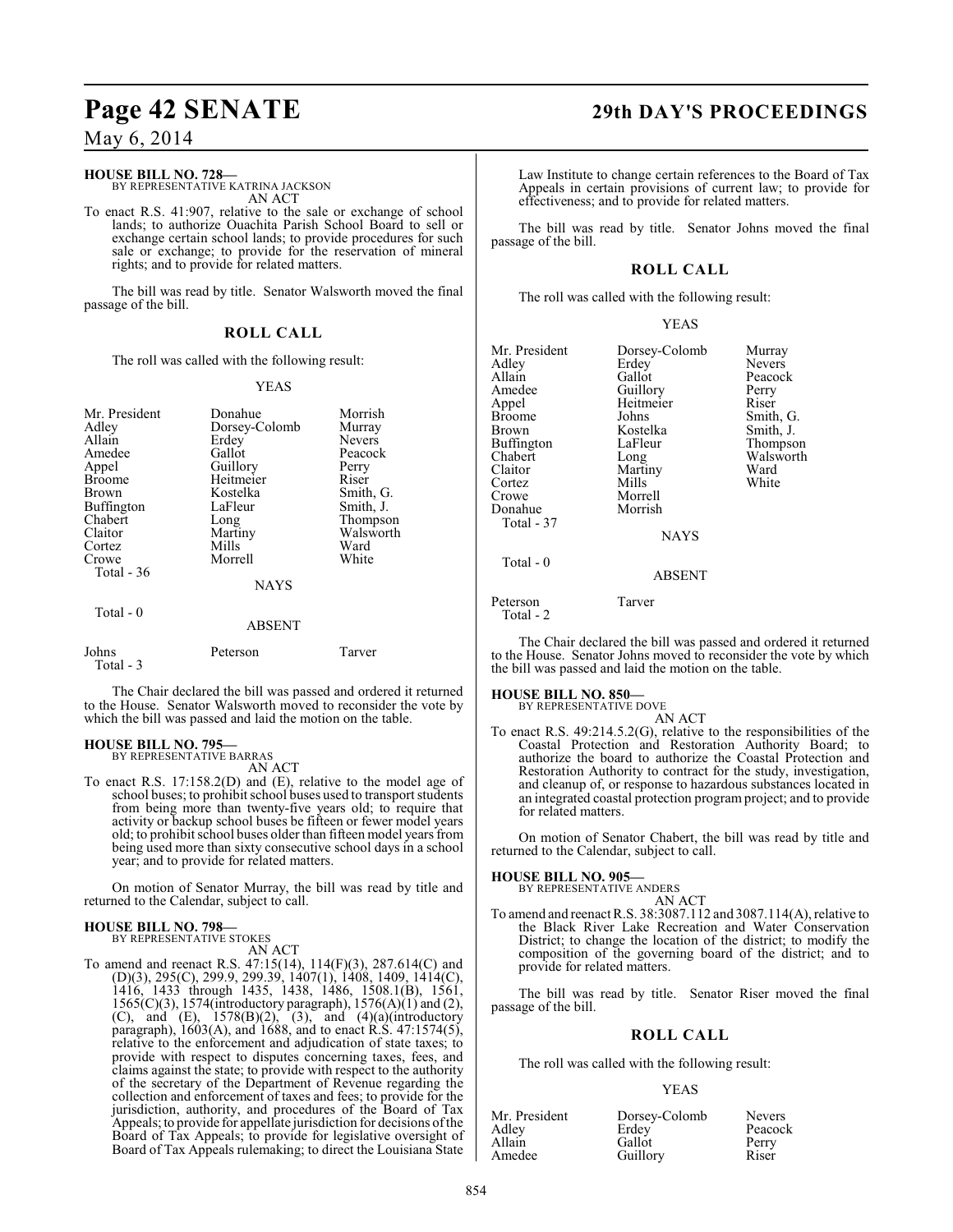Appel Heitmeier Smith, G.<br>Broome Johns Smith, J. Broome Johns Smith, J.<br>Brown Kostelka Tarver Buffington LaFle<br>Chabert Long Claitor Mills Ward<br>Cortez Morrell White Cortez Morrell<br>Crowe Morrish Donahue Total - 37

Kostelka Tarver<br>LaFleur Thompson Long Walsworth<br>Mills Ward Morrish<br>Murray

ABSENT

NAYS

Martiny Peterson

Total - 0

Total - 2

The Chair declared the bill was passed and ordered it returned to the House. Senator Riser moved to reconsider the vote by which the bill was passed and laid the motion on the table.

#### **HOUSE BILL NO. 918—** BY REPRESENTATIVE BARROW

AN ACT

To enact Chapter 13-M of Title 33 of the Louisiana Revised Statutes of 1950, to be comprised of R.S. 33:4720.201, relative to redevelopment authorities; to provide relative to the powers and duties of the authorities; to authorize the authorities to create public benefit corporations; to provide relative to the powers and duties of the corporations; and to provide for related matters.

The bill was read by title. Senator Broome moved the final passage of the bill.

#### **ROLL CALL**

The roll was called with the following result:

#### YEAS

| Mr. President<br>Adley<br>Allain<br><b>Broome</b><br>Brown<br><b>Buffington</b><br>Chabert<br>Cortez<br>Donahue<br>Total - 26 | Dorsey-Colomb<br>Gallot<br>Heitmeier<br>Johns<br>Kostelka<br>LaFleur<br>Martiny<br>Mills<br>Morrell<br><b>NAYS</b> | Morrish<br>Murray<br><b>Nevers</b><br>Perry<br>Smith, G.<br>Smith, J.<br>Tarver<br>Thompson |
|-------------------------------------------------------------------------------------------------------------------------------|--------------------------------------------------------------------------------------------------------------------|---------------------------------------------------------------------------------------------|
| Annal                                                                                                                         | $E_{\rm rad}$                                                                                                      | $\mathbf{D}$ isar                                                                           |

| Appel     | Erdey    | Riser     |
|-----------|----------|-----------|
| Claitor   | Long     | Walsworth |
| Crowe     | Peacock  | White     |
| Total - 9 |          |           |
|           | 1.00131T |           |

#### ABSENT

Amedee Peterson<br>Guillory Ward Guillory Total - 4

The Chair declared the bill was passed and ordered it returned to the House. Senator Broome moved to reconsider the vote by which the bill was passed and laid the motion on the table.

### **Rules Suspended**

Senator Allain asked for and obtained a suspension of the rules to take up at this time.

# **29th DAY'S PROCEEDINGS Page 43 SENATE**

Perry Riser Smith, G. Smith, J.<br>Tarver

Thompson Walsworth<br>Ward

May 6, 2014

### **House Bills and Joint Resolutions on Third Reading and Final Passage, Subject to Call**

### **Called from the Calendar**

Senator Allain asked that House Bill No. 180 be called from the Calendar.

### **HOUSE BILL NO. 180—**

BY REPRESENTATIVE DOVE AN ACT

To amend and reenact R.S. 17:3402(D)(1), relative to Montessori schools; to authorize the extension of Montessori school programs through high school; and to provide for related matters.

The bill was read by title. Senator Allain moved the final passage of the bill.

### **ROLL CALL**

The roll was called with the following result:

#### YEAS

| Mr. President | Dorsey-Colomb | Murray        |
|---------------|---------------|---------------|
| Adley         | Erdey         | Nevers        |
| Allain        | Gallot        | Peacock       |
| Amedee        | Guillory      | Perry         |
| Appel         | Heitmeier     | Riser         |
| <b>Broome</b> | Johns         | Smith, C      |
| <b>Brown</b>  | Kostelka      | Smith, J.     |
| Buffington    | LaFleur       | Tarver        |
| Chabert       | Long          | <b>Thomps</b> |
| Claitor       | Martiny       | Walswor       |
| Cortez        | Mills         | Ward          |
| Crowe         | Morrell       | White         |
| Donahue       | Morrish       |               |
| Total - 38    |               |               |
|               | NAYS          |               |

Total - 0

ABSENT

Peterson Total - 1

The Chair declared the bill was passed and ordered it returned to the House. Senator Allain moved to reconsider the vote by which the bill was passed and laid the motion on the table.

#### **Rules Suspended**

Senator Kostelka asked for and obtained a suspension of the rules to revert to the Morning Hour.

#### **Message from the House**

#### **HOUSE CONFEREES APPOINTED**

May 6, 2014

To the Honorable President and Members of the Senate:

I am directed to inform your honorable body that the Speaker of the House of Representatives has appointed the following members, on the part of the House of Representatives, to confer, with a like committee from the Senate, on the disagreement to **House Bill No. 54** by Representative James:

Representatives James, Arnold and Foil.

Respectfully submitted, ALFRED W. SPEER Clerk of the House of Representatives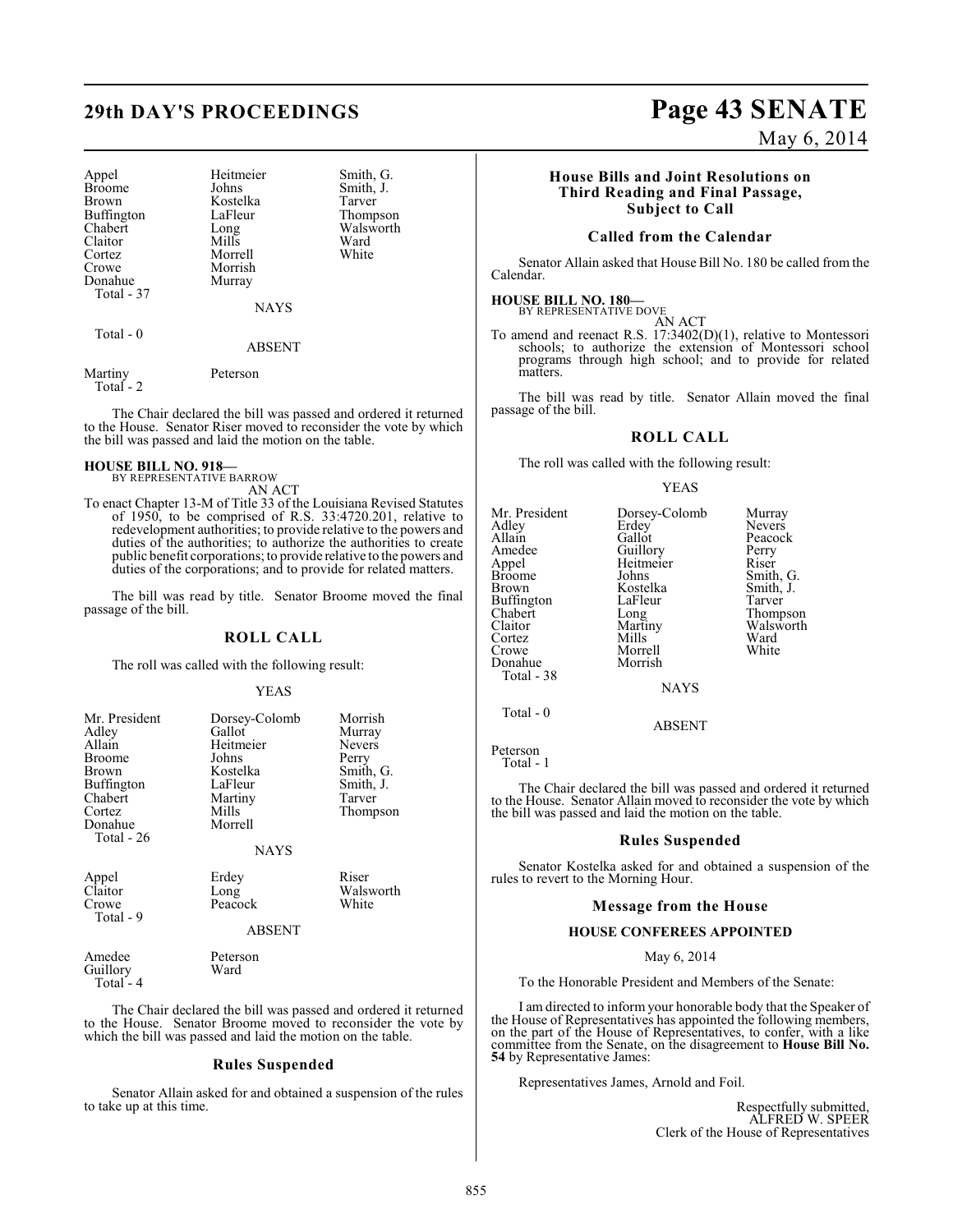## **Page 44 SENATE 29th DAY'S PROCEEDINGS**

May 6, 2014

#### **Message from the House**

#### **CONCURRING IN SENATE CONCURRENT RESOLUTIONS**

#### May 6, 2014

To the Honorable President and Members of the Senate:

I am directed to inform your honorable body that the House of Representatives has finally concurred in the following Senate Concurrent Resolutions:

**SENATE CONCURRENT RESOLUTION NO. 84—**<br>BY SENATORS WHITE, ALARIO, DONAHUE, ERDEY AND NEVERS<br>AND REPRESENTATIVES BROADWATER, EDWARDS, PUGH AND SIMON

#### A CONCURRENT RESOLUTION

To commend the Southeastern Louisiana University men's indoor track and field team upon earning the 2014 Southland Conference Title and to commend Head Coach Sean Brady on being named the 2014 Southland Conference Men's Indoor Coach of the Year.

Reported without amendments.

## **SENATE CONCURRENT RESOLUTION NO. 109—** BY SENATOR WALSWORTH

A CONCURRENT RESOLUTION

To designate April 12, 2014, as Oral Cancer Foundation Walk/Run for Awareness Day in Louisiana.

Reported without amendments.

#### **SENATE CONCURRENT RESOLUTION NO. 110—**

BY SENATORS CROWE, ADLEY, ALARIO, ALLAIN, AMEDEE, APPEL,<br>BROOME, BROWN, BUFFINGTON, CHABERT, CLAITOR, CORTEZ,<br>DONAHUE, DORSEY-COLOMB, ERDEY, GALLOT, GUILLORY,<br>HEITMEIER, JOHNS, KOSTELKA, LAFLEUR, LONG, MARTINY, MILLS,<br>MORR

To express the sincere and heartfelt condolences of the Legislature of Louisiana upon the death of Dr. James Larry Crain, former Southeastern Louisiana University President, former state commissioner of higher education, and former secretary of the Department of Culture, Recreation and Tourism.

Reported without amendments.

### **SENATE CONCURRENT RESOLUTION NO. 111—** BY SENATOR GALLOT AND REPRESENTATIVE JEFFERSON A CONCURRENT RESOLUTION

To express the sincere condolences of the Legislature of Louisiana upon the death of Irene Baldwin.

Reported without amendments.

### **SENATE CONCURRENT RESOLUTION NO. 113—BY SENATOR GARY SMITH AND REPRESENTATIVE GAINES** A CONCURRENT RESOLUTION

To commend Kenneth Vial head softball coach of Hahnville High School on an outstanding career and on the occasion of his retirement.

Reported without amendments.

**SENATE CONCURRENT RESOLUTION NO. 114—**<br>BY SENATORS THOMPSON, ADLEY, ALARIO, ALLAIN, AMEDEE, BROOME, BROWE, BROWEN, EUFFINGTON, CHABERT, CLAITOR,<br>CORTEZ, CROWE, DONAHUE, DORSEY-COLOMB, ERDEY, GALLOT,<br>GUILLORY, HEITMEIER, J

#### A CONCURRENT RESOLUTION

To express the sincere and heartfelt condolences of the Legislature of Louisiana upon the death of Sherrie Hardie Thompson.

Reported without amendments.

#### **SENATE CONCURRENT RESOLUTION NO. 115—** BY SENATOR BROOME

A CONCURRENT RESOLUTION To declare October 1, 2014, as World Peace Day in the state of Louisiana.

Reported without amendments.

Respectfully submitted, ALFRED W. SPEER Clerk of the House of Representatives

#### **Introduction of Senate Resolutions**

**SENATE RESOLUTION NO. 123—** BY SENATOR ADLEY

A RESOLUTION

To urge and request the Senate Committee on Finance to study the feasibility of selling the naming rights for the Taylor Opportunity Program for Students.

The resolution was read by title and placed on the Calendar for a second reading.

### **Introduction of Senate Concurrent Resolutions**

**SENATE CONCURRENT RESOLUTION NO. 120—** BY SENATORS MURRAY AND ALARIO AND REPRESENTATIVES HENRY, LEGER AND LORUSSO A CONCURRENT RESOLUTION

To commend the Jesuit High School varsity lacrosse team upon winning the 2014 Louisiana High School State Championship.

The resolution was read by title and placed on the Calendar for a second reading.

#### **SENATE CONCURRENT RESOLUTION NO. 121—** BY SENATOR THOMPSON A CONCURRENT RESOLUTION

To commend the 100<sup>th</sup> anniversary of the signing of the Smith-Lever Act which founded the nationwide Cooperative Extension System.

The resolution was read by title and placed on the Calendar for a second reading.

### **SENATE CONCURRENT RESOLUTION NO. 122—**

BY SENATOR LONG A CONCURRENT RESOLUTION

To commend and congratulate Kaffie-Frederick General Mercantile on its one hundred and fiftieth year of continuous business operations in Natchitoches, Louisiana.

The resolution was read by title and placed on the Calendar for a second reading.

#### **SENATE CONCURRENT RESOLUTION NO. 123—**

BY SENATOR NEVERS A CONCURRENT RESOLUTION

To urge and request the Department of Wildlife and Fisheries to study and make recommendations to alleviate problems accessing the Pearl and Bogue Chitto rivers.

The resolution was read by title and placed on the Calendar for a second reading.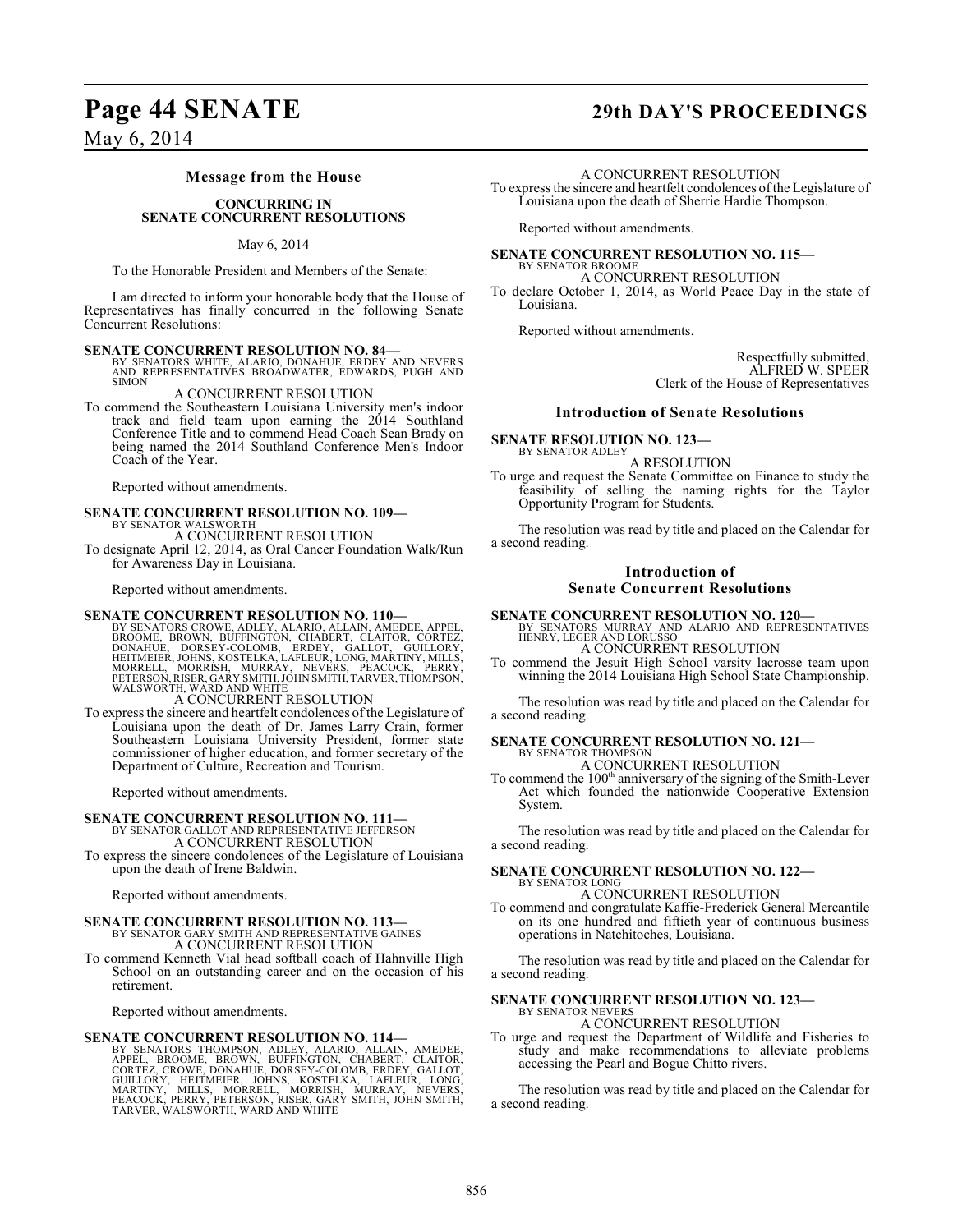## **29th DAY'S PROCEEDINGS Page 45 SENATE**

#### **SENATE CONCURRENT RESOLUTION NO. 124—**

BY SENATOR THOMPSON A CONCURRENT RESOLUTION

To establish and provide for a group to study the use and application of Unmanned Aerial Vehicles ("UAVS" or "drones") for agricultural purposes and to recommend any action or legislation that the study group deems necessary or appropriate.

The resolution was read by title and placed on the Calendar for a second reading.

#### **Message from the House**

#### **ASKING CONCURRENCE IN HOUSE BILLS AND JOINT RESOLUTIONS**

May 6, 2014

To the Honorable President and Members of the Senate:

I am directed to inform your honorable body that the House of Representatives has finally passed and asks your concurrence in the following House Bills and Joint Resolutions:

HB No. 179 HB No. 407

Respectfully submitted, ALFRED W. SPEER Clerk of the House of Representatives

#### **House Bills and Joint Resolutions on First Reading**

#### **HOUSE BILL NO. 179—**

BY REPRESENTATIVE DIXON AN ACT

To enact R.S. 17:444(B)(4)(d), relative to employment contracts for school employees who are promoted or employed in a position of higher salary; to provide for the superintendent to disclose the terms of such contracts to the board; and to provide for related matters.

The bill was read by title and placed on the Calendar for a second reading.

#### **HOUSE BILL NO. 407—**

BY REPRESENTATIVES CARTER AND SMITH

- AN ACT
- To amend and reenact R.S. 17:221(B), relative to school attendance; to provide relative to eligibility criteria for admission or readmission to a public school; to prohibit city, parish, and other local public school boards from denying admission or readmission based on certain characteristics; and to provide for related matters.

The bill was read by title and placed on the Calendar for a second reading.

#### **Rules Suspended**

Senator Heitmeier asked for and obtained a suspension of the rules to recall Senate Concurrent Resolution No. 112 from the Committee on Health and Welfare.

#### **SENATE CONCURRENT RESOLUTION NO. 112—** BY SENATOR HEITMEIER

A CONCURRENT RESOLUTION

To urge and request the Department of Health and Hospitals to develop a plan for the creation of a demonstration program to coordinate and integrate the health care for persons eligible for both Medicare and Medicaid.

On motion of Senator Heitmeier the resolution was read by title and withdrawn from the files of the Senate.

May 6, 2014

### **Rules Suspended**

Senator Donahue asked for and obtained a suspension of the rules to allow the Senate Committee on Finance to meet without the required 24-hour notice.

#### **Privilege Report of the Committee on Senate and Governmental Affairs**

### **ENROLLMENTS**

Senator Amedee, Chairman on behalf of the Committee on Senate and Governmental Affairs, submitted the following report:

May 6, 2014

To the President and Members of the Senate:

I am directed by your Committee on Senate and Governmental Affairs to submit the following report:

The following Senate Concurrent Resolution has been properly enrolled:

### **SENATE CONCURRENT RESOLUTION NO. 94—**

BY SENATOR HEITMEIER A CONCURRENT RESOLUTION

To urge and request the Department of Agriculture and Forestry and the Department of Education to cooperatively implement a statewide Farm to School Program that assists schools with local procurement options for fresh fruit, vegetables, meats, and seafood.

> Respectfully submitted, "JODY" AMEDEE Chairman

The foregoing Senate Concurrent Resolution was signed by the President of the Senate.

#### **Privilege Report of the Committee on Senate and Governmental Affairs**

### **ENROLLMENTS**

Senator Amedee, Chairman on behalf of the Committee on Senate and Governmental Affairs, submitted the following report:

#### May 6, 2014

To the President and Members of the Senate:

I am directed by your Committee on Senate and Governmental Affairs to submit the following report:

The following Senate Bills have been properly enrolled:

**SENATE BILL NO. 58—** BY SENATOR ALARIO

#### AN ACT

To amend and reenact the heading of Subpart AA of Part I of Chapter 1 of Subtitle II of Title 47 of the Louisiana Revised Statutes of 1950 and R.S. 47:120.91, relative to state individual income tax return checkoffs for certain donations; to change the Louisiana Chapter of the National Multiple Sclerosis Society to the National Multiple Sclerosis Society; and to provide for related matters.